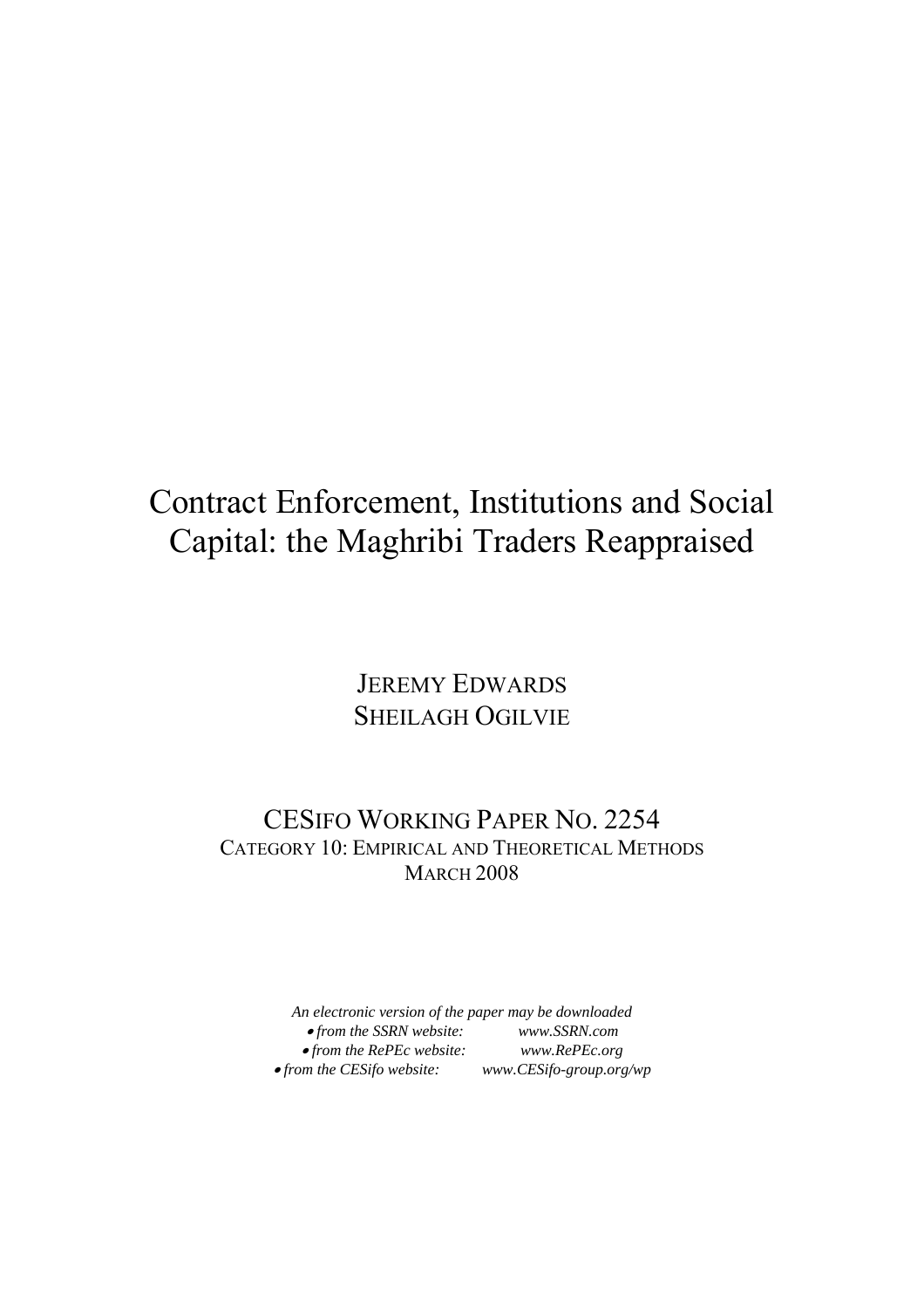## Contract Enforcement, Institutions and Social Capital: the Maghribi Traders Reappraised

### Abstract

Economists draw important lessons for modern development from the medieval Maghribi traders who, according to Greif, enforced contracts multilaterally through a closed, privateorder 'coalition'. We show that this view is untenable. The Maghribis used formal legal mechanisms and entered business associations with non-Maghribis. Not a single empirical example adduced by Greif shows that any 'coalition' actually existed. The Maghribis cannot be used to argue that the social capital of exclusive networks will facilitate exchange in developing economies. Nor do they provide any support for the cultural theories of economic development and institutional change for which they have been mobilised.

JEL Code: O17.

Keywords: contract enforcement, reputation, legal system, social network.

*Jeremy Edwards Faculty of Economics University of Cambridge Sidgwick Avenue Cambridge CB3 9DD United Kingdom je12@econ.cam.ac.uk* 

*Sheilagh Ogilvie Faculty of Economics University of Cambridge Sidgwick Avenue Cambridge CB3 9DD United Kingdom sco2@econ.cam.ac.uk* 

March 2008

We are extremely grateful to Hillay Zmora for his generous and invaluable translation of a number of Geniza letters from Hebrew to English, and to Moshe Gil for his kindness in reading a draft of this paper and advising on translation and interpretation of the Geniza letters. We would also like to thank André Carus, Tracy Dennison, Tim Guinnane, and Neeraj Hatekar for their helpful comments on an earlier version of this paper.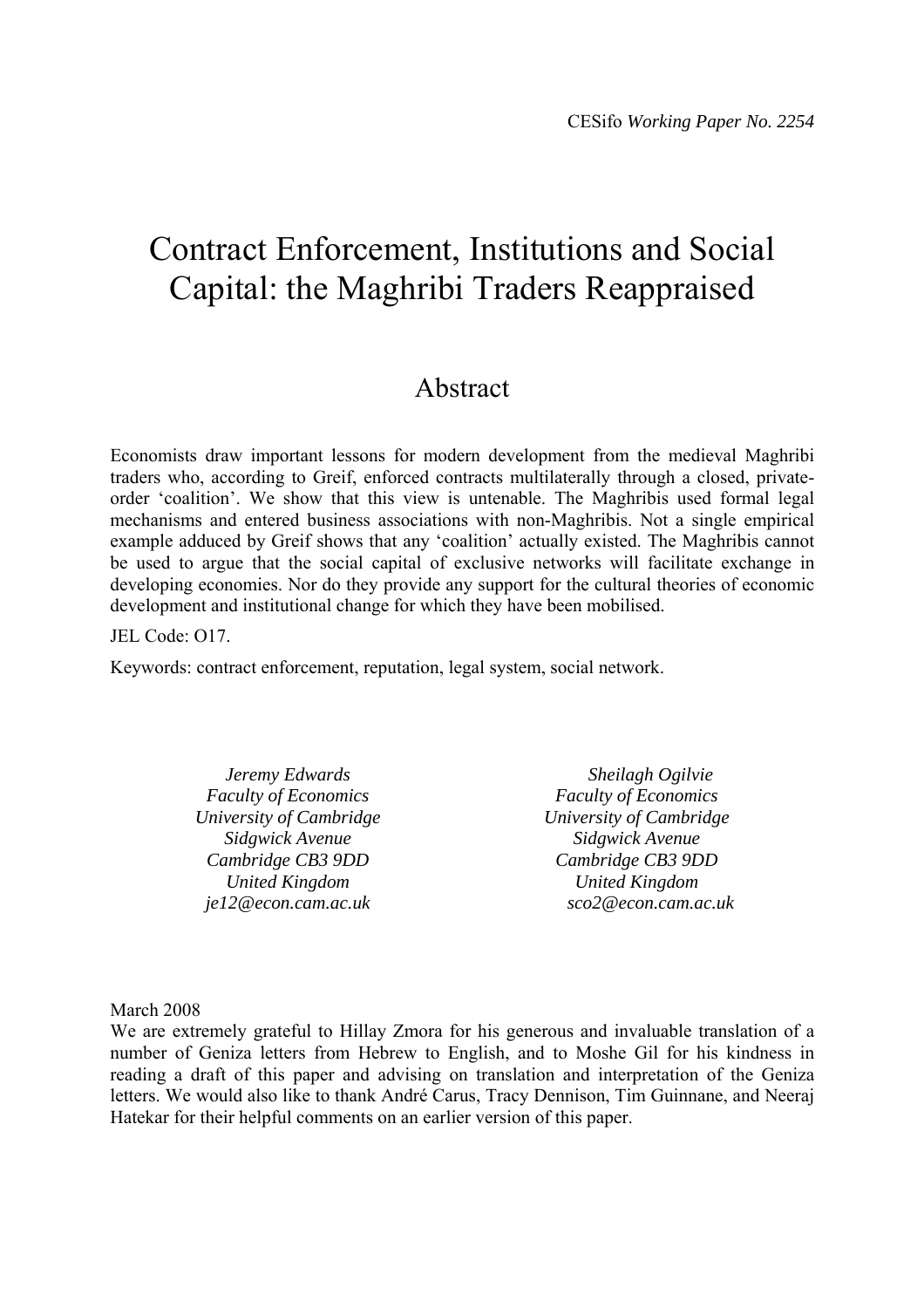#### 1. Introduction

Economists frequently refer to historical institutions in discussions of the institutional determinants of economic development and the economic role of social capital. Particular attention in recent years has been lavished on the Maghribi traders of the eleventh-century Mediterranean, following the work of Greif (1989, 1993). In the absence of formal legal contract enforcement, the Maghribis are supposed to have developed an informal contract-enforcement mechanism based on multilateral relationships within a closely-knit 'coalition'. This mechanism is held to exemplify both the feasibility of private alternatives to the public legal system as a basis for economic transactions and the key role of social capital and informal institutions in developing economies. Furthermore, the Maghribis are supposed to have held 'collectivist' Judaeo-Muslim beliefs and norms which led them to develop different institutions from their 'individualistic' Christian counterparts, and this is held to exemplify the pivotal role of cultural differences in explaining institutional and economic development. Economists thus draw far-reaching lessons from Greif's portrayal of the Maghribi traders. But is this portrayal accurate?

The Maghribis were a distinct group of Jewish traders from the 'Muslim West' – northern Africa west of Egypt, together with Muslim Sicily and Spain – who by the eleventh century were trading throughout the Muslim Mediterranean, from Iberia to Constantinople.<sup>1</sup> A Maghribi trader in one location, say Fustat (Old Cairo) in Egypt, could greatly reduce his costs by arranging for a Maghribi trader in another location, say Palermo in Sicily, to act as his agent in selling his goods in Palermo. But distance and delays in communication meant that any agent had scope for opportunistic behaviour: the Palermo agent, for example, might tell the Fustat principal that his

 1 Goitein (1967), 43; 'al-Maghreb' referred to the 'Muslim West'.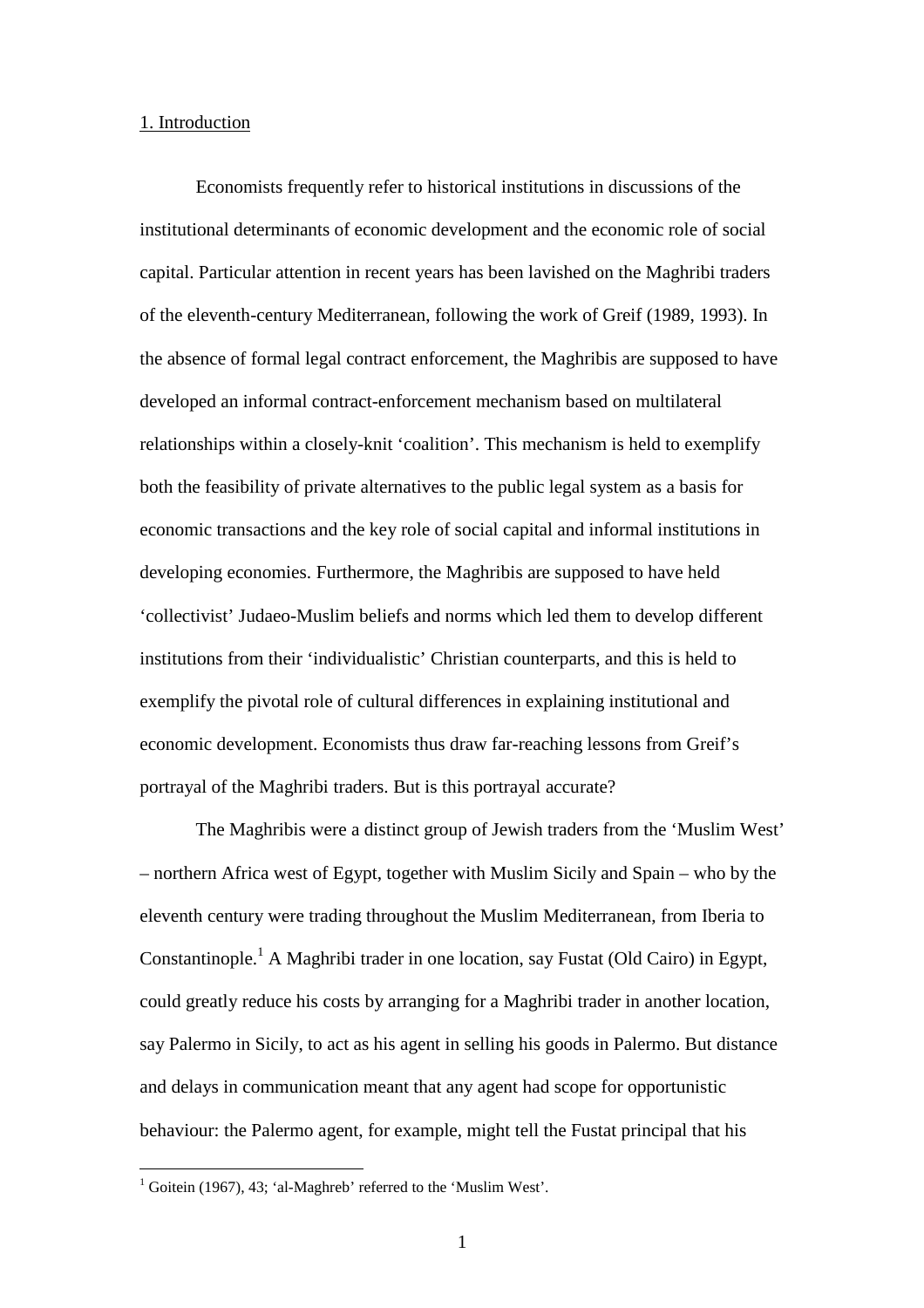goods had sold at a lower price in Palermo than the agent actually received, and pocket the difference. For such business associations to be feasible, distant traders needed some way of preventing opportunistic behaviour.

Formal legal contract enforcement among the Maghribis was inadequate for this purpose, according to Greif. Instead, he claims, they developed an informal enforcement mechanism based on repeated interactions and multilateral punishments imposed by the entire body of Maghribi traders. Greif calls this mechanism a 'coalition', which he defines as

... a non-anonymous organizational framework through which agency relations are established only among agents and merchants with a specific identity ('coalition members'). Relations among the coalition members are governed by an implicit contract which states that each coalition merchant will employ only member agents ... Moreover, all coalition merchants agree never to employ an agent who cheated while operating for a coalition member. Furthermore if an agent who was caught cheating operates as a merchant, coalition agents who cheated in their dealing with him will not be considered by other coalition members to have cheated.<sup>2</sup>

Greif contends that the Maghribi traders satisfied the conditions of a well-defined group with good information flows that are necessary for such an informal contractenforcement mechanism to be effective:

The common religious-ethnic origin of the traders provided the natural boundaries for the coalition and served as a signal where information regarding past conduct could be obtained, while the commercial and social ties within the coalition served as a network for the transmission of information.<sup>3</sup>

Greif develops a theoretical model to explain why it is in the interest of all

other coalition members not to trade with a member who behaves opportunistically. In

this model, merchants hire agents to provide trade-related services. Given that hiring

decisions are made in the framework of the coalition, the uncoordinated actions of the

traders give rise to a situation in which the equilibrium payment required to hire an

<sup>&</sup>lt;sup>2</sup> Greif (1989), 867-8.

<sup>&</sup>lt;sup>3</sup> Greif (1989), 882.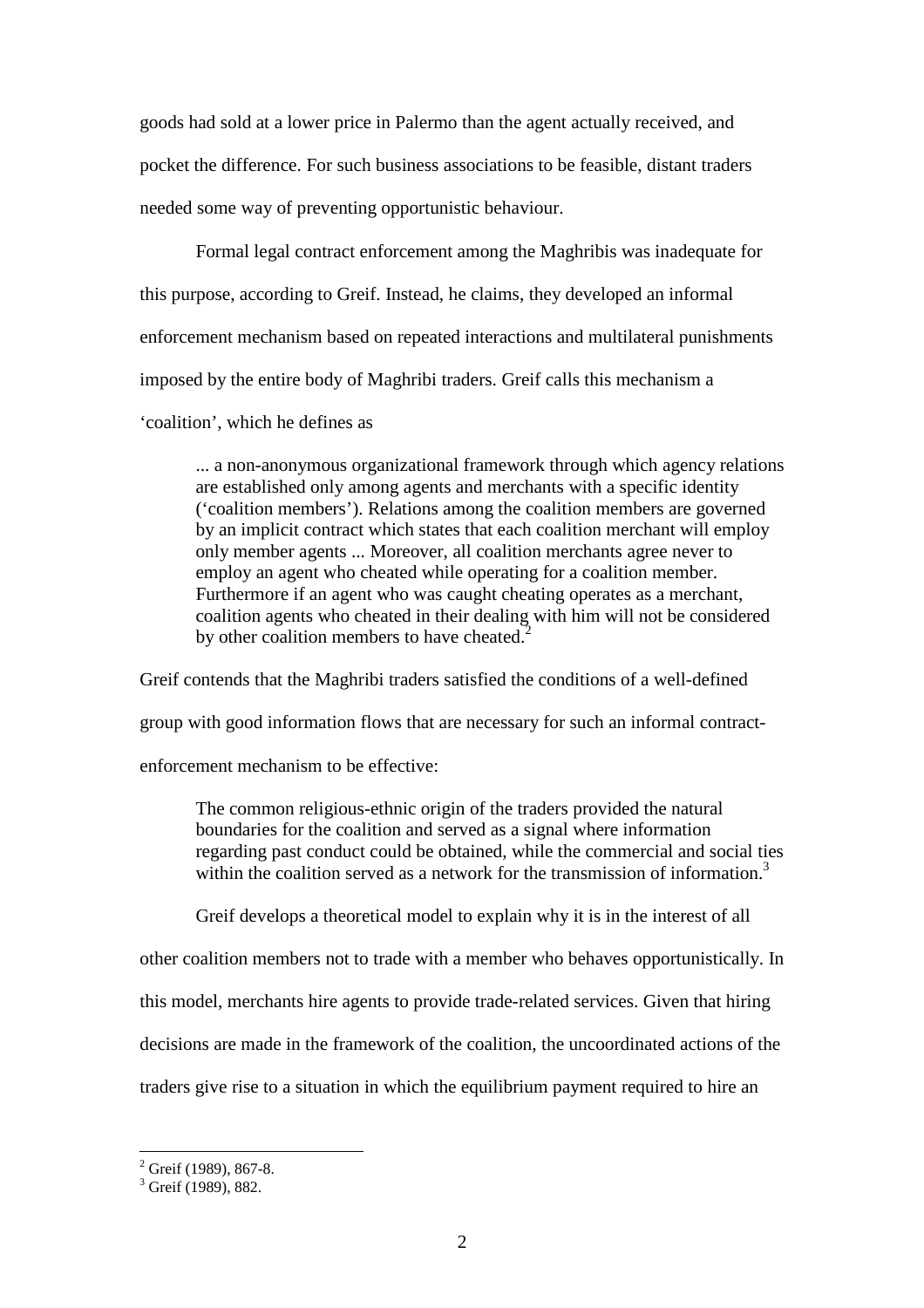agent who has not behaved opportunistically is lower than that required to hire an agent who has. Hence all merchants strictly prefer to hire agents who have not acted opportunistically, i.e., it is in each trader's interest to impose the multilateral punishment required by the coalition mechanism.<sup>4</sup> Greif argues that the Maghribi traders developed a coalition along these lines, which enabled them to enforce contracts with distant agents, in turn facilitating the growth of long-distance trade in the eleventh-century Mediterranean.

Greif's portrayal of Maghribi contract enforcement is routinely cited in the economics literature as showing that, in circumstances of imperfect monitoring and limited enforcement, economic transactions are sustained by long-term personal relationships within a well-defined group.<sup>5</sup> It is also frequently used to argue that complex economic transactions do not necessarily depend on the existence of a public legal system: the Maghribi 'coalition' is regarded as an illustration of a private-order contract enforcement mechanism that can substitute for the legal system.<sup>6</sup>

Greif's view of the Maghribis has also strongly influenced the literature on the role of social capital in economic development. In the absence of formal institutions that can support market-based exchange, closely-knit and multi-stranded social networks are regarded as generating a social capital of norms, information and sanctions that provide an alternative framework within which exchange can develop. The Maghribi traders' coalition is viewed as a prime example of a social network generating the social capital needed for exchange in a developing economy. Thus, for instance, the World Bank begins the 2002 World Development Report, entitled Building Institutions for Markets, with Greif's description of the Maghribi traders'

 4 Greif (1993), 534-5.

 $<sup>5</sup>$  Costa and Kahn (2007), 1470; Helpman (2004), 117-8; Kranton and Minehart (2001), 500; La Ferrara</sup> (2003), 1731; MacLeod (2007), 614.

<sup>&</sup>lt;sup>6</sup> Clay (1997), 203, 207-08, 214 226; Faille (2007); Greif (1989), 866; Greif (2006), 58-90; McMillan and Woodruff (2000), 2626, 2433-5; O'Driscoll and Hoskins (2006), 476.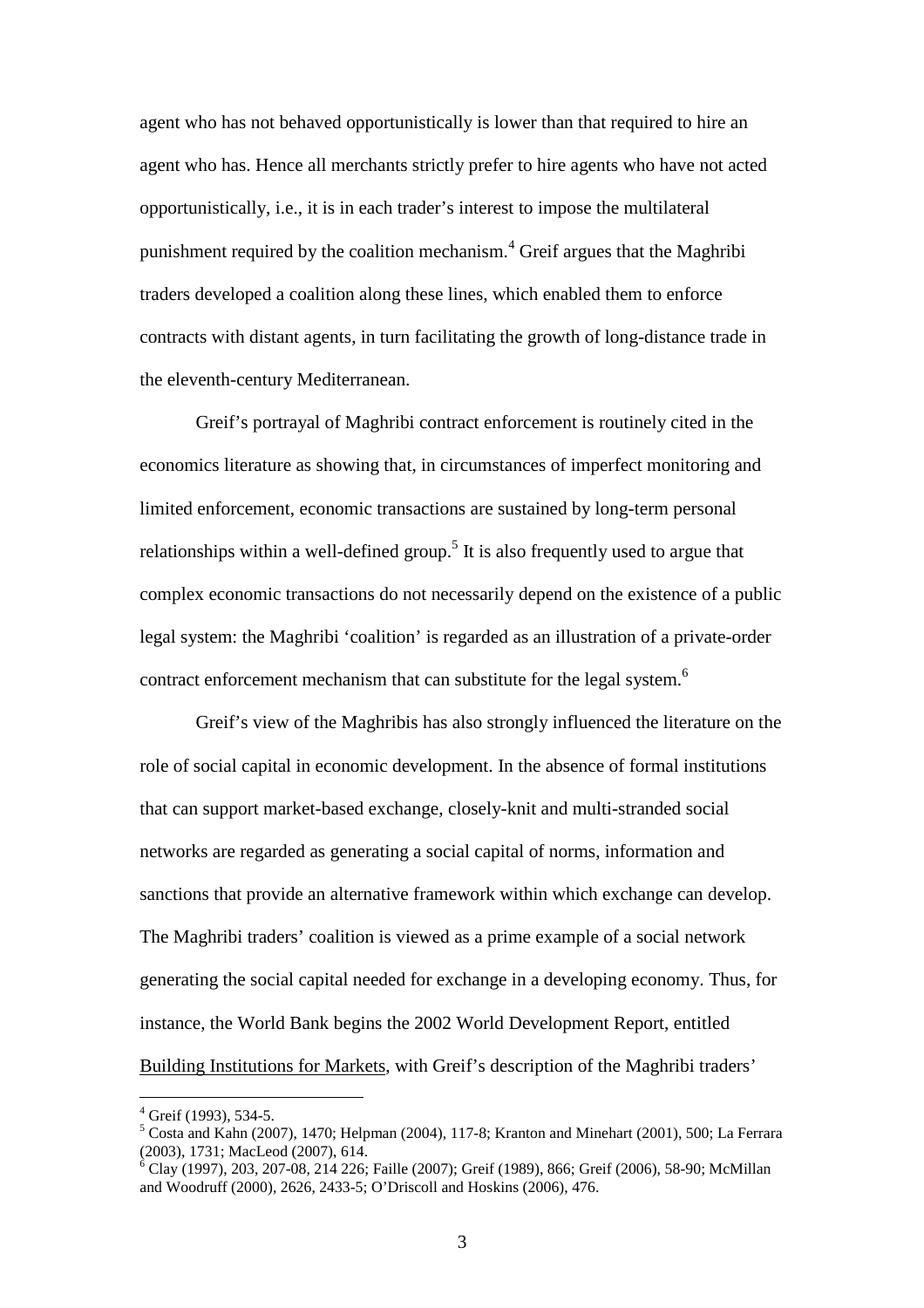coalition, which is claimed to hold important lessons for modern developing countries.<sup>7</sup> In their chapter on social capital for the Handbook of Economic Growth, Durlauf and Fafchamps (2005) refer to the Maghribis as an example of 'the role of social networks in circulating information about breach of contract, thereby enabling business groups to penalize and exclude cheaters'.<sup>8</sup> In discussing the contribution of social capital to industrialisation, Miguel et al. (2005) mention the Maghribi traders as an example of how 'social networks can also provide access to distant markets and permit transactions that are separated in time and space'.<sup>9</sup>

The Maghribi traders also provide the central prop for a particular theory of culture and economic development. Greif hypothesizes that the Maghribis held collectivist cultural beliefs which led them to develop contract-enforcement mechanisms based on collective sanctions, while the merchants of medieval Italian cities such as Genoa held individualistic cultural beliefs which led them instead to develop formal legal mechanisms (Greif 1994). The Genoese use of formal legal contract enforcement is supposed to have generated further institutional innovations that promoted economic growth, while the Maghribis' reliance on trust within their closed social network stifled the institutional adaptations needed for long-term development. This hypothesized cultural contrast between the Maghribi and the Genoese traders is now often adduced as evidence that beliefs and norms are the linchpin of institutional formation and economic development.<sup>10</sup> North (2005), for instance, endorses the view that cultural beliefs determine institutions and growth, echoing Greif on how the Maghribis

developed in-group social communication networks to enforce collective action, which, while effective in relatively small homogeneous ethnic groups,

 $7$  World Bank (2002), Overview, 1, 3, 5-6.

<sup>&</sup>lt;sup>8</sup> Durlauf and Fafchamps (2005), 1653.

 $9^9$  Miguel et al. (2005),  $757$ .

<sup>&</sup>lt;sup>10</sup> As argued by Greif (2006), 15-23, 39, 45.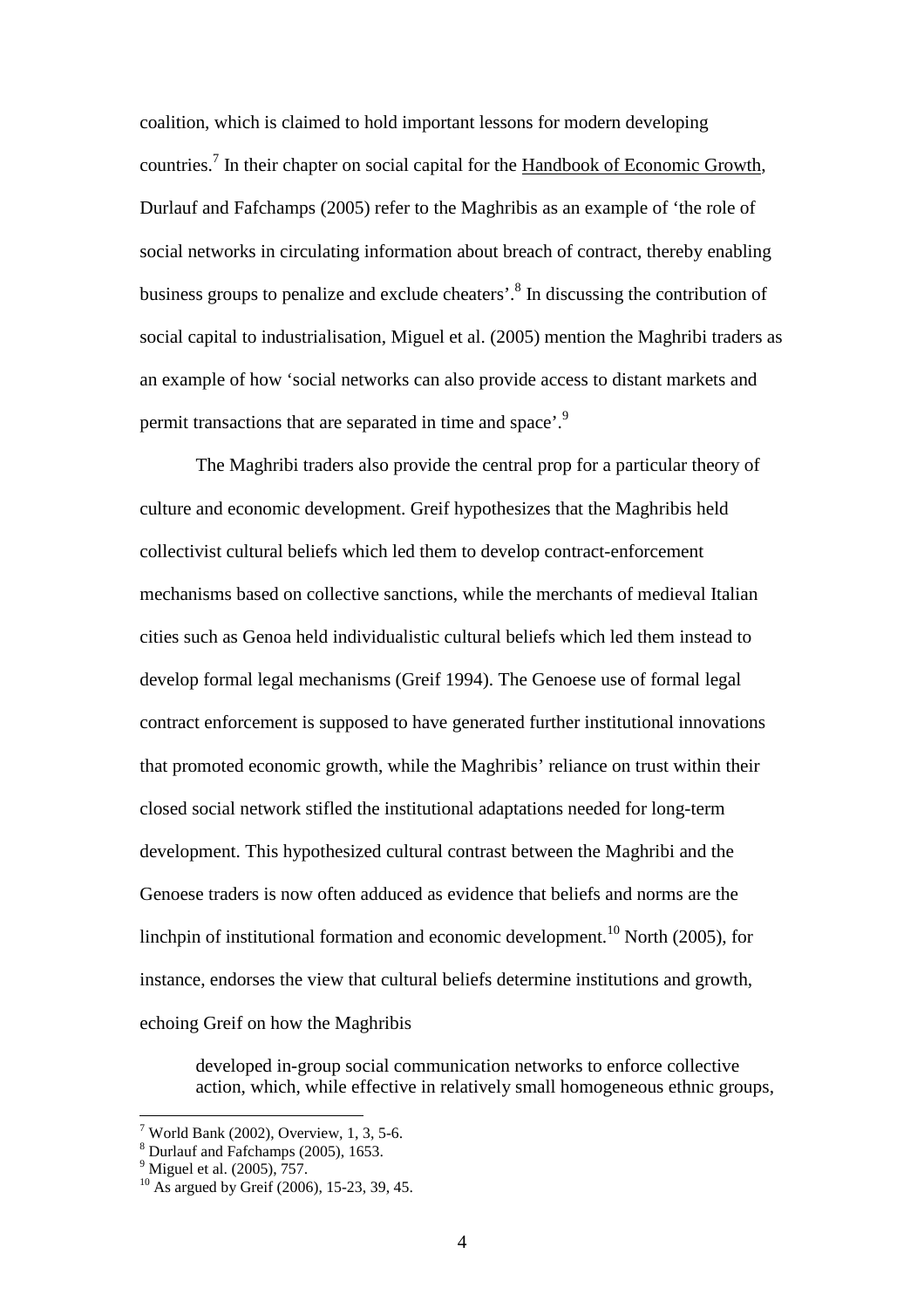do not lend themselves to the impersonal exchange that arises from the growing size of markets and diverse ethnic traders. In contrast the Genoese developed bilateral enforcement mechanisms which entailed the creation of formal legal and political organizations for monitoring and enforcing agreements – an institutional/organizational path that permitted and led to more complex trade and exchange.<sup>11</sup>

Aoki (2001) buttresses his general theory of institutions as self-sustaining systems of 'shared beliefs' by referring to Greif's account of how 'collectivist' beliefs caused the Maghribis to choose institutions which ultimately circumscribed the capacity of their economy to develop.<sup>12</sup>

Greif's work on the Maghribis is thus widely cited, but to the best of our knowledge there has been no critical assessment of the empirical basis for his hypothesis about how they enforced commercial contracts. Assessing the accuracy of this portrayal is the more important given its central role in theories of social capital, modern development, and institutional change. This paper provides such an assessment.

#### 2. Theoretical and Empirical Background

The problem faced by the Maghribis in conducting long-distance trade using business associates is a particular example of a general difficulty that arises with most forms of market transaction. Trade requires transferring property rights to another person. This means entering into a contract. Unless it is a spot trade – i.e. good and payment are exchanged simultaneously – reneging is possible. The seller may take the payment and not give the good, or the buyer take the good and not give the payment. So contracts need to be enforced. If one party does not trust the other to fulfil his side

 $11$  North (2005), 136.

 $12$  Aoki (2001), e.g. 10, 73.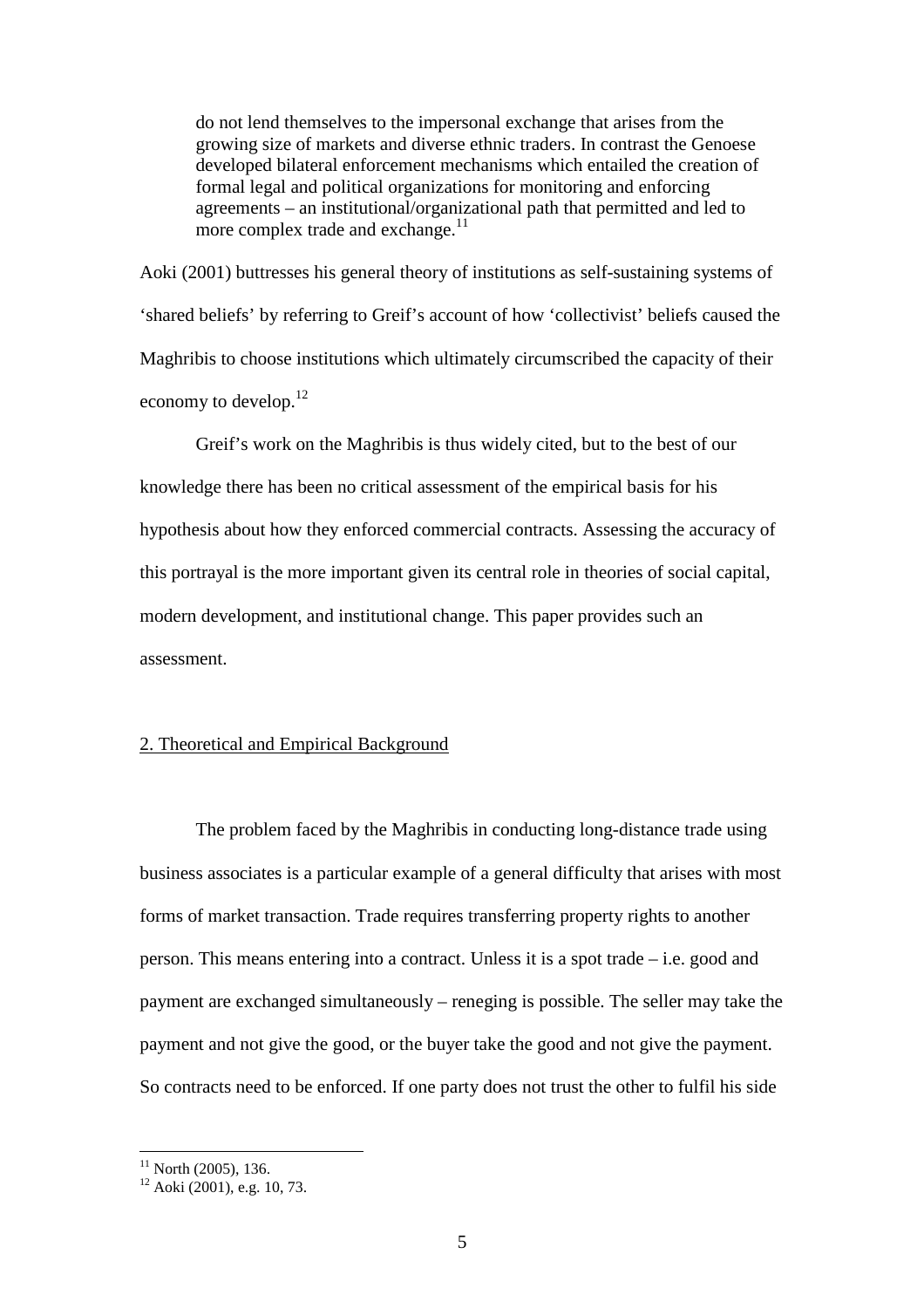of an agreement, then he will refrain from trade, and exchange which could profit both parties will not occur. To avoid this outcome, contract enforcement methods are needed to deter opportunistic behaviour. One method is for the legal system to impose sufficiently costly sanctions that opportunism is less attractive than complying with contracts. But even in economies with highly developed legal systems, the cost of litigation and the difficulty of proving information in court mean that people use other contract-enforcement methods, with the legal system serving only as a last resort.<sup>13</sup> Long-term relationships arising from repeated interactions can enable informal contract enforcement, with sanctions imposed by the parties themselves rather than the legal system.

The most straightforward situation in which long-term relationships enable informal contract enforcement is when repeated interactions occur between the same parties. If opportunistic behaviour by one party would cause his relationship with the other party to break down, and parties do not discount the future too heavily, then the long-term cost of opportunism can outweigh its short-term benefit.<sup>14</sup> This informal enforcement method only requires information about opportunism to be transmitted to the parties involved. But it depends on the same parties having repeated interactions, a condition that is often not satisfied.

Even if repeated interactions between the same parties are rare, informal contract enforcement is still possible provided that there are repeated interactions between different parties all of whom are members of a stable and well-defined group.<sup>15</sup> If it is in the interests of all other group members to refrain from trade with a member who has behaved opportunistically, then this multilateral punishment means

 $13$  Macaulay (1963).

<sup>&</sup>lt;sup>14</sup> The Folk theorems of the literature on repeated games provide the basis for this conclusion. Osborne and Rubinstein (1994), Ch. 8, provide an excellent discussion with full references to a large literature.  $15$  See Kandori (1992) and Ellison (1994).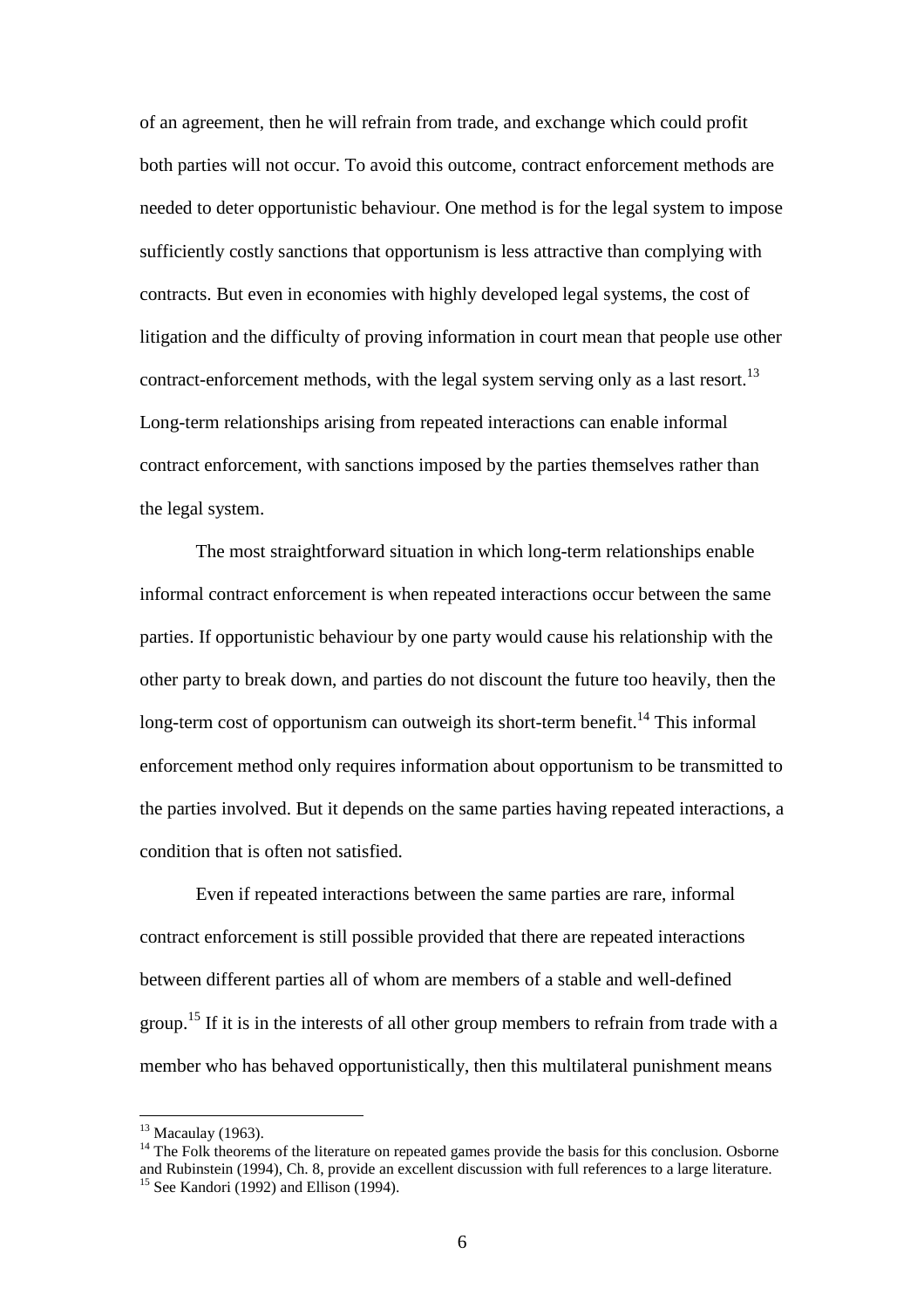that opportunism has a long-term cost (the lost benefits of future trade with group members) which can outweigh its short-term benefits. The Maghribi traders' 'coalition' hypothesized by Greif is an example of such an informal contract enforcement mechanism.

However, as Dixit (2004) points out, this enforcement method requires a number of conditions to be satisfied.<sup>16</sup> In particular, information about opportunistic behaviour must be transmitted quickly and accurately to all group members, in order that multilateral punishment of opportunistic behaviour is swift (so opportunism inflicts costs that are not discounted too much) and accurate (so no opportunist goes unpunished). The informational requirements of this multilateral enforcement method are thus much greater than those for bilateral enforcement based on repeated interactions between the same parties.

What is known of the Maghribi traders is derived almost exclusively from documents found in the Cairo Geniza.<sup>17</sup> A Geniza is a room in which discarded writings which may contain the name of God were deposited. The Cairo Geniza was attached to a synagogue in Fustat (Old Cairo), the ancient capital of Islamic Egypt. It differed from other Genizas in containing a large quantity of purely secular writings, such as 'official, business, learned, and private correspondence, court records, contracts and other legal documents, accounts, bills of lading, prescriptions, etc.'.<sup>18</sup> These letters were typically written in Arabic using Hebrew characters. Much of the material that survived was fragmentary, but Goitein (1973) estimated that the Cairo Geniza contained about 1200 more-or-less complete business letters written by Jewish long-distance traders in the eleventh, twelfth and thirteenth centuries.<sup>19</sup> The majority

 $16$  Dixit (2004), 60.

 $17$  See Goiten (1967), 1-28, for a full discussion of the documents of the Cairo Geniza.

 $18$  Goitein (1973), 3.

<sup>&</sup>lt;sup>19</sup> Goitein (1973), 3-4.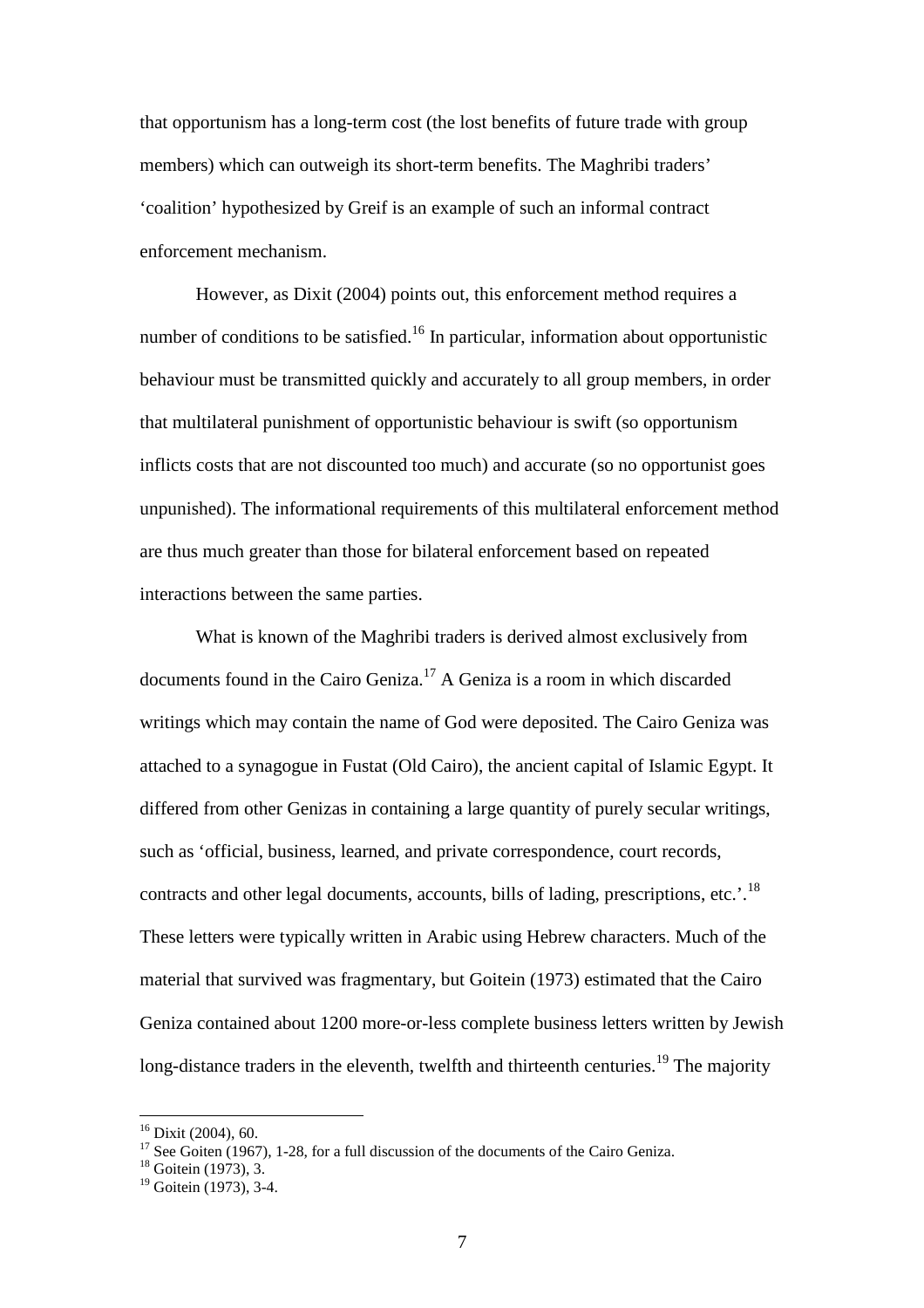of them originate in the eleventh century: Gil (2003) arrives at a collection of 818 letters and other documents by selecting almost all of the eleventh-century letters of Jewish traders in the Cairo Geniza, as well as a few earlier letters.<sup>20</sup> According to Goitein, about 90 per cent of the eleventh-century business correspondence found in the Cairo Geniza was written by Maghribi traders.<sup>21</sup>

The extraction of evidence about the economic arrangements of the Maghribis from the Geniza letters requires a great deal of specialised knowledge about these documents. Fortunately the two major scholars of the Cairo Geniza – S. D. Goitein and Moshe Gil – have both written extensively about these arrangements and have published translations of the letters together with editorial comments on them.<sup>22</sup> The discussion in this paper is based on the documentary sources translated and discussed in the publications of Goitein, Gil, and other Geniza scholars, which are the same as those used by Greif.

#### 3. The Use of the Legal System by the Maghribi Traders

Contract-enforcement problems exist in all economies and are particularly acute in international trade because of the gap in space and time between purchase and payment. So all long-distance traders require institutional arrangements for enforcing contracts. The Maghribi traders were heavily involved in long-distance trade in the eleventh century, raising the question of what institutions made this possible.

 $20$  Gil (2003), 274.

 $21$  Goitein (1970).

<sup>&</sup>lt;sup>22</sup> Goitein (1973) is a selection of 80 letters, while Gil has published his collection of 818 letters in two books (Gil 1983b, 1997).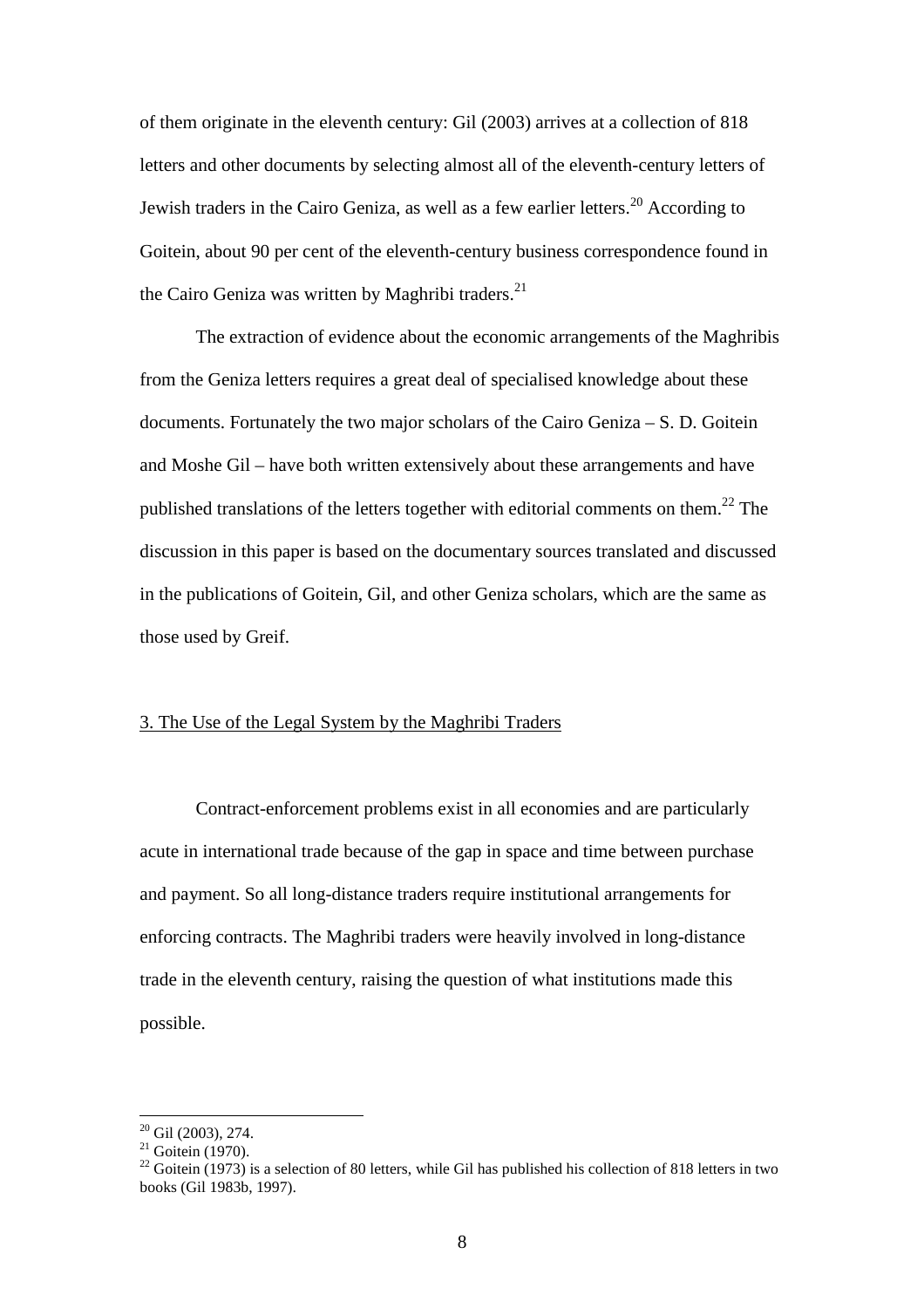Greif claims that the institution that enabled this to happen was a private-order 'coalition' spontaneously generated by the merchants themselves. He argues that 'in the eleventh century the legal system failed to provide a framework within which agency relations could be organized'.<sup>23</sup> Consequently, he claims, the Maghribi traders did not make much use of it: 'many, if not most, of the business associations mentioned in the Geniza were conducted without relying upon the legal system'.<sup>24</sup> This is the reason why the Maghribi traders are supposed to have developed the 'coalition' – it was an informal alternative to non-existent or inadequate legal mechanisms. Does the evidence support Greif's view that the legal system was ineffective and irrelevant to long-distance trade by the Maghribis?

The Geniza documents show that the Maghribi traders did have access to a legal system that was formal and public in the sense that it was not a private-order institution generated by the Maghribi community internally, but consisted of legal mechanisms provided by, and accessible to, persons outside that community. In the Muslim Mediterranean during this period, individuals of a given religious group were subject to the law of that group irrespective of the territory in which they lived.<sup>25</sup> Thus the Maghribi traders' first resort was to the Jewish legal system – a formal and public set of mechanisms used by the Jewish community as a whole, not just by the Maghribis. However, as the Geniza documents reveal, the Maghribi traders also made considerable use of the Muslim legal framework. Even in Jewish courts, the legal form of partnership that was used as the basis for business associations was typically the Muslim, not the Jewish, one.<sup>26</sup> Furthermore, although civil cases were largely

<sup>&</sup>lt;sup>23</sup> Greif (1989), 865.

 $24$  Greif (1989), 864.

 $25$  Goitein (1967), 66-8.

 $26$  Goitein (1967), 72.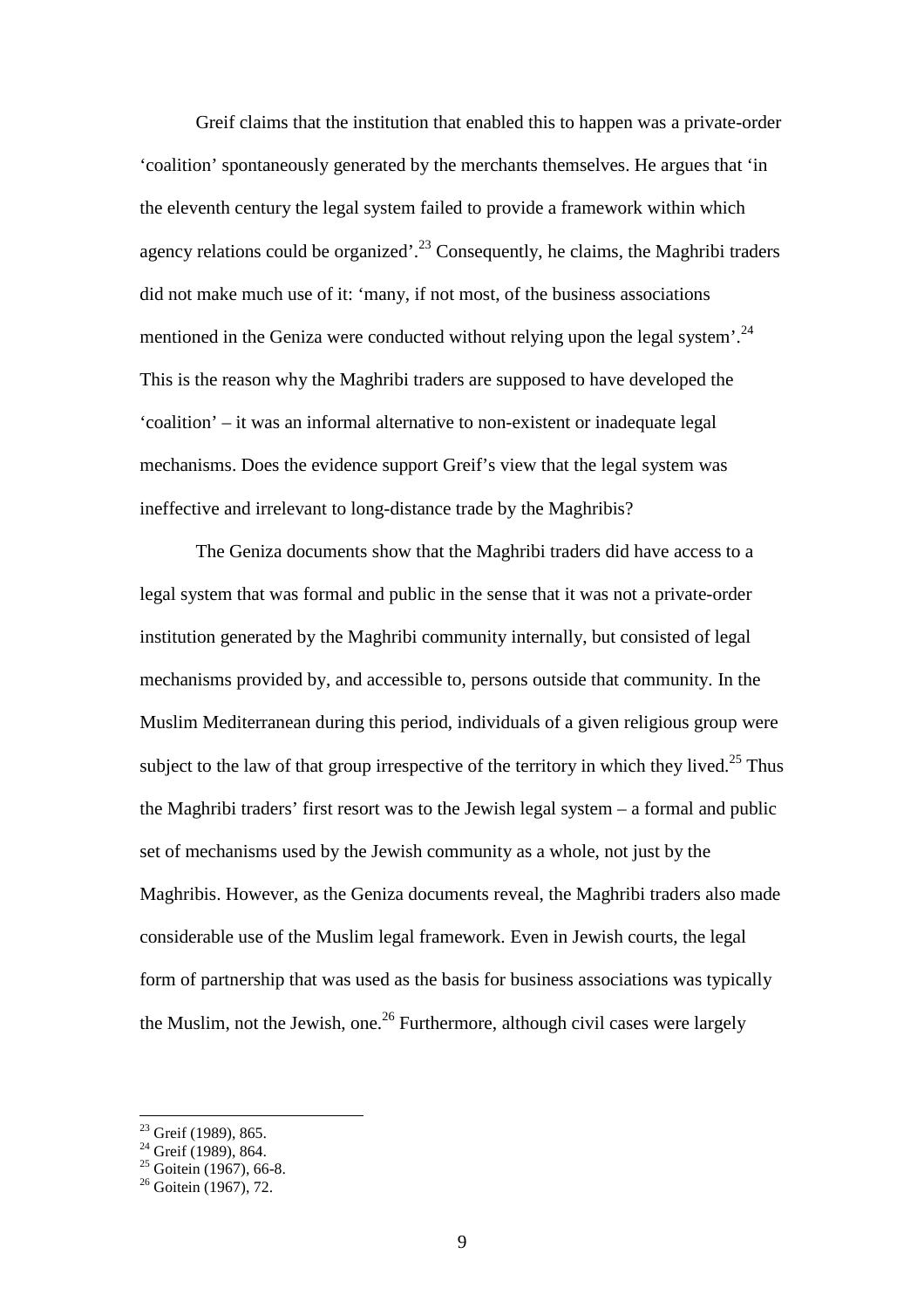brought before Jewish courts,

actions or deeds made before a qādī (Muslim judge) are often referred to. Frequently, and for reasons which still need clarification, the same transaction was made both before a Muslim and a Jewish court, or one part was brought before a public tribunal and a complementary action before a Jewish court.<sup>27</sup>

If a Maghribi trader failed to secure adequate legal remedy from the Jewish legal system, he could then appeal beyond it. Goitein describes how if a Jew failed to pay his debts, Jewish court officials would 'bring him before the government', going so far as 'to reserve themselves the right to "extradite" him to the Muslim authorities'.<sup>28</sup> A debt dispute between Maghribi merchants could also be 'brought before the sultan', who evidently also provided formal, public contract enforcement to which Maghribi traders sometimes voluntarily resorted.<sup>29</sup> According to Gil, conflicts between Maghribi merchants also gave rise to situations in which the Muslim authorities sent soldiers to compel the defaulting debtor to render payment.<sup>30</sup>

Both in principle and in practice, therefore, the Maghribi traders had formal legal mechanisms at their disposal. These included legal mechanisms provided by their own officials and courts within the Jewish community, those provided by the majority Muslim community, and those provided by the central authorities reporting to the sultan. But perhaps, as Greif claims, these legal mechanisms were inadequate for the specific challenges posed by contract enforcement in long-distance trade?

Consider first the extent to which business associations between Maghribi traders had a formal legal basis. At one point in his survey, Goitein (1967) writes that informal cooperation between business friends 'was the main pattern of international trade' and that such trade 'was largely based, not upon cash benefits or legal

 $27$  Goitein (1955), 79.

 $28 \text{ Goitein}$  (1967), 259-60 with note 192.

 $29$  Gil (2003), 299.

 $30$  Gil (2003), 318.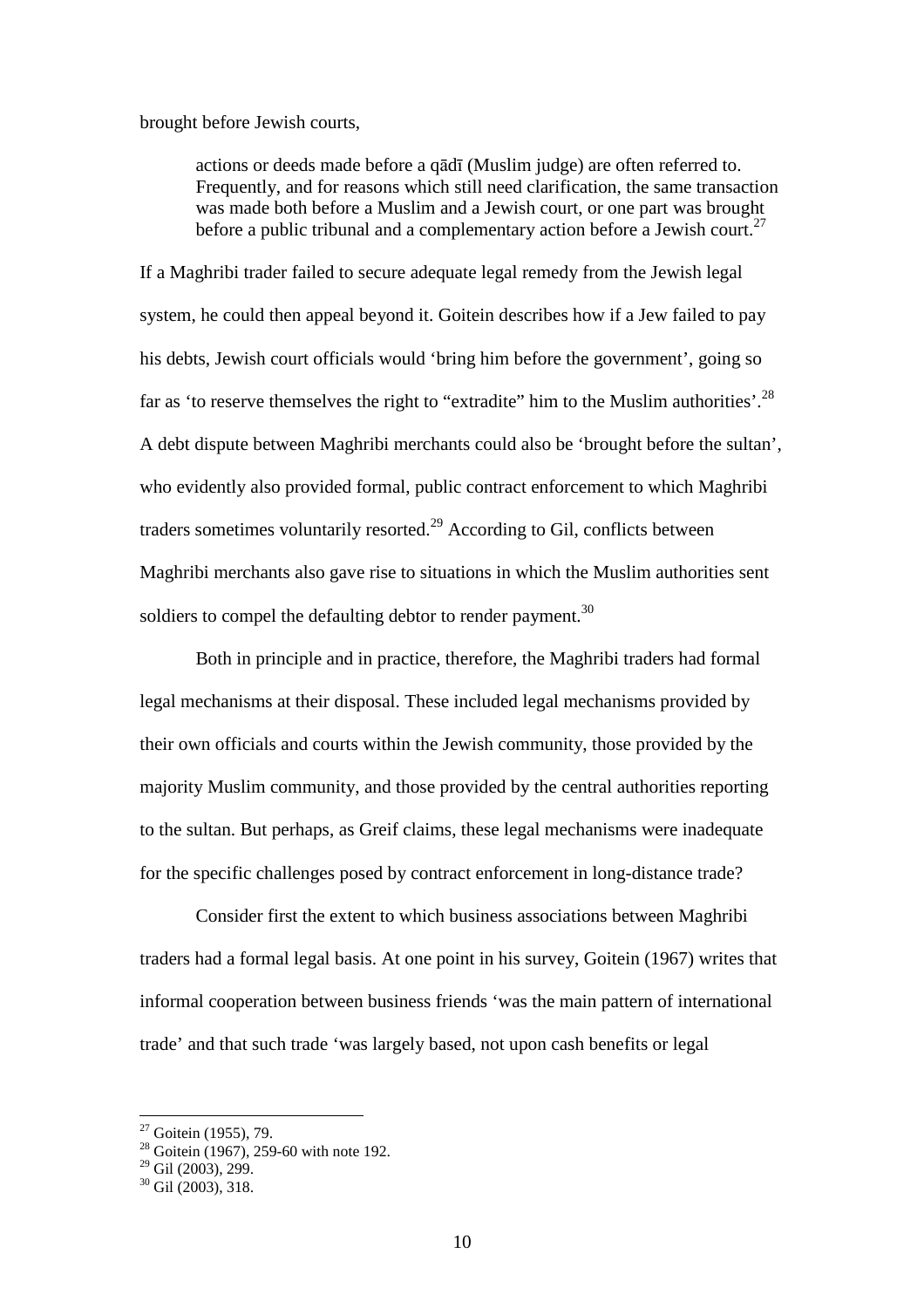guarantees, but on ... mutual trust and friendship'.<sup>31</sup> This might appear to support Greif's assertion that the Maghribi traders' business associations typically did not rely on the legal system. However, Goitein qualifies his claim by noting that 'more often than not, informal cooperation was accompanied by one or more partnerships concluded between the correspondents, frequently with additional partners'.<sup>32</sup> Goitein then describes the nature of business partnerships among the Maghribi traders. It emerges from his exposition that business partnerships were a well-developed legal institution that set out formally the various aspects of an economic relationship between contracting parties, such as their investments, their shares in profits and losses, and the times at which accounts were to be rendered.<sup>33</sup> Thus informal cooperation between business friends did not preclude the use of the legal system to provide a formal basis for many aspects of the business relationship between them. Goitein's emphasis on the informal aspect of Maghribi business associations seems to reflect his assessment that the personal relationship between the two parties was typically long-term while the business partnerships between them were short-term: 'Informal business cooperation could last for a lifetime, even for several generations. Formal partnerships were of short duration in principle and limited to specific undertakings ...'.<sup>34</sup> In a later assessment, Goitein puts even less emphasis on informal cooperation as a method by which the Maghribi traders organized their long-distance trading ventures. He continues to recognise that informal cooperation played a role, but states that 'the organization of the overseas trade was effected largely through partnerships'.<sup>35</sup> Goitein also describes the dissolution of partnerships as timeconsuming and difficult, which casts doubt on his own characterization of such

 $31$  Goitein (1967), 165, 169.

<sup>&</sup>lt;sup>32</sup> Goitein (1967), 167.

 $33$  See Goitein (1967) 169-79 for a full discussion.

 $34$  Goitein (1967), 169-70.

<sup>&</sup>lt;sup>35</sup> Goitein (1973), 11-12.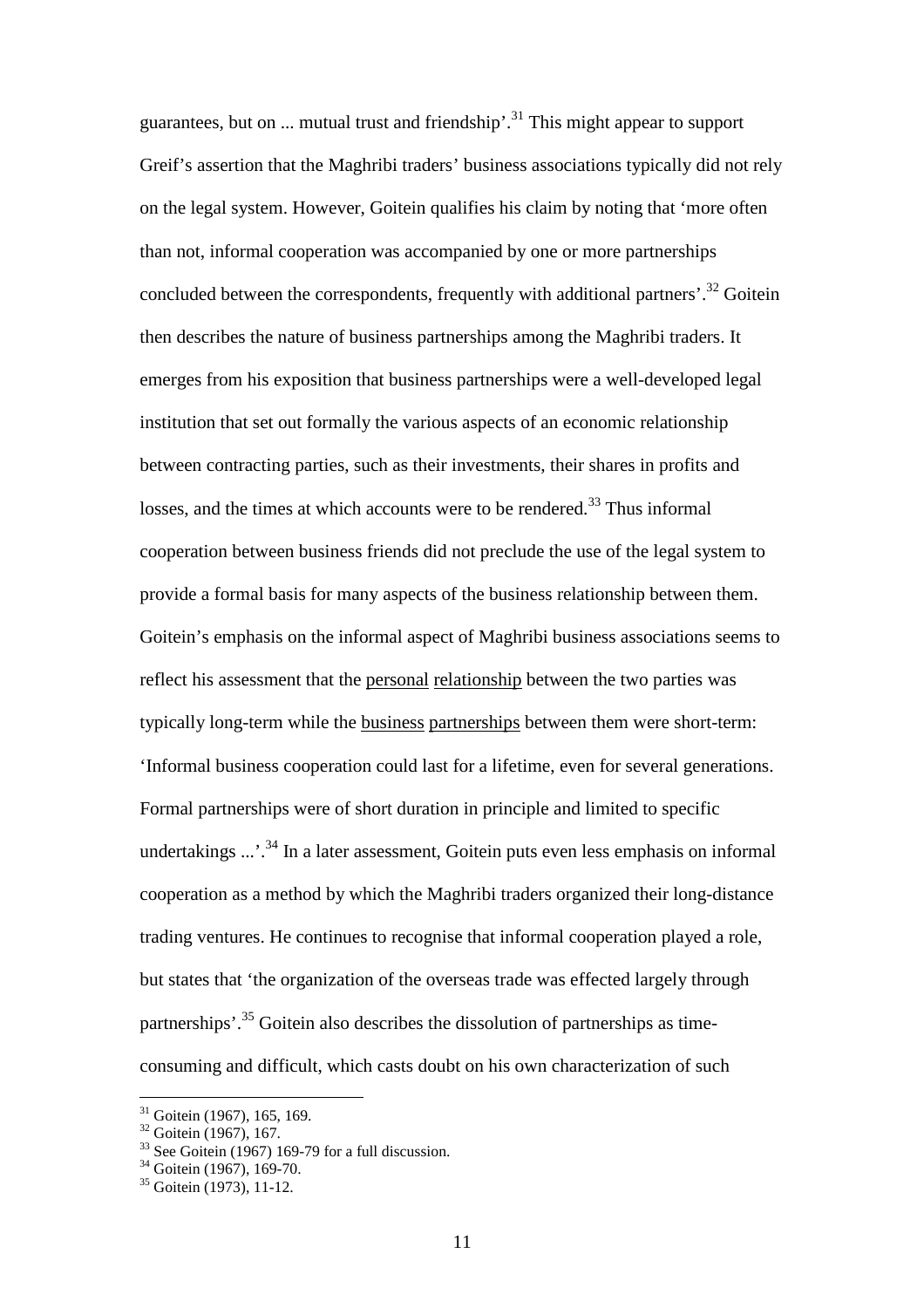associations as shortlived and limited to specific undertakings.<sup>36</sup> It appears, at any rate, that although a long-term relationship between business friends may typically not have been based on a legal contract, the individual ventures that formed the component parts of the long-term relationship did largely have a formal legal basis.

The coexistence of such long-term informal business friendships with shortterm legal partnerships for particular ventures suggests that both the legal system and an informal mechanism played some role in Maghribi contract enforcement. But as described by Goitein this was an informal mechanism based on repeated bilateral interactions between the same parties, in which any opportunism would have resulted in bilateral punishment. This is not the same as the 'coalition' mechanism hypothesized by Greif, based on repeated interactions among members of a welldefined but much larger group, in which opportunism against one member would result in multilateral punishment by the entire group, even members not personally associated with the victim.

The importance of the legal system in formally registering the basis upon which commercial ventures were undertaken emerges from Gil's analysis of 818 letters in the Cairo Geniza written by eleventh-century Jewish merchants. Gil concludes that all Maghribi business associations 'were based on a deed formulated by the court, in which the parties of the partnership were specifed, as were the other conditions'.<sup>37</sup> He qualifies this conclusion by noting that sometimes one trader would ask another, who was going to be in a place where the first trader wished to sell goods, to involve himself in the sale, and receive a commission, despite the absence

<sup>36</sup> Goitein (1967), 179

 $37$  Gil (2003), 274 fn 2. Note that Gil uses the term 'partnership' to refer to all forms of business association (see his discussion in the main text of p. 274), perhaps because he doubts that the merchants themselves recognised the distinctions between legal forms of enterprise made in modern studies.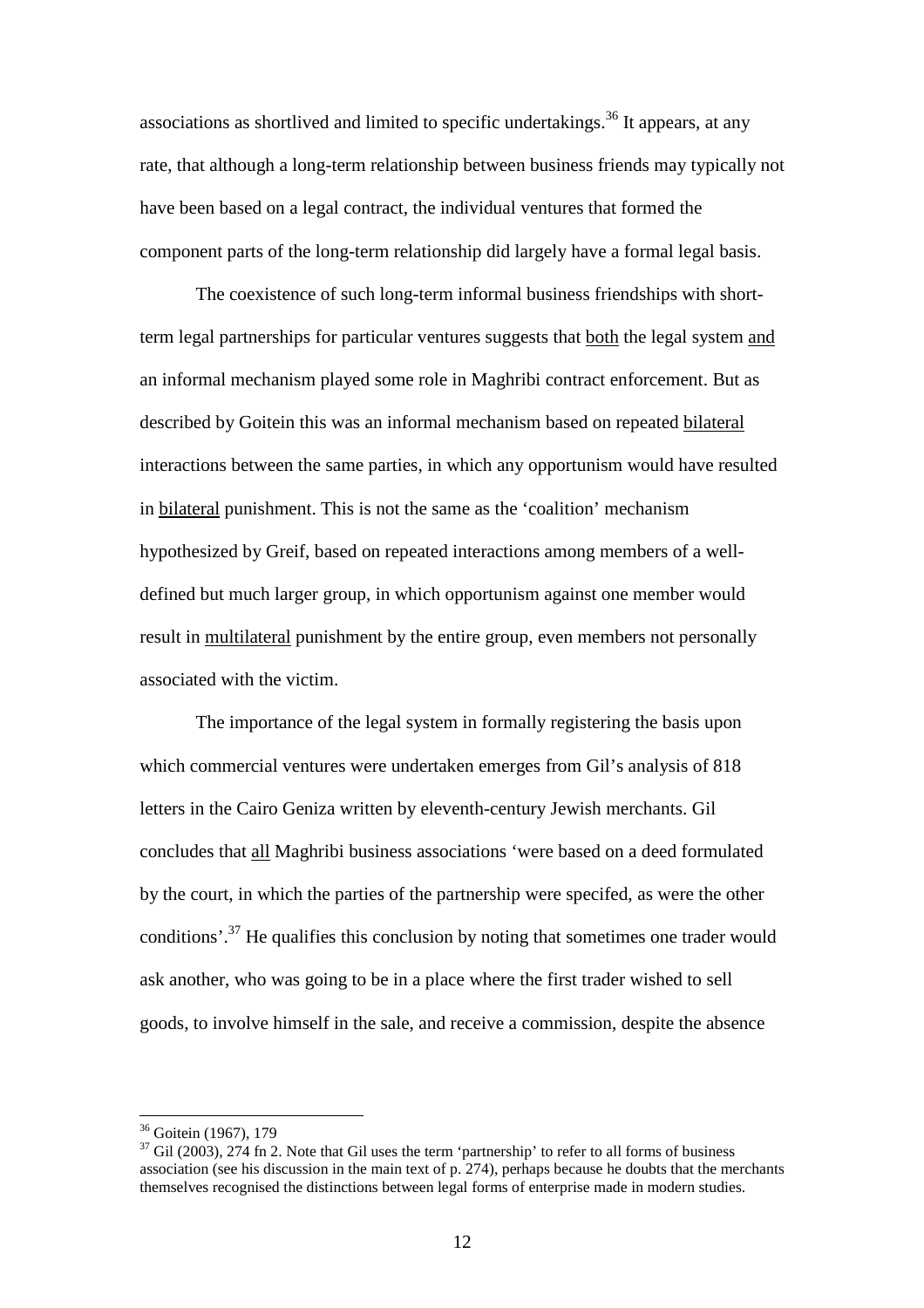of a formal deed.<sup>38</sup> He also points out that although most business associations were based on an agreed formal division of profits according to the initial investment, there are some cases in which business associations were restricted to mutual service without division of profits.<sup>39</sup> Thus some Maghribi trade took place without a legal basis, but this was an exception to the general rule that business associations between Maghribi traders were based on legal contracts. The evidence marshalled by both Goitein and Gil thus shows clearly that formal legal mechanisms provided an important basis for long-distance trade between Maghribis, contrary to Greif's claim that the Maghribi traders made no use of the legal system to specify the terms of their business associations.

The Maghribis' heavy reliance on formal, legal contract enforcement is confirmed by their intensive registration of contracts in writing. An important ingredient in enforcing contracts is the establishment of what both parties have agreed to and what they actually deliver. Such information can be gathered through personal observation of each party by the other, observation by others who report orally to the parties, or maintenance of written records. The Maghribi traders regarded it as a matter of course to keep accounts showing the results of transactions undertaken within their business associations, to request copies from those they did business with, to provide such copies when requested, and to collate their accounts with those of their business associates elsewhere, and they made use of the courts to establish the veracity of this information.<sup>40</sup> For example, Maghribi traders used the courts to confirm both the identity and the reliability of the persons drawing up the accounts of business associations.<sup>41</sup> They also used the courts to certify correspondence

<sup>38</sup> Gil (2003), 274 fn 2, 295.

<sup>39</sup> Gil (2003), 274, 277.

 $40$  Gil (2003), 282-6.

<sup>41</sup> Gil (2003), 288-9.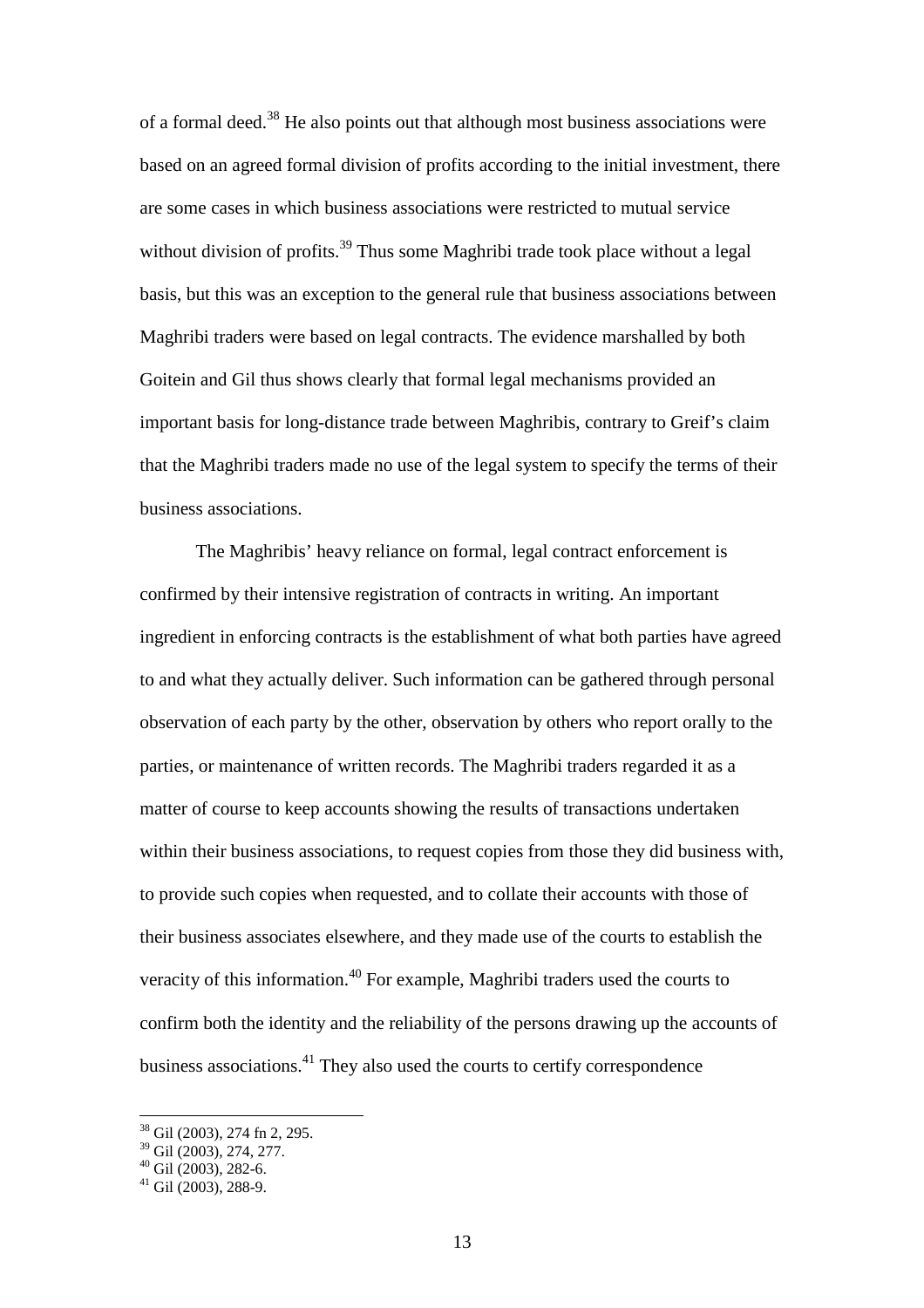concerning the accounts. Thus the merchant Joseph b. Jacob b. Yahbōy from Qayrawān (Tunisia) not only kept letters written by his deceased partner in Fustat (Egypt) recording the receipt and sale of merchandise, but 'took the trouble of certifying all of the letters in court and preparing three copies of them' to support his claim that his partner had owed him money at the time of his death.<sup>42</sup> The fact that Maghribi traders incurred the costs of using the legal system for these purposes shows that they regarded it as a valuable mechanism for enforcing long-distance trading contracts.

It might be argued that using the public legal system to register deeds is still consistent with Greif's argument that a private-order 'coalition' was used to enforce contracts. But the Geniza evidence shows that this keeping of public legal records was in fact intimately related to the use of legal mechanisms to enforce contracts. Gil's conclusion concerning the nature of the mechanisms used by the Maghribi traders to enforce contracts is diametrically opposed to Greif's claim that the legal system was ineffective: 'It may easily be argued that the normalization of trade relations was enforced by the Jewish courts ... they were the entities which, according to Jewish religious law, attempted to resolve the conflicts and expose acts of unfairness'.<sup>43</sup> Maghribi traders complained in Jewish courts against other Maghribi traders who had failed to repay loans, employed Jewish courts to appoint guardians or representatives to collect debts for them from distant business associates, and called in the Jewish authorities when cheques were not honoured. But they also used the broader legal system of non-Jewish courts, resolving disputes with Muslim trading partners in front of Muslim and Jewish judges, making use of Muslim courts to have deeds drawn up recording debts owed them by other Jewish traders, and bringing large debt cases

 $42$  Gil (2003), 280.

 $43$  Gil (2003), 314.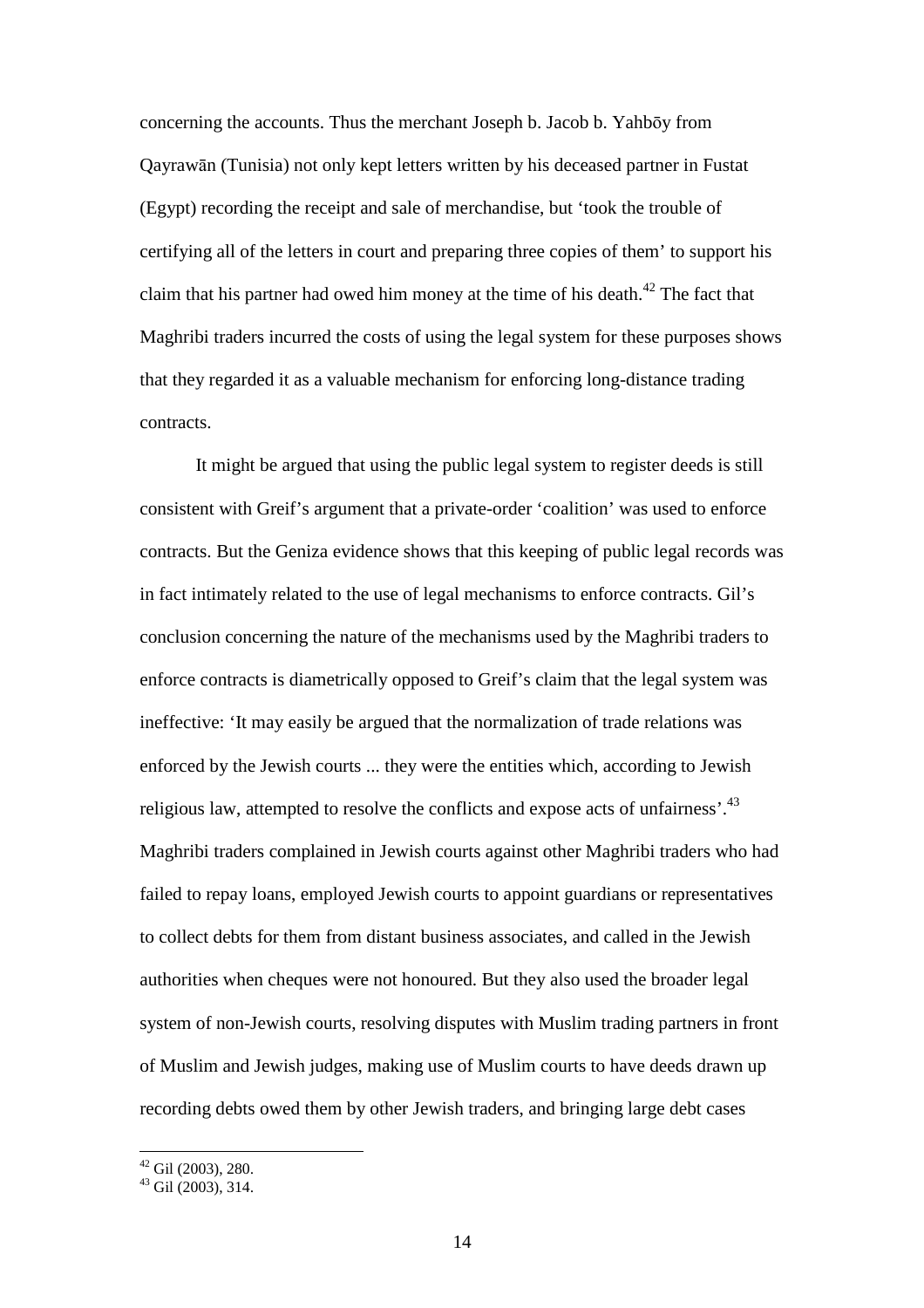involving both local Maghribi and foreign merchants before the sultan himself.<sup>44</sup> Maghribi traders thus had at their disposal a wide array of formal legal enforcement mechanisms and did not refrain from using them, even if it involved asking the Muslim authorities to intervene by sending soldiers to enforce payment.<sup>45</sup>

In summary, the Maghribi traders could, and did, use formal legal mechanisms to register and enforce the contracts that made long-distance trade possible. The claim that the Maghribis had to use informal methods to enforce contracts because the legal system was incapable of doing so is not supported by the evidence. Of course this does not mean that there was no role for informal methods. Even in modern economies with highly developed legal institutions, the costs involved in using the legal system and the possession by the parties involved of relevant information that cannot be proved in court mean that businessmen use informal methods of contract enforcement where possible, turning to the legal system only as a last resort. The Maghribi traders probably also supplemented the legal system with informal methods of contract enforcement. But to what extent did they do so? And did it take the form of a 'coalition' as hypothesized by Greif? We now address these questions.

#### 4. Preconditions for a 'Coalition'

Greif defines the Maghribi 'coalition' as an informal contract-enforcement mechanism based on repeated interactions between members of the well-defined group of Maghribi traders. Long-distance trade, in his portrayal, was based on business associations that were formed only between Maghribis. Any opportunistic

<sup>44</sup> Goitein (1967), 68-9; Gil (2003), 298-9, 304-5, 308.

 $45$  Gil (2003), 318.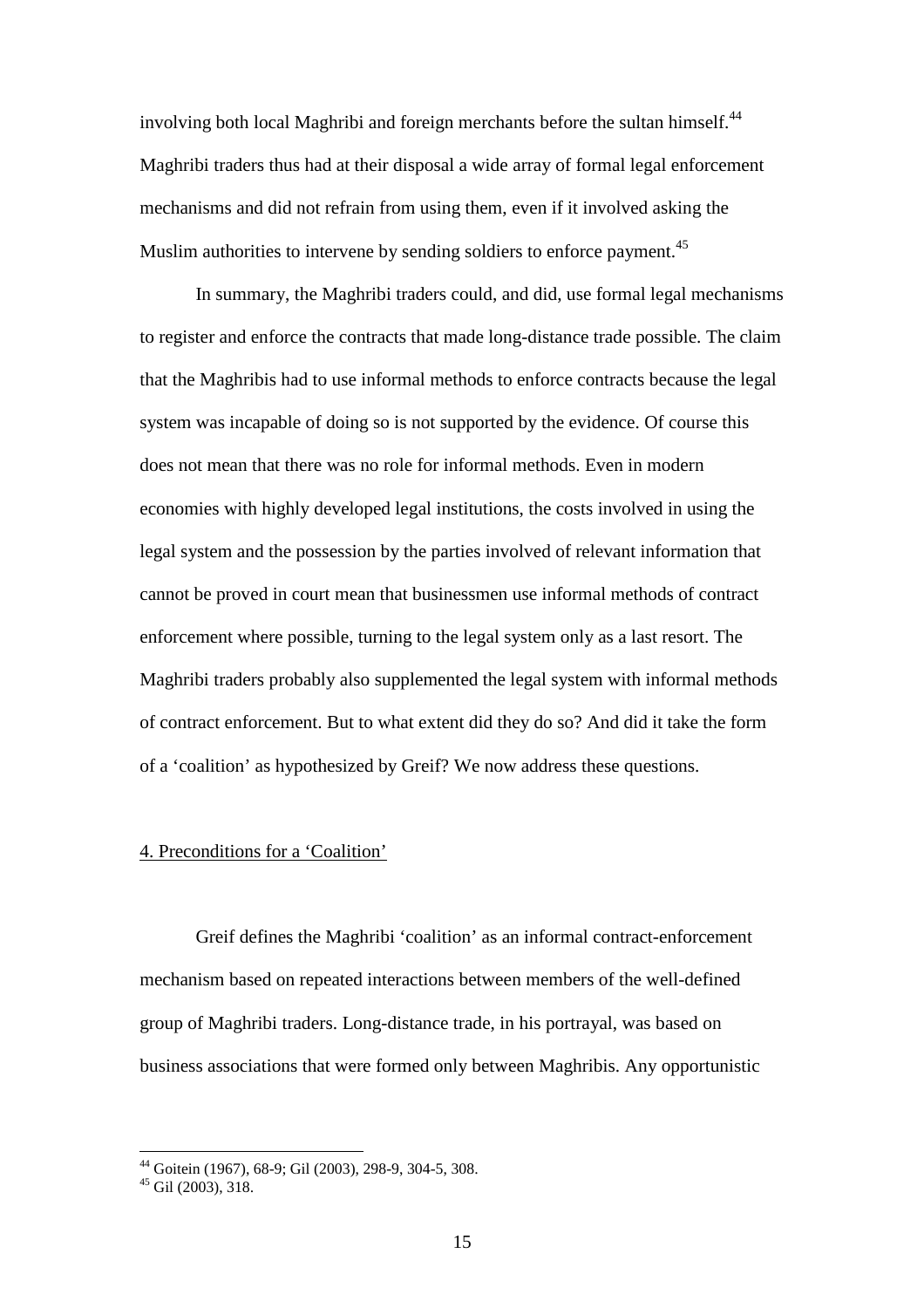behaviour by one member of the group of Maghribi traders resulted in multilateral punishment by all other members, thereby deterring opportunism.

We have seen in the previous section that such multilateral enforcement through a 'coalition' cannot be portrayed as the only contract-enforcement mechanism used by the Maghribis, since formal legal institutions were available and voluntarily employed by Maghribi merchants. But can a 'coalition' at least be portrayed as a significant informal addition to the formal legal system of which the Maghribi traders made such concentrated use?

Contract enforcement through an informal 'coalition' as defined by Greif requires that a number of conditions be satisfied, as already discussed in Section 2. Group membership must be stable, information transmission must be rapid and accurate, and multilateral punishment must be swift and well targeted. Is there evidence that the Maghribi traders satisfied these requirements?

#### 4.1. Was Group Membership Stable and Well Defined?

For the threat of multilateral punishment to have supported informal contractenforcement, long-distance trade would have to have been based on repeated interactions among the members of a stable and well-defined group. For this reason, Greif's description of his hypothesized 'coalition' includes the requirement that Maghribis formed business associations for long-distance trade only with other Maghribis. A closer look at the evidence shows clearly that this claim is false: Maghribis formed long-distance trading associations outside their own group.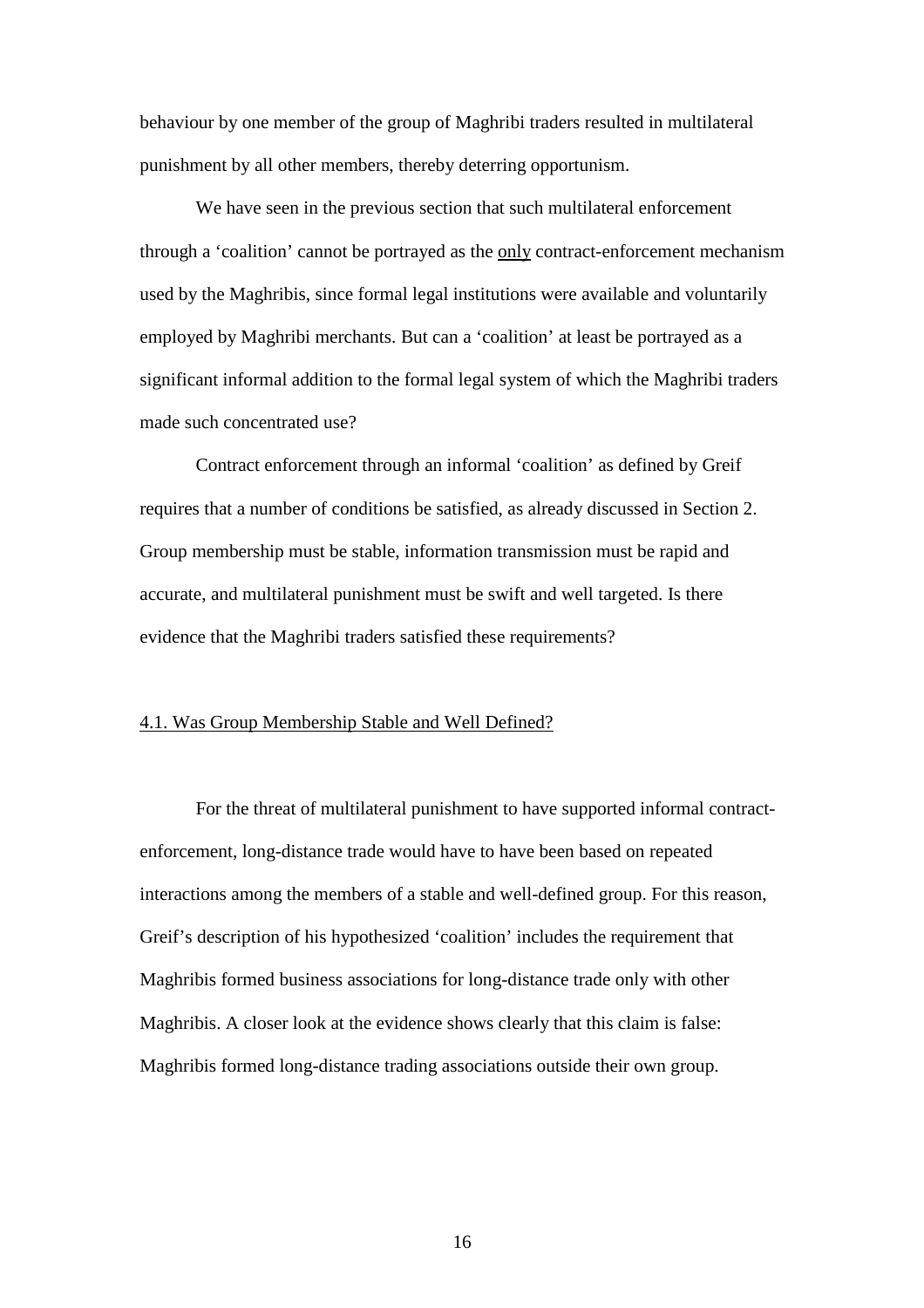Greif acknowledges that evidence of business association between Maghribi and non-Maghribi traders exists, but claims that it is rare.<sup>46</sup> The basis for this claim appears to be the fact that only two of the 97 traders mentioned in the letters of Naharay b. Nissim (the most important Maghribi trader in Fustat in the middle of the eleventh century) were Muslims.

Among Maghribi traders more widely, however, there are many examples of business associations with non-Maghribis. According to Goitein, on whom Greif relies heavily for much of the rest of his evidence, partnerships between Jews and Muslims were nothing exceptional.<sup>47</sup> To overcome the problem of travelling on the Jewish Sabbath, it was standard practice for Maghribi traders to confide overland shipments to Muslim 'business friends'.<sup>48</sup> The difficulty of finding travellers prepared to transport other people's shipments helps to explain, according to Goitein, 'the frequency of partnerships between Tunisian Jews and Muslims'.<sup>49</sup> Stillman, to whose work Greif also refers in other contexts, describes how the merchant Abu '1-Faraj Yiisuf b. 'Awkal, conducted his flax trade in Egypt in the 1020s and 1030s with 'a whole army of Jewish and Muslim agents'.<sup>50</sup> So accustomed was he to doing business with Muslim agents that he employed at least one scribe who could correspond with them in Arabic script (the Maghribis typically wrote to each other in Hebrew script).<sup>51</sup> The large Maghribi family firm of the Ibn 'Awkals was engaged in business dealings with Christian merchants in Alexandria around  $1030$ <sup>52</sup> Yet another Maghribi trader, writing from Mazara in Sicily, refers to the trading of oil by a partnership of Jews and Muslims and describes how the writer has 'no individual share in this oil; all of it is in

<sup>46</sup> Greif (1989), 877, Greif (1993), 536.

 $47$  Goitein (1967), 72, 172-3.

<sup>48</sup> Goitein (1967), 281.

<sup>49</sup> Goitein (1967), 281.

<sup>50</sup> Stillman (1974), 195 (quotation); Stillman (1973), 79, 82.

<sup>51</sup> Stillman (1973), 23.

<sup>52</sup> Gil (2004), 687.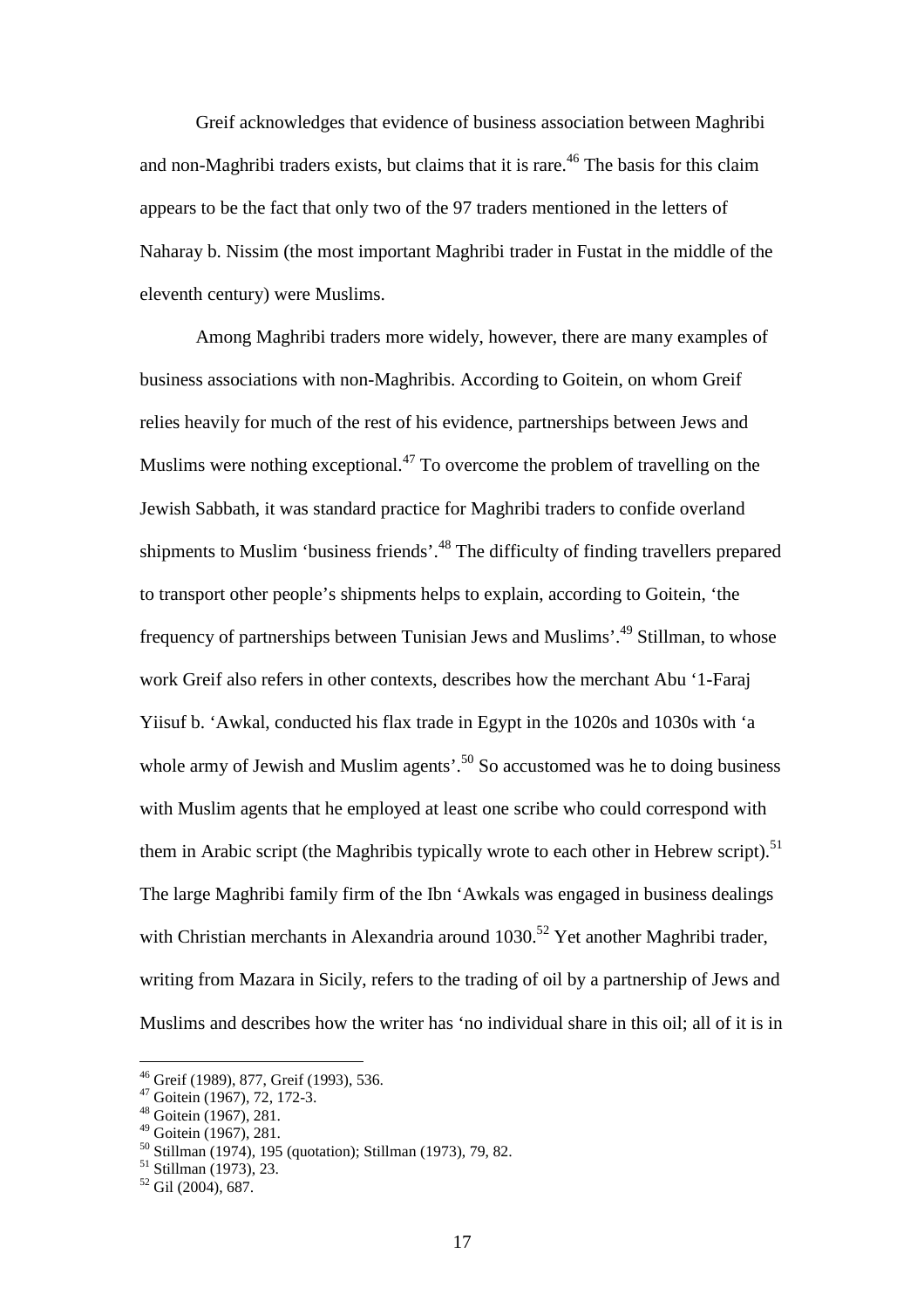partnership between me and some Muslims and Jews, people of Sicily'.<sup>53</sup> In a further commercial relationship, a Maghribi Jewish merchant recommended his Muslim trading associates to a Jewish correspondent in another city as 'excellent and honest persons', and asked his correspondent to look after a third Muslim associate: 'I would like you to preserve my honor by doing this in a way for which I will be able to thank you.' Yet another business association between a Maghribi Jewish merchant and a Muslim gave rise to a dispute which was resolved co-operatively between the Muslim and Jewish courts when the qādī (Muslim judge) explicitly requested the involvement of the dayyan (Jewish judge).<sup>54</sup> The examples of business partnerships between Jews and non-Jews are particularly striking testimony to the willingness of Maghribi traders to violate cultural norms (and indeed legal rules) by trading outside their own community, since such partnerships were forbidden by Talmudic law.<sup>55</sup>

The existence of business associations between Maghribis and non-Maghribis creates a major difficulty for Greif's portrayal of the institutional basis for longdistance trade in the eleventh-century Muslim Mediterranean. His argument is that, in the absence of an effective legal system, long-distance trading contracts were enforced by reputational considerations arising from repeated interactions among members of a well-defined group – the Maghribi traders – which was able to impose multilateral punishment on any of its members who behaved opportunistically. This argument cannot explain the existence of long-distance trade based on business associations between Maghribis and non-Maghribis. If the only mechanism available to prevent opportunistic behaviour was the threat of multilateral punishment by the Maghribi coalition, trade based on business associations between Maghribis and non-Maghribis should not have been possible, because the contracts required to sustain it

<sup>53</sup> Gil (1983a), 122.

 $54$  Gil (2003), 281-2.

 $55$  Gil (1983a), 122 n. 15.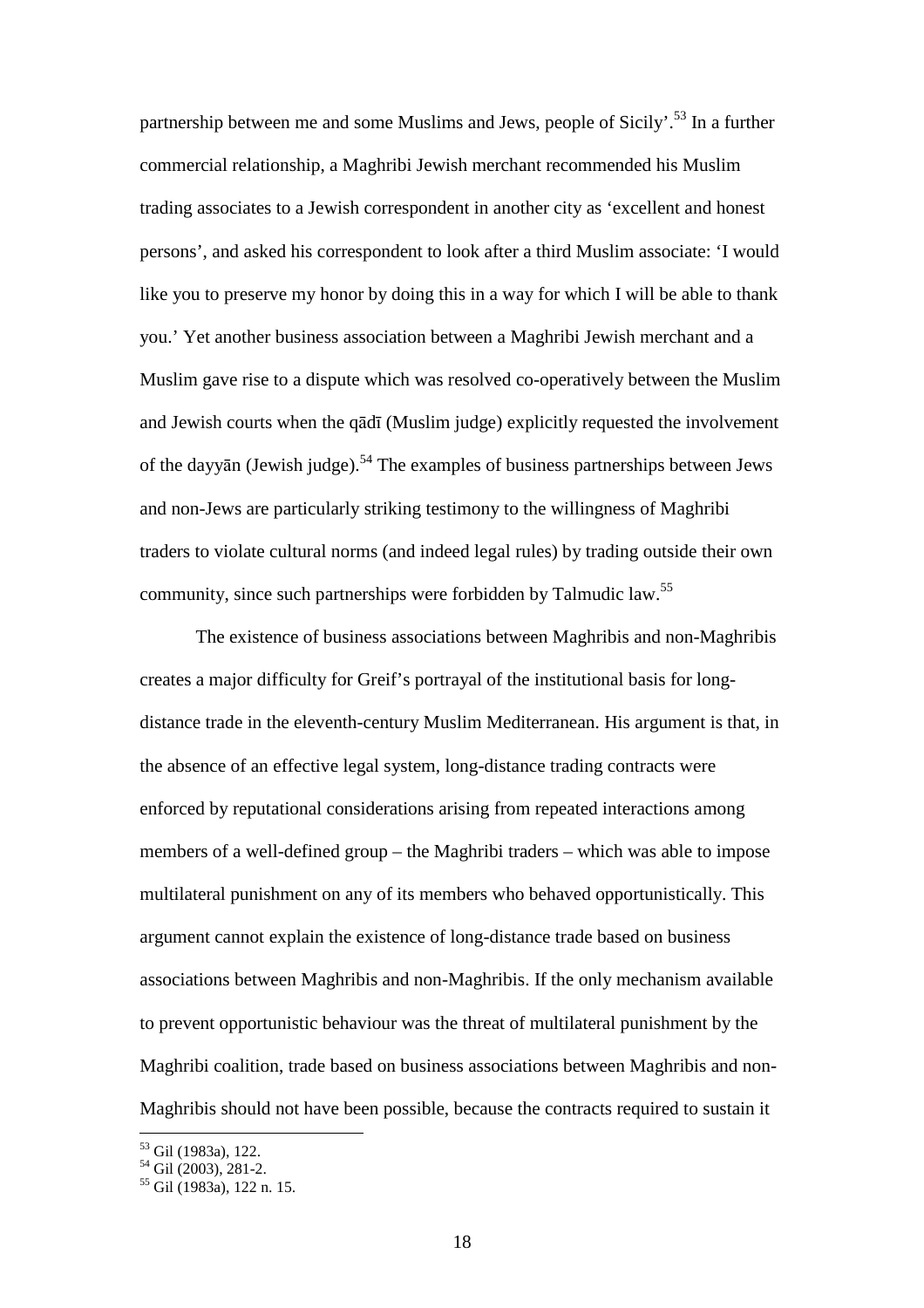could not have been enforced. The fact that such trade did occur shows that contractenforcement mechanisms other than the coalition were available. These numerous business associations between Maghribis and non-Maghribis could have been based on an informal contract enforcement method involving repeated interactions between the same Maghribi and non-Maghribi traders. But they were also based on the legal system, of which Maghribi traders made extensive and voluntary use in enforcing their contracts, as we saw in Section 3. The legal system was evidently sophisticated and flexible enough for disputes involving long-distance trading partnerships between Jews and Muslims to be heard before both Jewish and Muslim courts. Such evidence casts a great deal of doubt on Greif's hypothesis that the Maghribi traders formed a stable and well-defined group that traded only with its own members, thereby fulfilling the requirements for multilateral punishment within a 'coalition'.

#### 4.2. Speed and Accuracy of Information Transmission

Although the existence of trade between Maghribis and non-Maghribis reinforces the point that contract enforcement methods other than a putative 'coalition' were available for long-distance trade, it is still conceivable that the Maghribis might have used the coalition as an informal contact enforcement method for trade among themselves. Can this argument be sustained?

The informational requirements for a 'coalition' to have enforced contracts through multilateral punishments as hypothesized by Greif are very demanding. As noted in Section 2, for multilateral punishment of opportunism to be an effective deterrent, information about opportunistic behaviour must be transmitted quickly and accurately to all members of the group; otherwise people will discount the risk of

19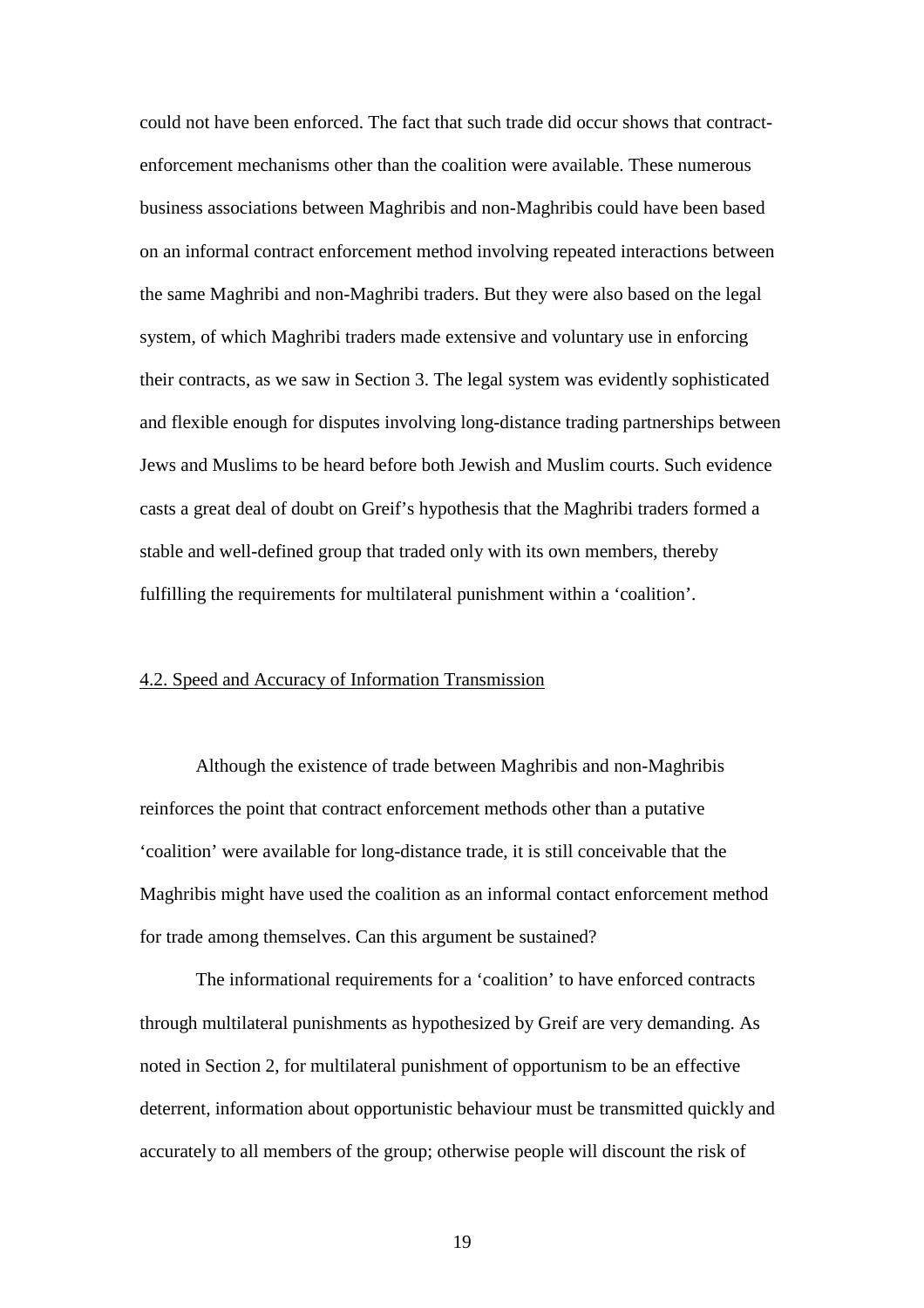punishment too much to be deterred from opportunism. One must surely question whether information about opportunism could be disseminated throughout the entire group of Maghribi traders quickly enough for the threat of multilateral punishment to be effective. Although the letters written by Maghribis to each other did contain a lot of information about trade in different locations, long-distance communications in the eleventh century were slow. Since the Maghribi traders' operations covered the whole of the Muslim Mediterranean, from Spain to Constantinople, it would take many months, and possibly even years, for information about the opportunistic behaviour of a trader to be communicated to all members of the group.<sup>56</sup> Goitein (1967) portrays contacts between Maghribis at the western and eastern ends of the Mediterranean as distant.<sup>57</sup> The difficulty of communications is illustrated by the case of one young merchant active in Jerusalem who, despite being an 'eager letter writer', was unsure whether his brother and father back in southern Spain believed 'that I am still alive'.<sup>58</sup> In another example, two brothers in Algeria wrote a letter to a third brother in Jerusalem a full year after he had died.<sup>59</sup> Were the demanding information requirements of the 'coalition' mechanism really satisfied in the context of the eleventh-century Mediterranean, with communications so slow and difficult that merchants even lost touch with their own parents and siblings?

The 'coalition' mechanism also imposes stiff requirements concerning the accuracy of the information transmitted among members. Inaccurate information about opportunism could result from misunderstandings, which were inevitable given the time taken for letters to be delivered and the wide variety in the trading contexts

<sup>&</sup>lt;sup>56</sup> On the slowness, difficulty, and high costs and risks of communication in the eleventh-century Mediterranean regions inhabited by the Maghribi traders, see Goitein (1967), 67, 69, 155, 273, 278-9, 284-5, 289-91, 297-300, 304, 314, 316-26, 339-46, 351.

<sup>&</sup>lt;sup>57</sup> Goitein (1967), 69.

 $58$  Cited in Goitein (1967), 69.

<sup>&</sup>lt;sup>59</sup> Goitein (1967), 279; see also ibid., 274 for additional examples of Maghribi merchants who lost touch with parents, offspring, or siblings.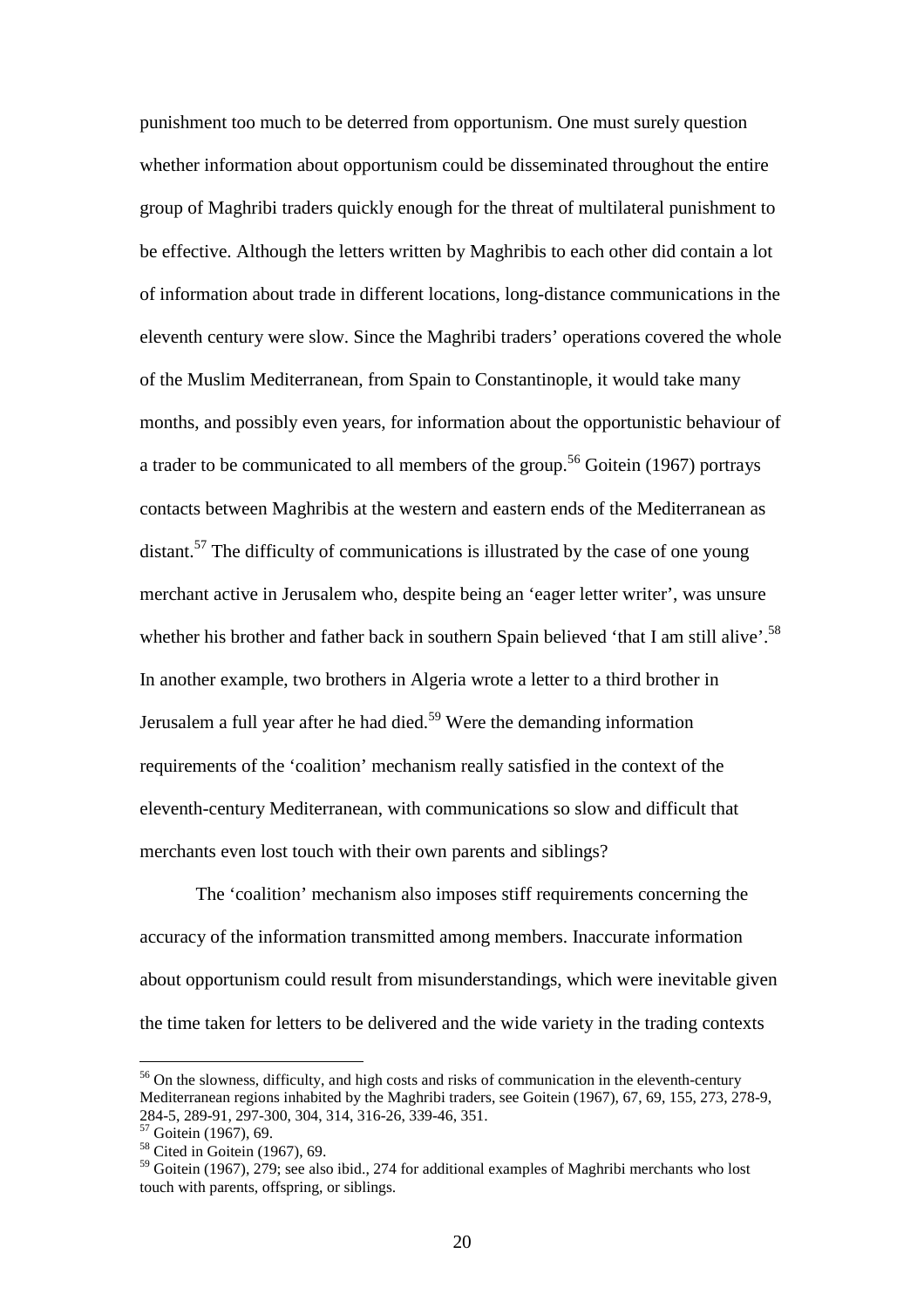involved. Inaccuracy could also result from false accusations. No obvious incentives existed for a trader to make a false accusation if multilateral punishment took the form of excluding the accused from future trade with group members, as in Greif's theoretical analysis of the coalition. However, in his discussion of the way in which the Maghribis are supposed to have utilised multilateral punishment in practice, Greif says that this exclusion took place until opportunists 'compensated the injured'.<sup>60</sup> The possibility that a false accusation might result in the receipt of compensation creates incentives for an additional form of opportunistic behaviour – by principals – which is not taken into account in Greif's theoretical model, where opportunism is restricted to agents.

Whatever the reason for inaccuracy, there is plentiful evidence that the information conveyed among the Maghribi merchants was not universally believed to be true. Maghribi traders' letters confirm the truism that there were two sides to any dispute between business associates. In one letter, Joseph b. Labrat exposes a plot by competitors who had been planning to make trouble between him and his correspondent by claiming that he was trying to interfere with the latter's trade.<sup>61</sup> In another, Zechariah b. Jacob al-Shāma writes that people in Tripoli have been saying 'things which caused me anguish, and things which a person like him [we do not know which person] should never have said . . . [May God] humiliate the liars and mend their ways'.<sup>62</sup> Hayyim b. Emannuel from Mahdiyya became the victim of a rumour that he had sought to engage in trade that trespassed on the territory of other merchants, which, according to Gil, 'was considered to be a grave offense at the time'. Hayyim denied the allegation emphatically, 'claiming that these are baseless

 $60$  Greif (1993), 530. Harbord (2006) shows that Greif's theoretical analysis can be extended to take account of the possibility that agents subject to collective punishment are able to restore relations after the payment of compensation.

 $61$  Gil (2003), 306.

 $62$  Gil (2003), 312.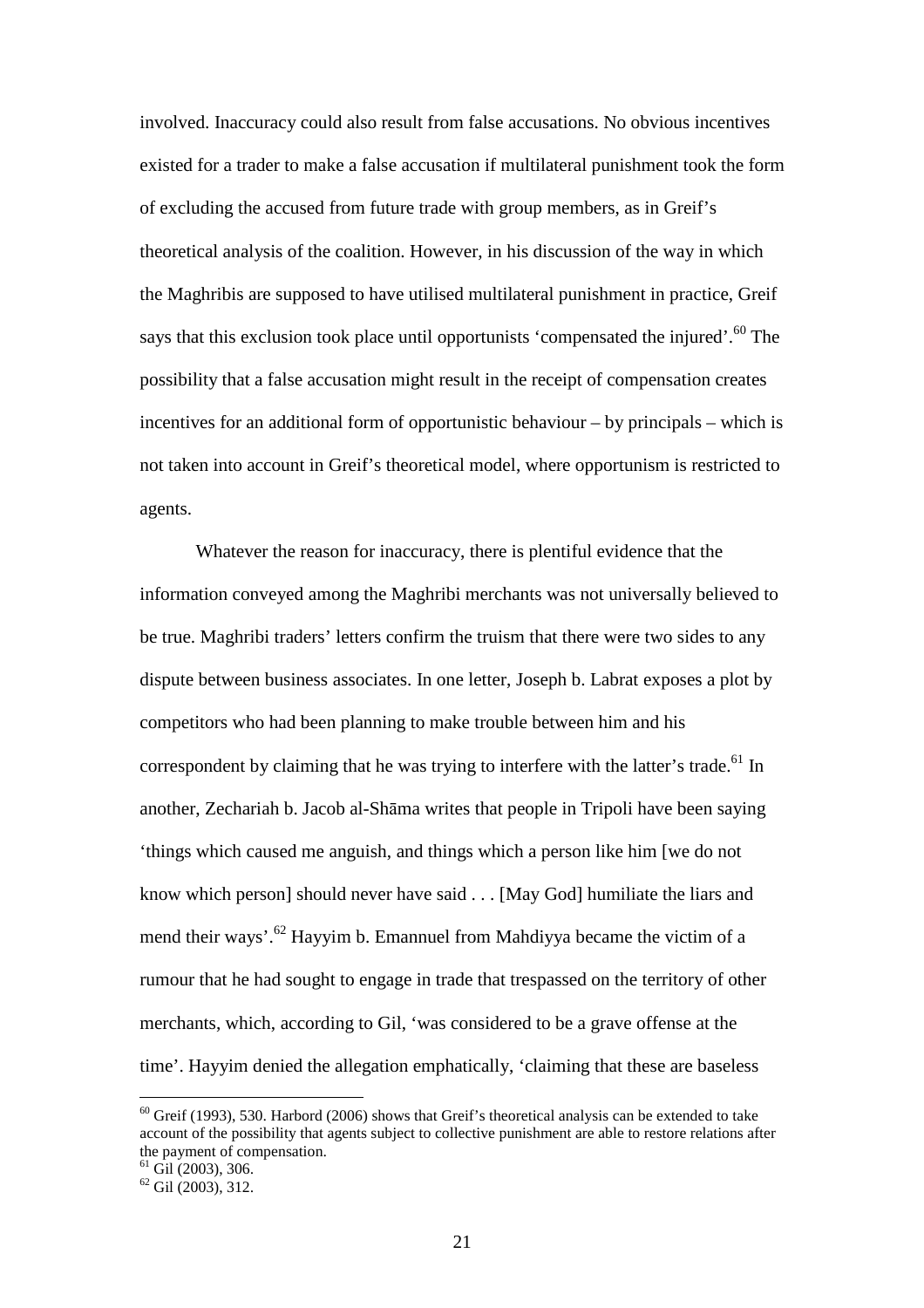rumors, intended to motivate him to leave the city'.<sup>63</sup> Perhaps the most striking example is provided by a letter dating from the 1020s or 1030s written by the agent Mûsâ b. Hisdâ to his principal Abu '1-Faraj Yiisuf b. 'Awkal, in which the agent declares in emotional terms:

I am writing in a state of good health, but with a heart laden with anxiety which descended upon me when I read your letter. I would have thought that I was held in higher esteem by you than to have you address me so. That you should listen to such unjust words from a man like Yûsuf and others from whom come base things, and that you should become upset by it! I would not have thought that you would accept the words of others against me when you know the kind of person I have been and still am. Furthermore, you know my lineage. I am not such a one from whom would come such things as to warrant your letter.<sup>64</sup>

It is clear that the information about possible opportunism conveyed within the network of Maghribi traders was far from unambiguous. This makes it difficult to see how such information, even if it was communicated swiftly, could be used to trigger multilateral punishment – or, if it was so used, how such multilateral punishment could be beneficial for contract enforcement, considering the disputed nature of the information on which it was based.

Given these doubts about the speed and accuracy of the information transmitted among the Maghribi traders, it is not surprising that Khalluf b. Musa in Palermo, writing to Yeshu'a b. Isma'il in Alexandria, said that 'had I listened to what people say, I never would have entered into a partnership with you'.<sup>65</sup> Khalluf had clearly not regarded the unfavourable information circulating about Yeshu'a as being solid enough to prevent the formation of their partnership. Greif notes that Khalluf's remark suggests that he regretted ignoring the accusations of other Maghribi traders' about Yeshu'a, but Greif does not consider the broader implication of this remark, which is to cast fundamental doubt on the very existence of multilateral punishment

 $^{63}$  Gil (2003), 313.

 $64$  Stillman (1974), 201.

 $65$  Goitein (1973), 121-2.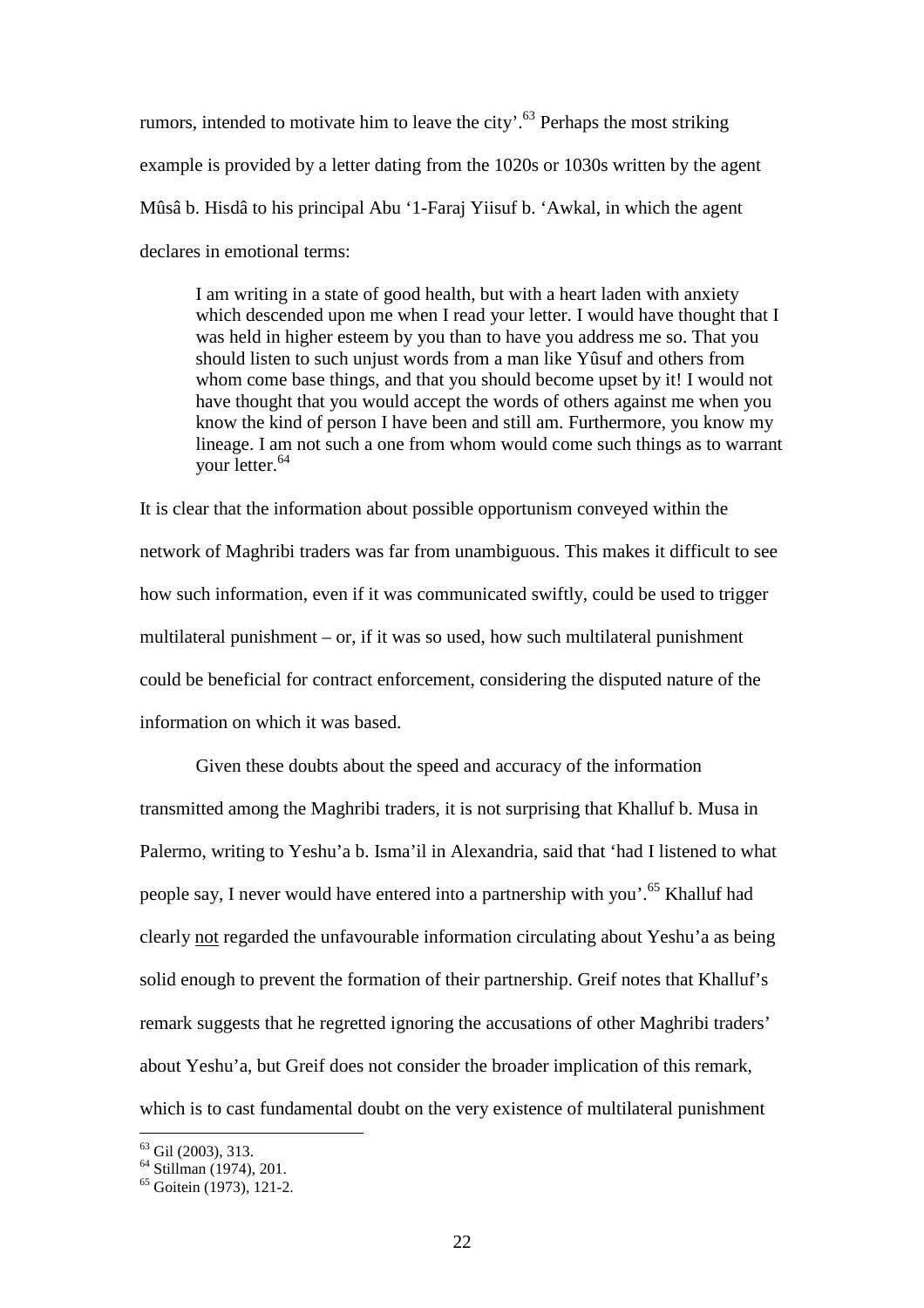by the putative coalition, since Khalluf had not participated in such ostracism (if any were imposed).<sup>66</sup>

#### 5. Was There a Maghribi Traders' Coalition?

The definitive Geniza studies by Goitein and Gil cast serious doubt on Greif's claims that the Maghribis did not use formal legal mechanisms, that they restricted trade to their own closely-knit network, and that they conveyed information about opportunism swiftly and accurately. Nonetheless, Greif contends that there is direct evidence showing that the Maghribi traders did actually enforce their contracts using a mechanism corresponding to his hypothesized 'coalition'. We must therefore consider the strength of this evidence.

In so doing so, we must bear in mind a crucial distinction between two different informal enforcement methods. One – Greif's 'coalition' – is based on repeated interactions between members of a stable group who impose multilateral punishments on opportunists. The other – discussed in Section 2 – is based on repeated interactions between the same parties, who impose bilateral punishments on opportunists. As we have seen, there is evidence that Maghribi business associations often did involve repeated interactions between the same parties. But this mechanism is no different from what can be observed in every commercial economy, including medieval Italy, early modern Holland, eighteenth-century England, and modern developed countries. It does not provide evidence of social capital, it is not culturally distinctive, and it is much less informationally demanding than Greif's 'coalition' – punishment requires only the parties involved (and perhaps their immediate

<sup>&</sup>lt;sup>66</sup> Greif (2006), 82.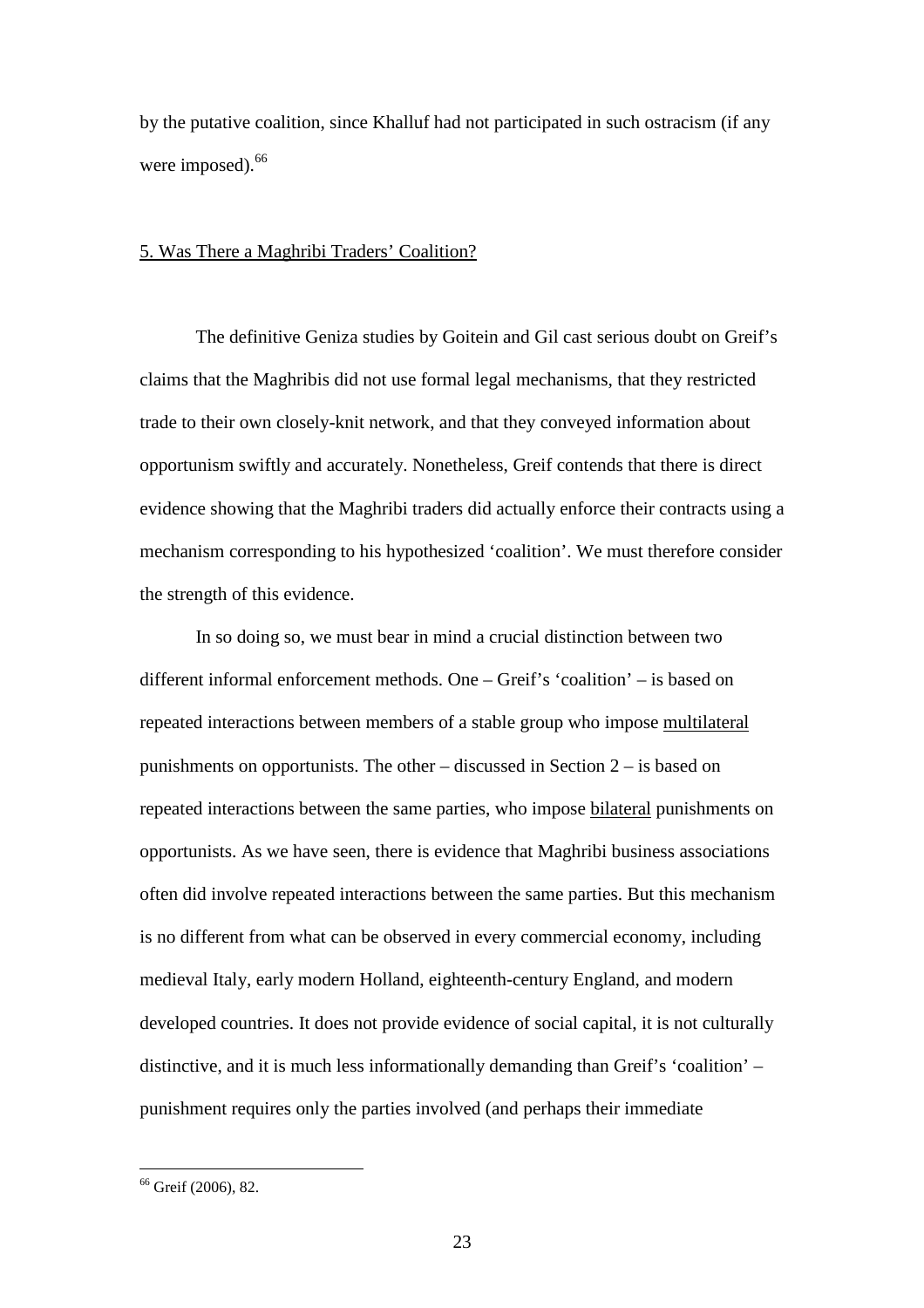associates) to know about opportunism, not that information be conveyed universally and quickly to the entire group of Maghribi traders throughout the Mediterranean, as required by the coalition mechanism.

This distinction – between bilateral and multilateral methods of informal enforcement – is important because one major type of evidence adduced by Greif in support of the hypothesized 'coalition' is the importance of reputation in Maghribi business relationships. But evidence of the importance of reputation cannot discriminate between simple bilateral enforcement by two partners (perhaps involving their immediate associates) and multilateral enforcement by the entire Maghribi community.

A number of the cases cited by Greif as providing evidence of the existence of a coalition in fact simply show the importance of reputation. For example, Greif supports his claim that there was a coalition by quoting the statement made by Joseph b. Awkal in Fustat (Egypt) to Samhun b. Da'ud in Qayrawān (Tunisia), saying that 'if your handling of my business is correct, then I shall send you goods', $67$  and by quoting the report of buyers in Sfax (Tunisia) eventually agreeing to pay the originally-agreed higher price for flax because of concern about their 'honour'.<sup>68</sup> But these quotations merely show that reputational considerations were important in relationships between Maghribi traders. They do not provide any indication of whether this was in the context of repeated bilateral interactions between the same traders, or multilateral relations within the wider group of all Maghribi traders, so they do not show anything about the possible existence of a coalition.

There are exactly five examples adduced by Greif which hold the possibility of furnishing direct evidence of something resembling the hypothesized 'coalition',

<sup>67</sup> Greif (1989), 869.

<sup>68</sup> Greif (1989), 870.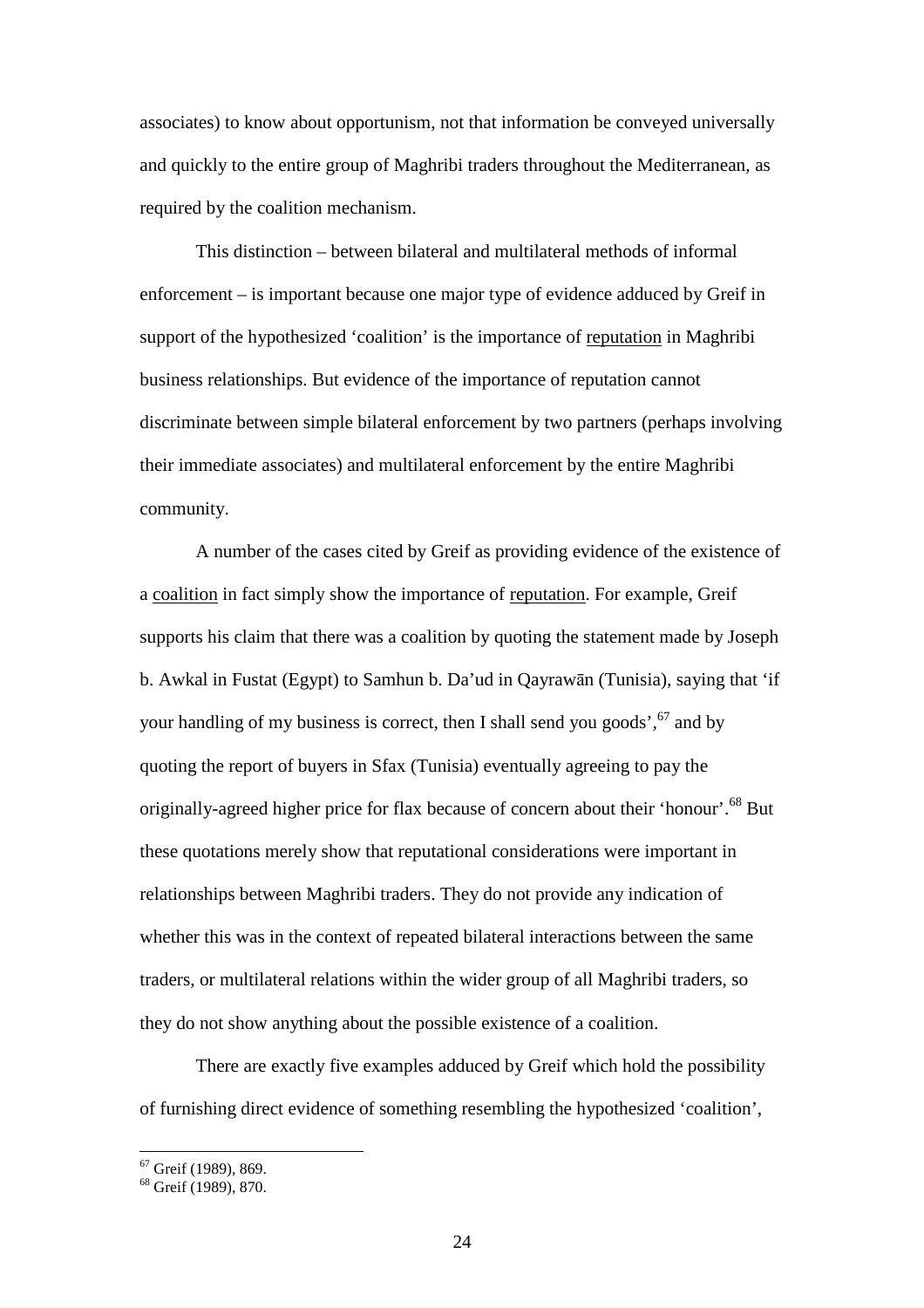based on multilateral reputation and multilateral sanctioning, as distinct from merely demonstrating repeated interactions between particular parties and their direct associates, based on bilateral reputation and bilateral sanctioning.<sup>69</sup> Given that Greif's case rests entirely on these examples, we now consider each of them in some detail.

The first case is that of Abun b. Zedaka. According to Greif, a letter written in 1055 by Abun, who lived in Jerusalem, shows that he 'was accused (although not charged in court) of embezzling the money of a Maghribi trader. When word of this accusation reached other Maghribi traders, merchants as far away as Sicily cancelled their agency relations with him.<sup>'70</sup> Greif claims that this multilateral punishment was effective: 'only after a compromise was achieved and he [Abun] had compensated the offended merchant were commercial relations with him resumed.<sup>71</sup>

However, Greif's interpretation of this case is at best questionable. The letter

in question, written by Abun b. Zedaka in Jerusalem to Hayyim b. 'Ammār al-Madīnī

in Alexandria, reads as follows: $72$ 

I have read everything that you mention in your entire generous letter, from the beginning to the end, and everything that you mention about your being ashamed by my letters which you have been receiving and which no one would doubt are my writing,  $^{73}$  and which you permitted your friends and my friends to read.<sup>74</sup> ... God, the King, knower of secrets and mysteries. He can find out everything and discover where the truth is, and what He has concealed until now He will conceal further from evil people.<sup>75</sup> Nobody has been so deeply offended as  $I^{76}$  People are seeking to make me perish at once. Things have come to such a pass that if someone said *[missing word(s)]* '5 times  $5^{\frac{7}{7}}$ 

 $\overline{a}$ 

<sup>76</sup> Literally: 'no one's blood has been so totally ignored'.

 $69$  These are discussed in Greif (1989), 868-71. They are referred to again in Greif (1993), 530-1; and in Greif (2006), 66-71.

<sup>70</sup> Greif (1989), 868-9.

<sup>71</sup> Greif (1993), 530.

 $72$  Letter from Abun b. Zedaka, Jerusalem, to Haim ben Amar, Alexandria, dated 17 March 1055; published in Hebrew in Gil (1983b), pp. 218-224 (No. 497); English translation by Dr Hillay Zmora. Alternatively, 'written in my own hand'.

<sup>74</sup> This is the literal translation of this letter provided in Gil (1983b), pp. 218-224. Prof. Gil offers the following alternative translation (personal communication to Dr Zmora, 15.01.08): 'your friends and our [common] friends'.

 $75$  These two sentences are not quite clear, but this is the nearly literal translation. 'Mysteries' might also be rendered as 'hidden things'. The phrase 'God, the King, knower of secrets and mysteries' may be a formula derived from some textual or oral religious tradition.

<sup>&</sup>lt;sup>77</sup> That is, 'if someone was discussing something that had nothing to do with this matter'.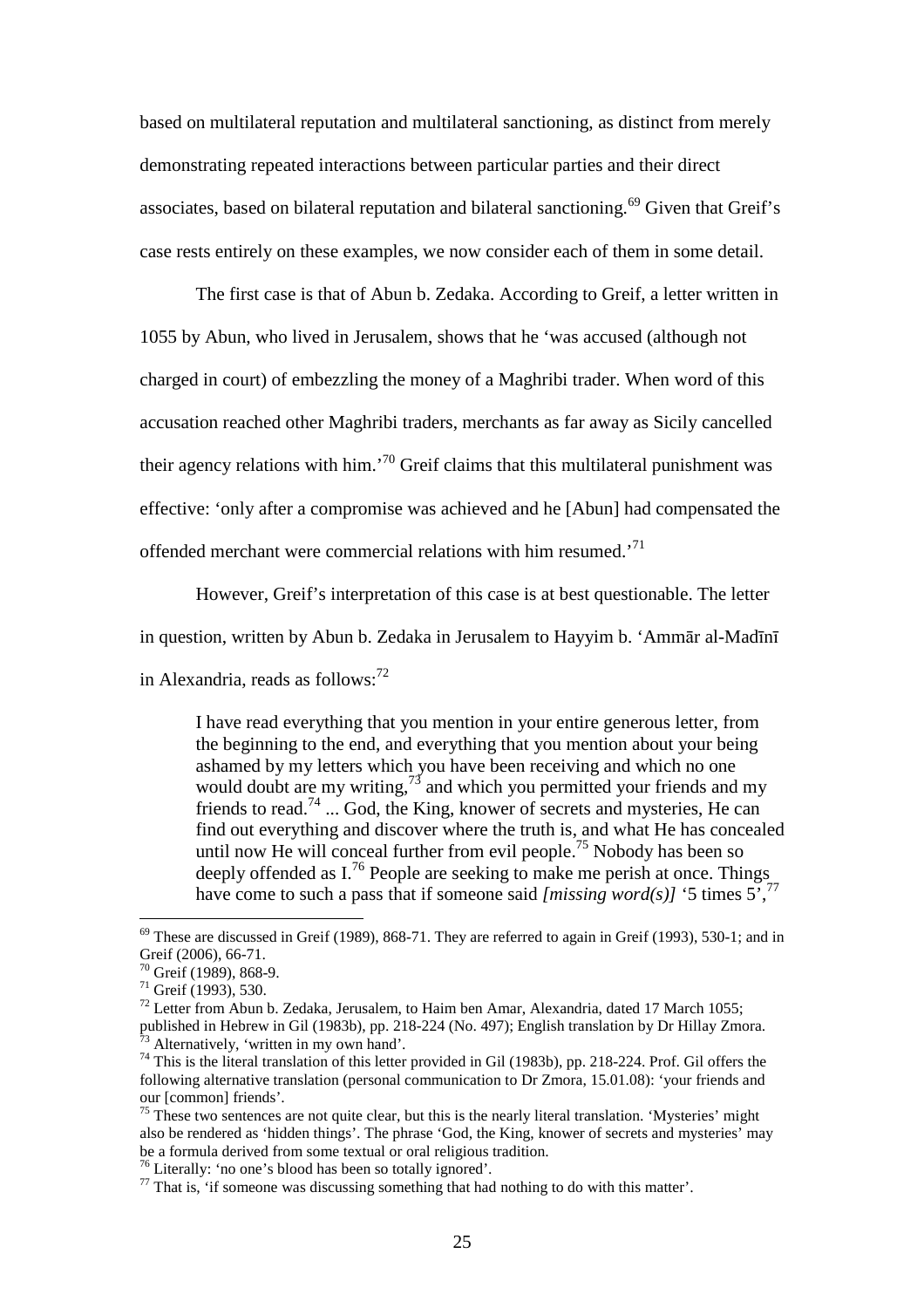he would be told that  $Abun^{78}$  has stolen<sup>79</sup> money from the Maghribi gentleman. And if I greeted somebody, he would answer my salutation *[by saying]*, 'You owe money to the authorities', everyone saying it according to his own character: one would say '100' and the other '500'. And in these our days, since the Head $^{80}$  died, it has reached 1000 dinars. Both big and small say it so: '1000 dinars'.<sup>81</sup> Praise to God  $\ldots$ <sup>82</sup> This has come to such a point that if a governor, or any other commissioner, on inheritances were to be appointed, he would be approached every week on this matter. This is surely very well known in the city and can serve you *[plural]* as the strongest evidence, may God guard you, stronger than my letters which nobody doubts are in my handwriting, as 1000 dinars are more than 15 or 16. I curse the evil people who have caused all this to happen.<sup>83</sup> I am surprised that Naharay does not reply to my letters. Naharay might be forgiven for he does not want to risk censure in my response. All I ask is that Naharay gets the letters and reads them, even if he does not wish to reply to them. But most of all I am surprised by your letters because of the deception you use against me, namely that at one time you present me as a rival, brandishing my handwriting against me, and at another time you present me as a mediator. And I fulfil my obligations as the least Jew does. With regard to your shame in the handwriting, which no one doubts is mine, for it is well-known in Jerusalem both to the small and to the big: God will punish the person who wrote to you (in the manner of someone who writes to another to inform him of news) only on the basis of what he heard in the court of the Head. And I cannot write to you in detail, since you have wisely cast me in the role of a rival, for a rival does not give advice, does not make himself a guardian, $84$  and does not testify, and only has to exculpate himself.

This letter is quoted in full to demonstrate precisely what evidence it contains.

Counter to Greif's claim, it does not show that Abun was accused of embezzling the money of a Maghribi trader. Rather, Abun was accused of consuming the money of an unidentified Maghribi individual, of owing money to the authorities, and of being importuned by supervisors of inheritances. Owing money to the authorities was clearly not commercial embezzlement. Consuming the money of a Maghribi does not indicate that this is necessarily a case of commercial embezzlement, let alone a relationship between long-distance merchants; it could as easily refer to non-

 $78$  The Hebrew spelling here is 'Avon'.

<sup>&</sup>lt;sup>79</sup> The verb is literally 'eaten' or (less literally) 'consumed'. It may be that the Arabic language in the eleventh century had 'steal' as one meaning of this word 'akhal'  $=$  'ate'.

 $80$  The 'Head' = the head of the Yeshiva (the Jewish high council) or of the bet-din (the law-court).

 $81$  The phrase '1000 dinars' is in Hebrew rather than Arabic.

<sup>&</sup>lt;sup>82</sup> Literally, 'Praise to He Who Saves, etc.'.

<sup>&</sup>lt;sup>83</sup> This is a paraphrase rather than a translation of the curse.

<sup>&</sup>lt;sup>84</sup> A possible alternative translation for 'guardian' is 'guarantor'.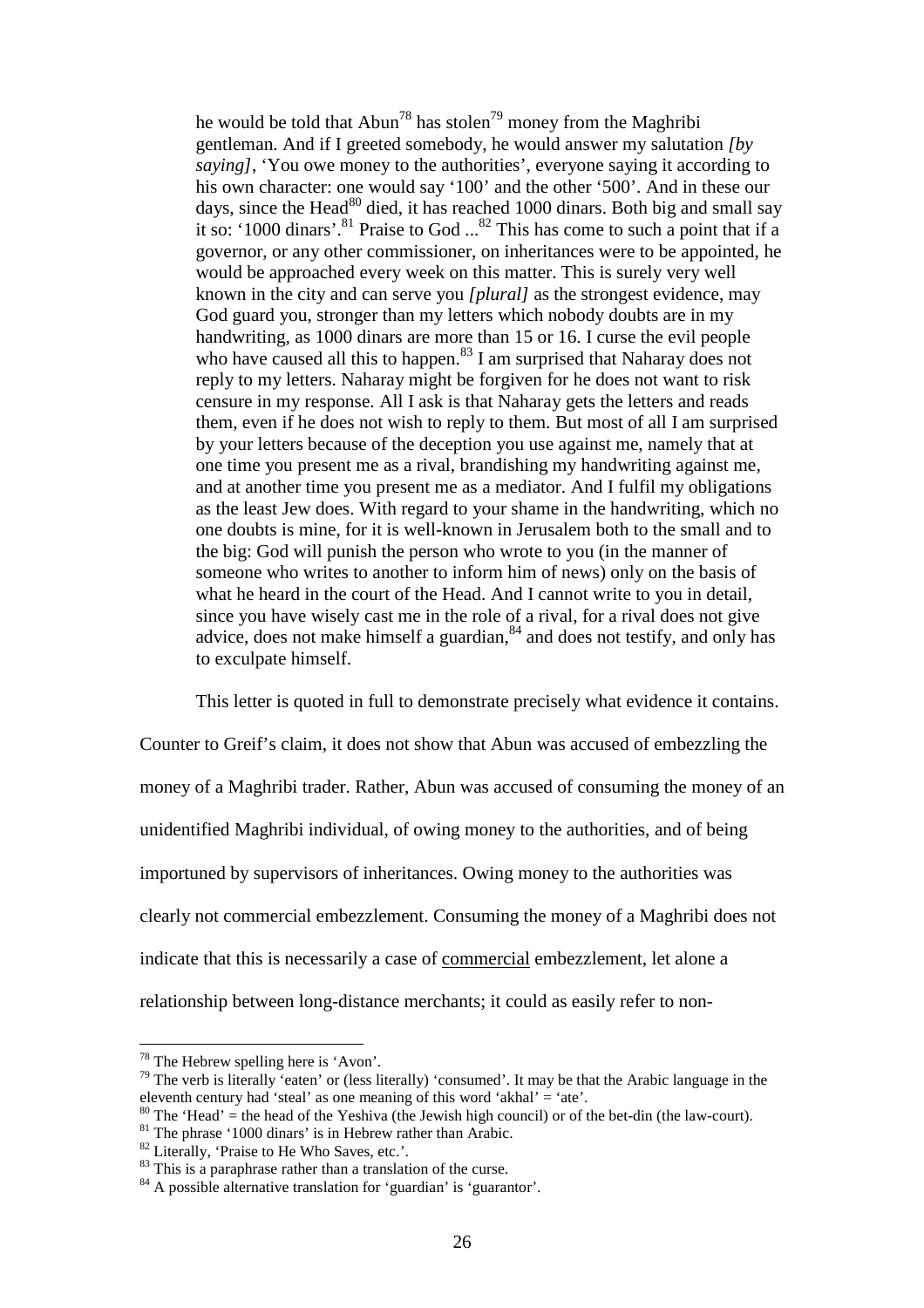mercantile conflict over personal debts or inheritance. The latter interpretation may be supported by Abun's reference to being approached by governors or commissioners of inheritances. But the key point is that this letter contains no details of the accusations against Abun, apart from that they involve money, the authorities, an unidentified Maghribi, and inheritances. It does not show that Abun was accused of embezzling the money of a fellow Maghribi trader.

This letter does not show that Abun was accused informally, without being charged in court. Quite the contrary. While it is clear that Abun was the subject of informal rumours, it is equally clear that the worst aspects of the accusations against him were made through the legal system, since he exclaims, 'God will punish the person who wrote to you only on the basis of what he heard in the court of the Head'. Gil (1992), the editor of these letters, interprets this text as showing Abun complaining that 'his opponents pour abuse on him in the Muslim legal institutions'.<sup>85</sup> Even if the accusation against Abun did relate to commercial contract enforcement, therefore, it was being made not just through informal rumours but in a formal court of law and via official governors or commissioners of inheritances. Any informal enforcement via the rumours reported in this letter was a supplement to legal institutions, not a substitute for them.

This letter also does not show that rumours about Abun were disseminated to Maghribi traders throughout the Mediterranean, as required for the hypothesized 'coalition'. Rumours were circulating in Abun's own town (Jerusalem) and in that of his correspondent Hayyim (Alexandria). Abun evidently believed the rumours to have spread to another habitual correspondent, Naharay, in Fustat (Old Cairo). This would

 $85$  Gil (1992), 168; see also the editorial commentary on this letter in Gil (1983b), 218-224.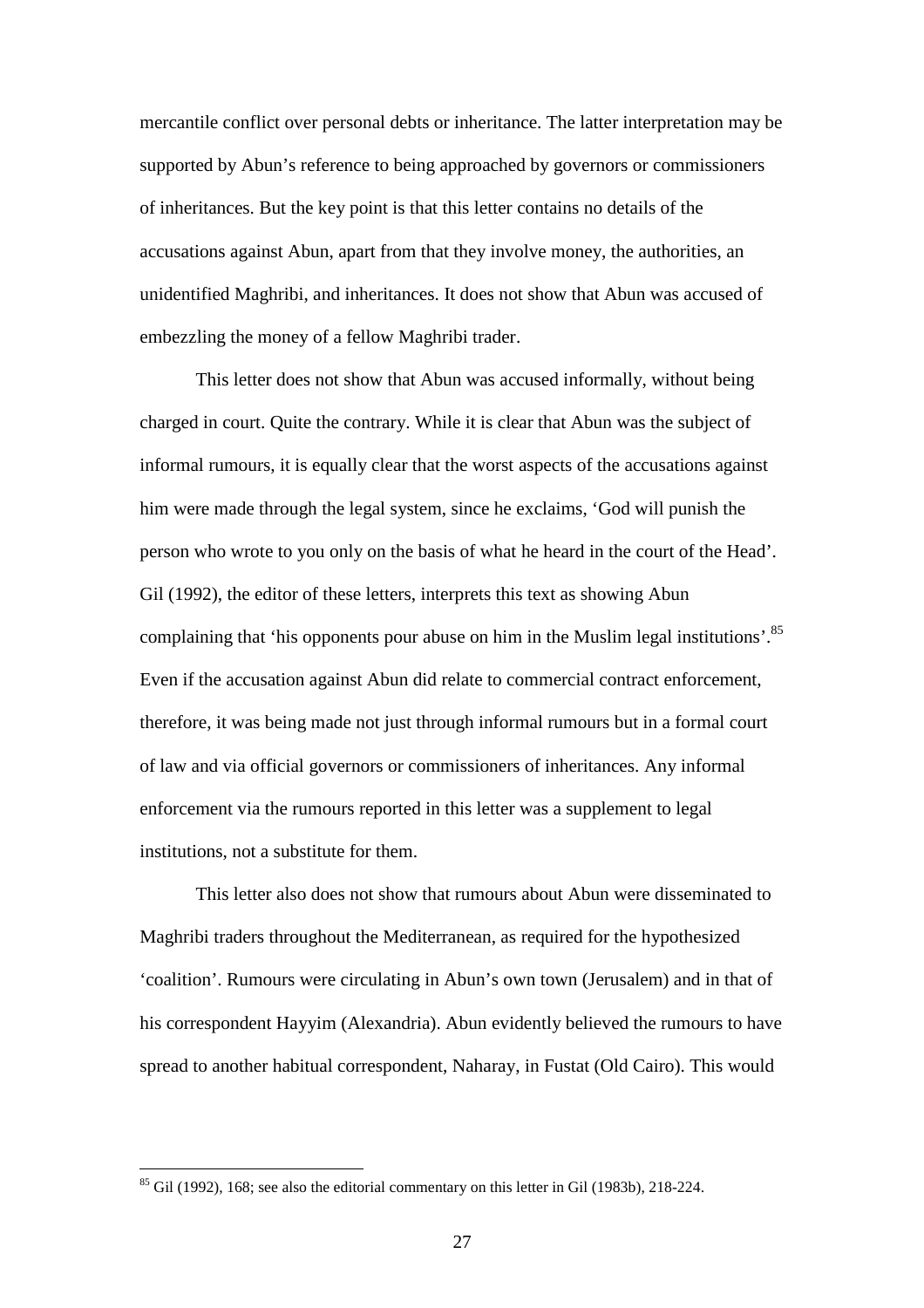suggest that information was being conveyed to immediate associates of Abun around the eastern end of the Mediterranean – a maximum distance of about 315 miles.<sup>86</sup>

This letter does not support Greif's claim that Maghribi traders as far away as Sicily cancelled their agency relations with Abun. The only person mentioned as having cut off contact with Abun is Naharay b. Nissim in Fustat (Old Cairo). The letter mentions no other merchants, and certainly no merchants as far away as Sicily (1312 miles from Jerusalem). The only reference to Sicily is in the toponym (geographical nickname) of the addressee, whose full name is 'Hayyim b. 'Ammār al-Madīnī, named for madīnat Siqilliyya'; according to Gil (1992), 'madīnat Siqilliyya' means 'the city of Sicily, i.e., Palermo'.<sup>87</sup> Although this nickname may indicate that Hayyim (or his family) originally came from Sicily, at the time of this letter he was based in Alexandria (Egypt).<sup>88</sup> Abun describes Hayyim as a 'rival' and a 'mediator', not a business partner. There is no evidence that Hayyim cut off relations with Abun, in any case, since he was still corresponding with him. This letter thus provides no evidence of multilateral punishment and no mention of distant destinations such as Sicily.

Finally, the letter does not support the claim that multilateral punishment resulted in compromise and the delivery of compensation. Greif supports this assertion by footnoting three of the seven surviving letters of Abun reproduced by Gil  $(1983b)$ .<sup>89</sup> One of these is Abun's 1055 letter, reproduced in full above, which does not accept that the accusations made against him were justified and makes no mention of compromise or compensation. The two other letters, dated 1059 and 1064, do not

<sup>&</sup>lt;sup>86</sup> From Jerusalem to Alexandria is 315 miles; from Jerusalem to Cairo is 265 miles; from Alexandria to Cairo is 112 miles. See http://www.convertunits.com/distance/.

<sup>87</sup> Gil (1992), 269, fn 43.

<sup>88</sup> On how nicknames or 'bynames' often stuck to a Maghribi merchant's descendants across generations, see Goitein (1967), 156.

See Greif (1993), 530, referring to Gil (1983b), vol. 3, 218-33.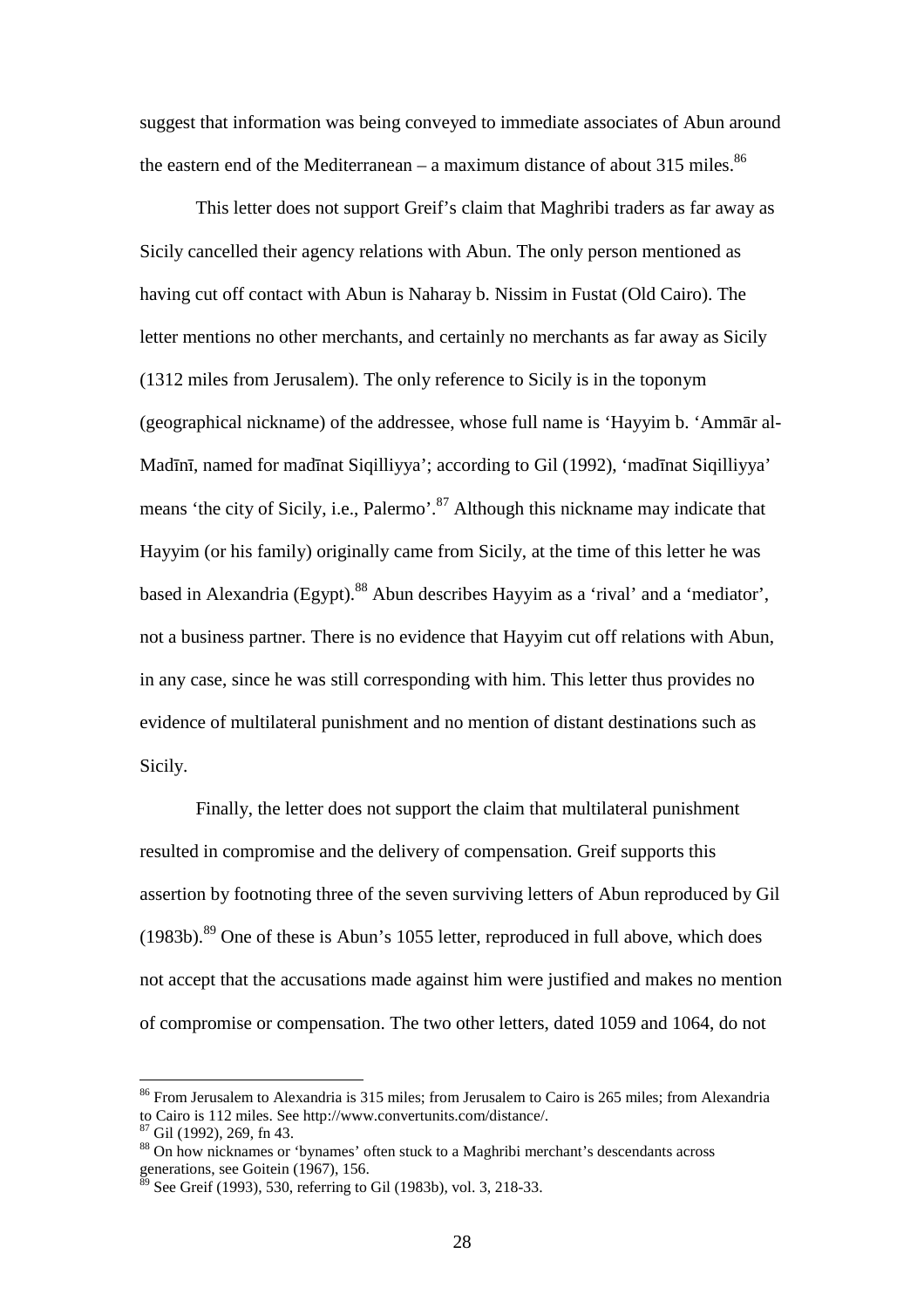even mention this conflict, let alone any act of compromise or compensation. Four further surviving letters by Abun, dated 1064-5, also make no mention of this conflict. This raises the question of the basis on which Greif makes his assertion that multilateral punishment by the Maghribi coalition led to compromise and compensation. Furthermore, the six letters written between 1059 and 1065 show that within four years, the 1055 conflict was no longer being mentioned and Abun was again doing business with Naharay, the only correspondent to have cut ties with him. Even if informal sanctions were imposed on Abun, they cannot have been severe.

The case of Abun b. Zedaka thus provides no support for Greif's hypothesized coalition. It does not show that Abun had embezzled from another Maghribi trader – the only details of the conflict relate to the authorities and to inheritance. It does not show that Abun was accused informally without being legally charged – he had been charged in a court of law. It does not show that accusations were disseminated to Maghribi merchants as far away as Sicily – the rumours were known in three locations within a 315-mile radius, Sicily is not mentioned, and only one merchant temporarily cut ties with Abun. It does not show that 'coalition' pressure forced Abun to compromise or pay compensation – neither is ever mentioned and the conflict (along with any ostracism) had disappeared within four years.

The second case cited by Greif also fails to substantiate the existence of his hypothesized 'coalition'. This is the complaint by Samhun b. Da'ud in Qayrawān (Tunisia) that Joseph b. Awkal in Fustat (Egypt) had not, as Samhun had requested, paid two of Samhun's creditors in Fustat, and had not even told them of his request to pay them.<sup>90</sup> Joseph appears not to have paid the creditors because he believed that Samhun had failed to send him an adequate share of the profit from their business

<sup>&</sup>lt;sup>90</sup> Greif (1989), 869.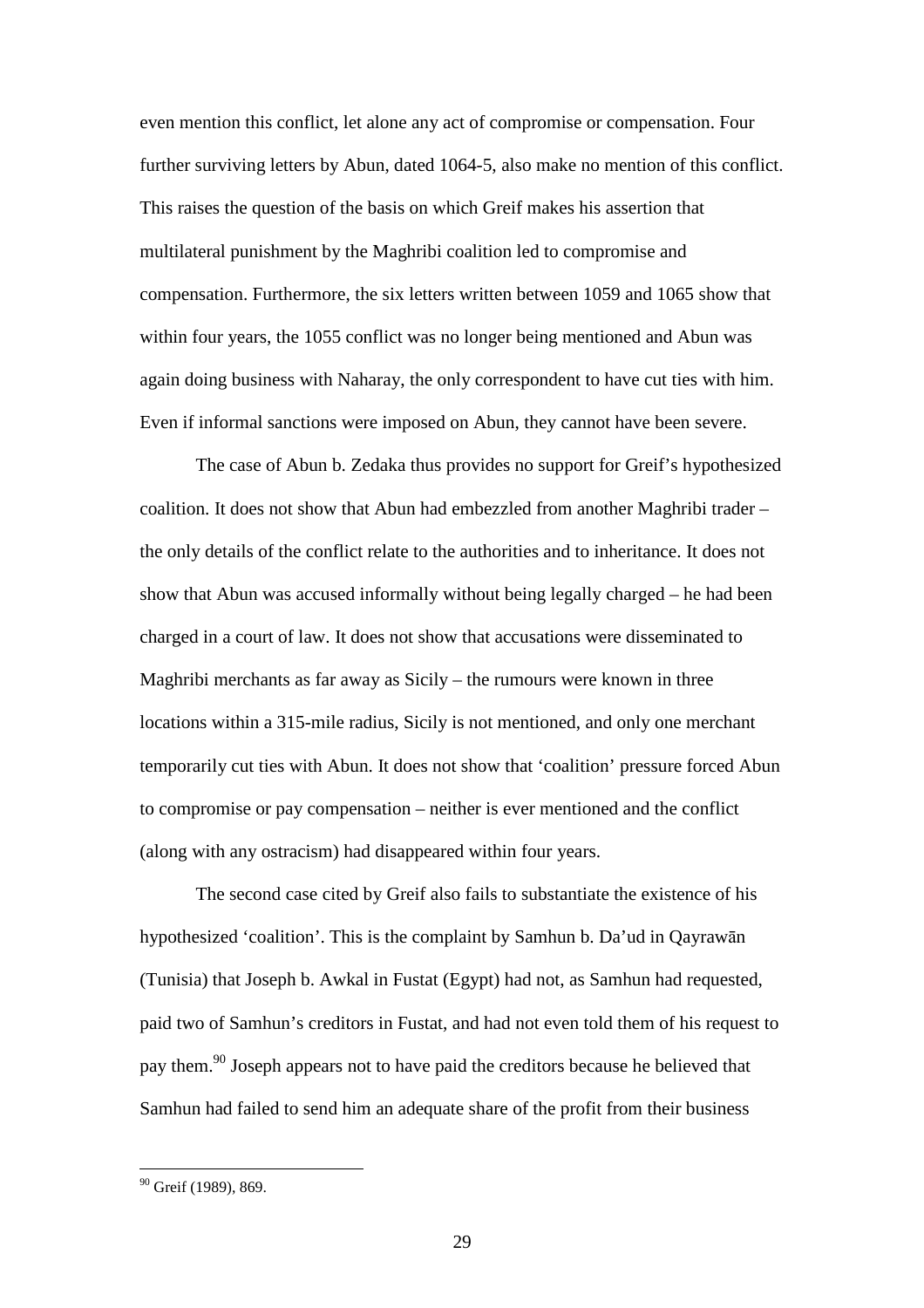association, which led him to withhold some sums owed to Samhun. Samhun says that his creditors' 'letters vituperating me have now come here to everyone and my honor has been disgraced'.<sup>91</sup> This case shows that a Maghribi trader could be concerned about harm to his reputation in the eyes of creditors and fellow Maghribi traders and that a bilateral punishment mechanism operated. It shows that information about Samhun's failure to pay creditors was known to his creditors in Fustat and his fellow traders in Qayrawān. But it does not show that Samhun's failure to pay was known to Maghribi traders in any other Mediterranean trading centres, and hence does not provide evidence that the Maghribi traders operated a multilateral punishment mechanism or 'coalition'.

The cases of Abun b. Zedaka and Samhun b. Da'ud suggest that Maghribi traders sometimes involved other Maghribis in their disputes, enabling them to impose stronger sanctions on opportunism than would be possible solely on the basis of a bilateral relationship. But these cases do not demonstrate the existence of a multilateral 'coalition' as proposed by Greif. The coalition model requires information to be conveyed to all members of the coalition and multilateral sanctions to be imposed by the entire group. In neither of these cases were all Maghribis made aware of the dispute; rather, information was disseminated to individuals in the locations of the conflicting parties and at most one other location. In neither case did all Maghribis impose sanctions on an opportunist – sanctions were limited to unpleasant gossip in the immediate social circles of the two parties, and to a temporary suspension of correspondence with one other direct associate of one accused party. Behaviour of this type is extremely widespread and not special to the Maghribis. Macaulay (1963), for example, notes that American businessmen in the

 $91$  Goitein (1973), 31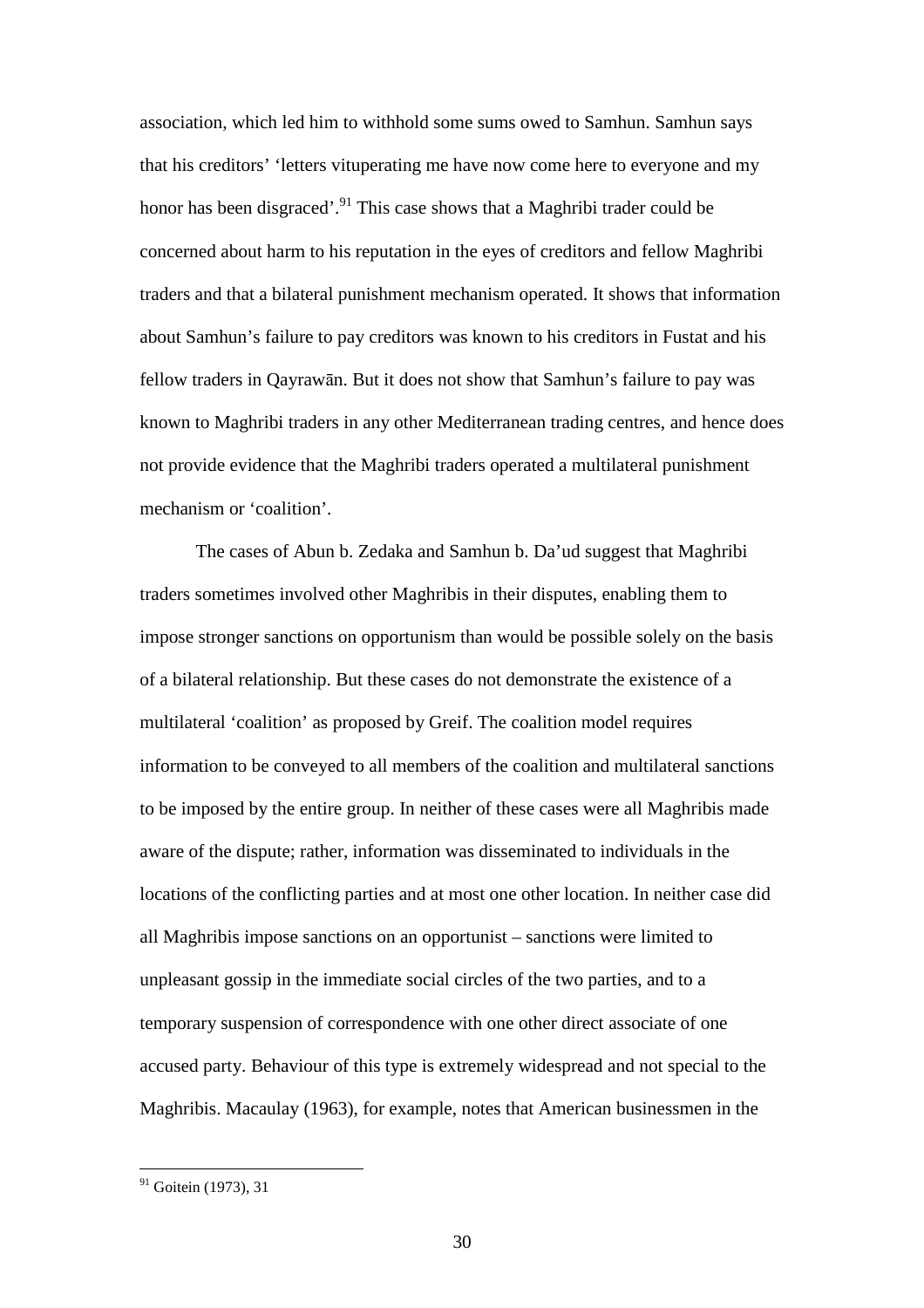mid-twentieth century were subject to informal sanctions: 'sellers who do not satisfy their customers become the subject of discussion in the gossip exchanged by purchasing agents and salesmen, at meetings of purchasing agents' associations and trade associations, or even at country clubs or social gatherings where members of top management meet.<sup>'92</sup> Informal sanctions of this form are not evidence of a 'coalition'.

It might be argued that it is too demanding to require evidence to support a pure form of the coalition hypothesis. But what is the alternative? To regard the coalition hypothesis as corroborated by any evidence of reputation-based contract enforcement using stronger sanctions than those based solely on bilateral relationships is surely not demanding enough. Viewed soberly, all that these two cases suggest is that the Maghribi traders were, in certain circumstances, able to use reputation-based contract-enforcement mechanisms that, by employing some degree of collective punishment, fell in between the two extremes of bilateral enforcement (repeated interactions between the same two parties) and multilateral enforcement (repeated interactions among dispersed members of a wider group). But merchants in most economies do precisely this – they mobilize gossip and reputation to put pressure on business associates.<sup>93</sup> This practice cannot be portrayed as a distinctive institutional mechanism devised by the eleventh-century Maghribis to substitute for a formal legal system.

The third case cited by Greif is also, in our view, more plausibly interpreted in a different way. Greif treats a letter from Maymun b. Khalpha in Palermo (Sicily) to Naharay b. Nissim in Fustat (Egypt) as providing evidence that Maghribi traders would participate in multilateral punishment even when they believed that the trader being punished was honest. In this letter, Maymun made clear his belief that a certain

 $92$  Macaulay (1963), 64.

<sup>&</sup>lt;sup>93</sup> For examples from other medieval and early modern commercial economies, see Section 6 below.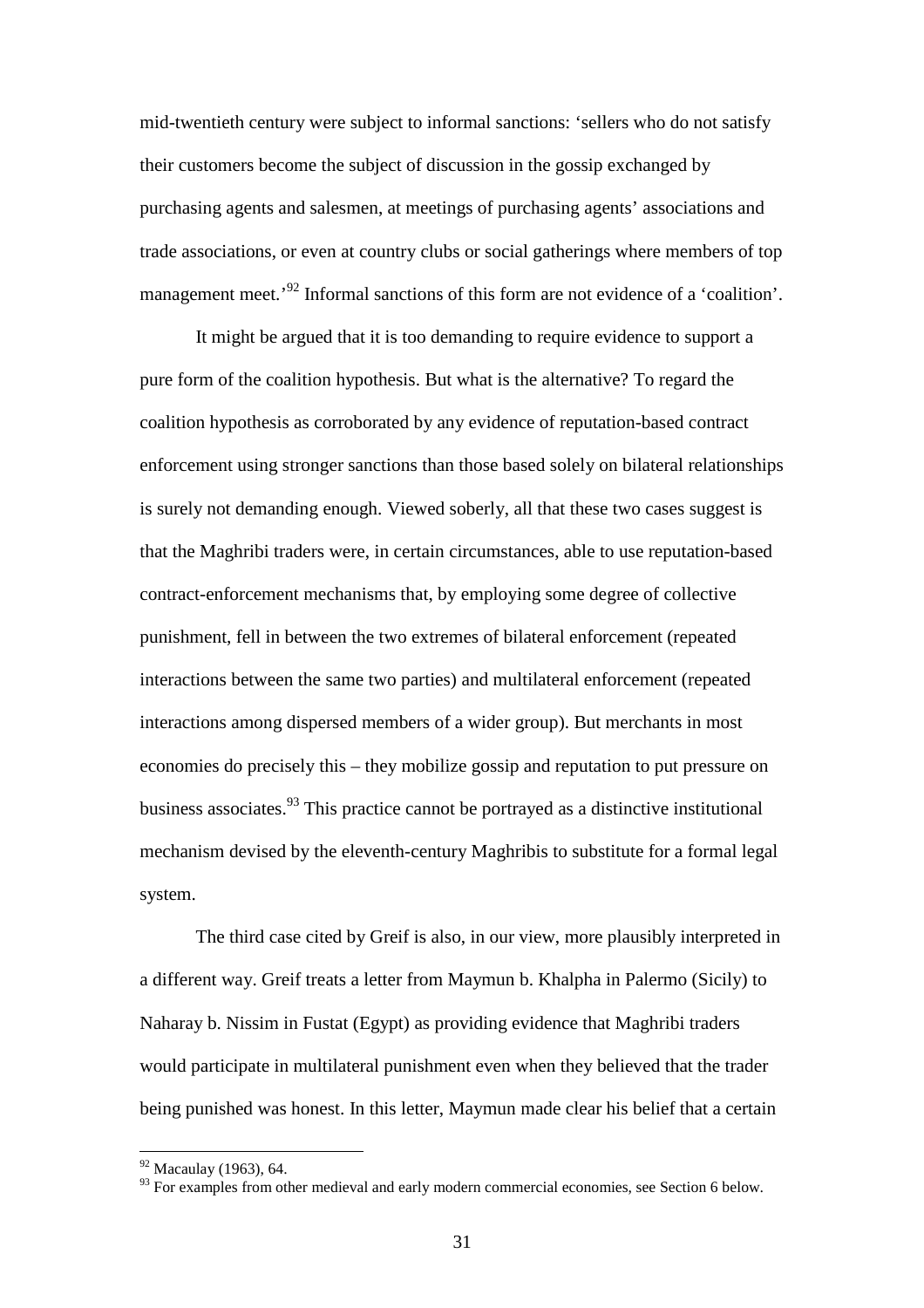trader in dispute with Naharay had in fact behaved correctly, and pointed out to Naharay that 'as you know, he is our representative and (this matter) worries all of us'.<sup>94</sup> Greif interprets this statement to mean that Maymun feared that an explicit accusation against the trader would harm his relations with that trader because he would then have to participate in a multilateral punishment imposed by all Maghribis.<sup>95</sup> But there is no evidence in Maymun's letter to support this interpretation. A more plausible reason for Maymun's statement that the conflict was a matter of concern to all the Maghribis derives from the role of the merchants' 'representative'. The 'representative' (wakīl) of a group of merchants in a particular location performed a number of useful functions for traders who could not attend to their business in person.<sup>96</sup> These included solving warehousing and payment transfer problems and organising trade.<sup>97</sup> A false accusation that the Maghribi traders' representative in Palermo had cheated Naharay would obviously be of concern to all Maghribi traders, including Maymun, because it would raise unfounded questions about the probity of someone who performed a number of important economic services for Maghribi traders. The statement that an accusation against him 'worries all of us' does not provide evidence that an accusation against any Maghribi trader would result in all Maghribi traders punishing him even when they believed it to be unjust.

The fourth case cited by Greif is a letter from Khalluf b. Musa in Palermo (Sicily) to Yeshu'a b. Isma'il in Alexandria (Egypt).<sup>98</sup> Khalluf's letter explained that he had sold Yeshu'a's pepper at a lower price than his own pepper, 'but, brother, I would not like to take the profit for myself. Therefore I transferred the entire sale to

<sup>&</sup>lt;sup>94</sup> Gil (1983a), 106.

<sup>&</sup>lt;sup>95</sup> Greif (1993), 532, Greif (2006), 72.

<sup>&</sup>lt;sup>96</sup> Goitein (1967), 191-2.

<sup>&</sup>lt;sup>97</sup> Gil (2003), 318.

<sup>98</sup> Greif (1989), 871. The full letter is in Goitein (1973), 120-125.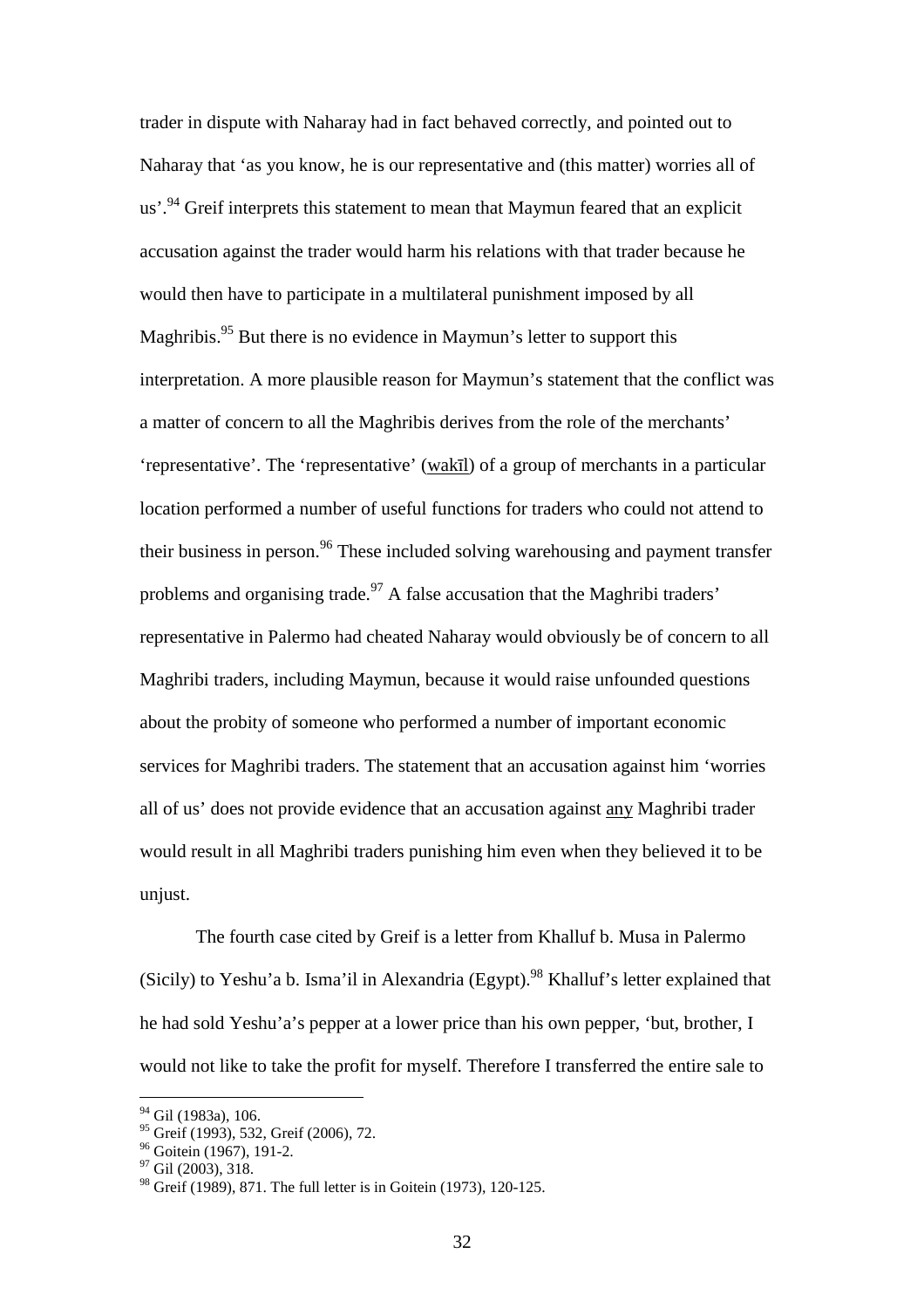our partnership.'<sup>99</sup> Khalluf's letter finished by asking Yeshu'a to settle accounts so that their partnership could be ended. Greif argues that, because Khalluf wished to end the partnership, he shared the profit from the pepper sale with Yeshu'a solely to maintain his reputation with other coalition members rather than to maintain his reputation with Yeshu'a. But this is pure speculation: the letter contains no evidence that this is the reason for Khalluf's decision. Quite the contrary. Immediately after writing that he has transferred the sale of pepper to the partnership, Khalluf writes, 'may God reward me for what I do for other people. I do not expect gratitude from men.<sup>'100</sup> This statement suggests that Khalluf did not transfer the sale to the partnership in the expectation of receiving the benefit of maintaining his reputation with Maghribi traders.

Khalluf's decision to share the profit should be interpreted, rather, in the light of the rest of the letter, in which he levels numerous complaints against Yeshu'a. Khalluf evidently wished to end his business relationship with an unsatisfactory and difficult partner, but expected that doing so would not be straightforward. As Goitein points out, the termination of a Maghribi partnership was generally a long and complicated matter, sometimes lasting years, imposing complicated conditions, and involving many legal steps in front of the Muslim authorities followed by a formal statement before a Jewish court that the parties no longer had any claim against one another.<sup>101</sup> A more plausible reading of Khalluf's decision to share the profit is that he wanted to minimise the complications involved in ending the partnership. He may also have expected that Yeshu'a would not make the ending of the partnership simple – hence Khalluf's remark that he did not expect gratitude from men. This interpretation is supported not only by the evidence in the rest of the letter, but also by

<sup>&</sup>lt;sup>99</sup> Goitein (1973), 123.

 $100$  Goitein (1973), 123.

 $101$  Goitein (1967), 179.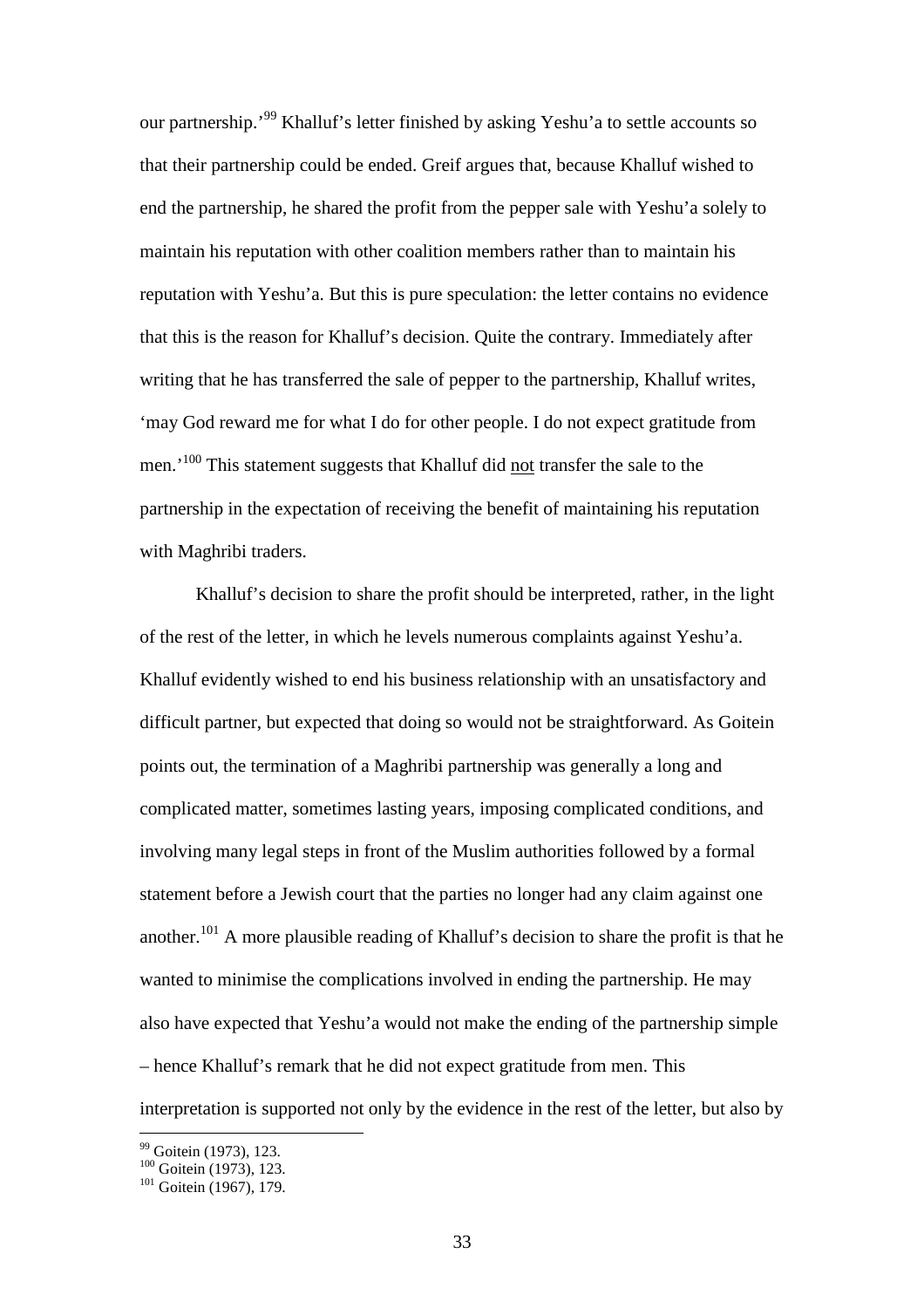the fact that the partnership did not end after Khalluf wrote this letter requesting that it be wound up. Instead, it continued for several years, and was terminated only when Khalluf sued Yeshu'a in court. Khalluf was right to expect that ending his business relationship with Yeshu'a would not be a simple matter.<sup>102</sup> This case cannot, therefore, be regarded as substantiating the view that reputation with all members of the putative coalition was important for individual Maghribi traders.

The fifth example cited by Greif in support of his hypothesized 'coalition' is a letter written in 1040 by Yahya b. Musa of al-Mahdiyya (in Tunisia) to his partner in Egypt. Greif claims that this letter corroborates his coalition hypothesis by showing that accusations against a Maghribi trader resulted in the imposition of sanctions by other Maghribis.<sup>103</sup> But on closer examination, this case does not show a commercial contract being enforced through informal sanctions, independently of the legal system. Yahya stated that accusations were levelled against him after the death of his father, but it was not until a letter containing a power of attorney to be used against him arrived from Egypt and became widely known that 'the people became agitated and hostile to me, and whoever owed the old man [his deceased father] anything conspired to keep it from me'.<sup>104</sup> However, the matter was soon resolved to Yahya's satisfaction: 'the receiver of that power of attorney submitted it to my master, the dayyan (judge) ... who validated it, whereupon the people approached him, but he did not disappoint (me) and stopped the affair'.<sup>105</sup> Note that it was the arrival of the power of attorney, a formal legal document, not the accusations themselves, that led to suspension of payments to Yahya. Furthermore, the court in Tunisia appears to have cleared Yahya of the accusations so that payments due were resumed. This case is

 $102$  Goitein (1973), 120.

<sup>103</sup> Greif (1989), 870.

 $104$  Goitein (1973), 104. Note that this version differs slightly from that given by Greif (1989), 870.

<sup>&</sup>lt;sup>105</sup> Goitein (1973), 104.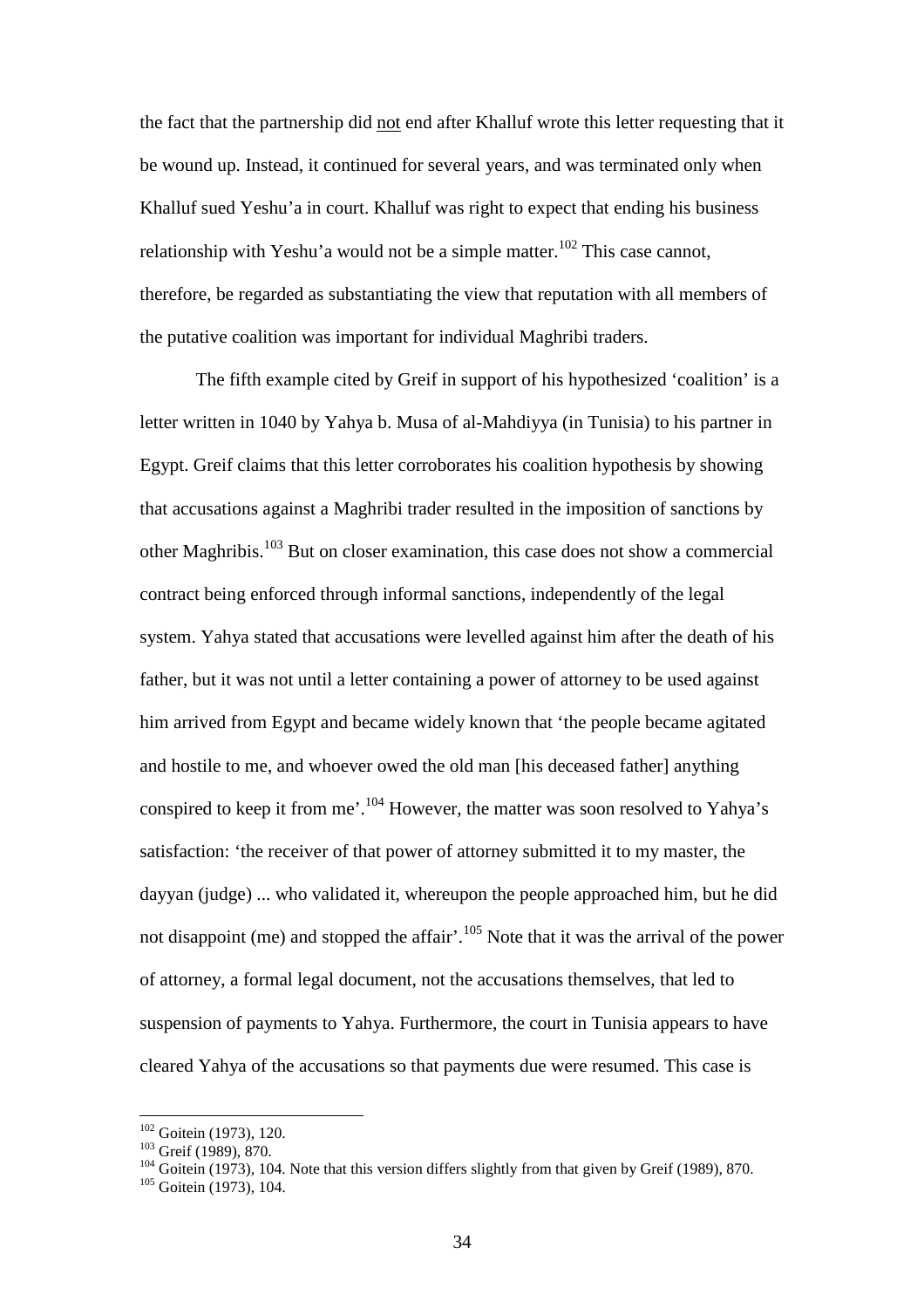thus inconsistent with the coalition hypothesis: the informal punishment employed was integrally linked with the legal system, not a substitute for it.

There are further aspects of Yahya's letter which suggest that, in this case, the Maghribi traders relied primarily on legal rather than informal contract enforcement. Remarkably, Greif does not mention these aspects of the letter. Yahya was in dispute with a trader from Fustat, Abu 'l-Faraj Jacob Ibn 'Allan, the elder Abu 'l-Faraj. Yahya states in his letter that 'My lord, the Nagid, intended to address a letter to the elder Abu 'l-Faraj, but finally, he had no opportunity to write to Fustat this year at all'.<sup>106</sup> This appears to refer to a suit filed against Yahya at the court of the Tunisian Nagid, details of which are given below. Instead of writing, the Nagid seems to have sent messages about this matter to Fustat with some Egyptian merchants.<sup>107</sup> Yahya asks his partner to

meet all these people; keep an eye on what is going on and report back to me with every courier coming here. Likewise, assure them under oath, in my name, that I have nothing to do with any of their claims and do not know anything about them, except for a claim concerning a transaction made many years ago ... if they want to sue me, I shall honor (the decision of the court) and do what is imposed upon me, for my only wish is to be cleared.<sup>108</sup>

The other side of this dispute is presented in an appeal made in 1041-2 by Abu

'l-Faraj Jacob Ibn 'Allan in the rabbinical court of Fustat. This concerns debts of

Yahya's deceased father. The appeal stated that

I had also thought that this Yahya would reconsider the affair and return to the right way ... so that I would not be forced to make known his doings to the communities of Israel in east and west ... I had hoped that he would spare me from disclosing my situation in the meetings of the gentiles and to their judges.<sup>109</sup>

This correspondence makes it absolutely clear that, rather than punishments being

imposed informally solely by a coalition of Maghribis, all Jews, as well as gentiles

<sup>&</sup>lt;sup>106</sup> Goitein (1973), 104.

<sup>&</sup>lt;sup>107</sup> Goitein (1973), 104 fn 9.

<sup>&</sup>lt;sup>108</sup> Goitein (1973), 104-5.

 $109$  Goitein (1973), 97.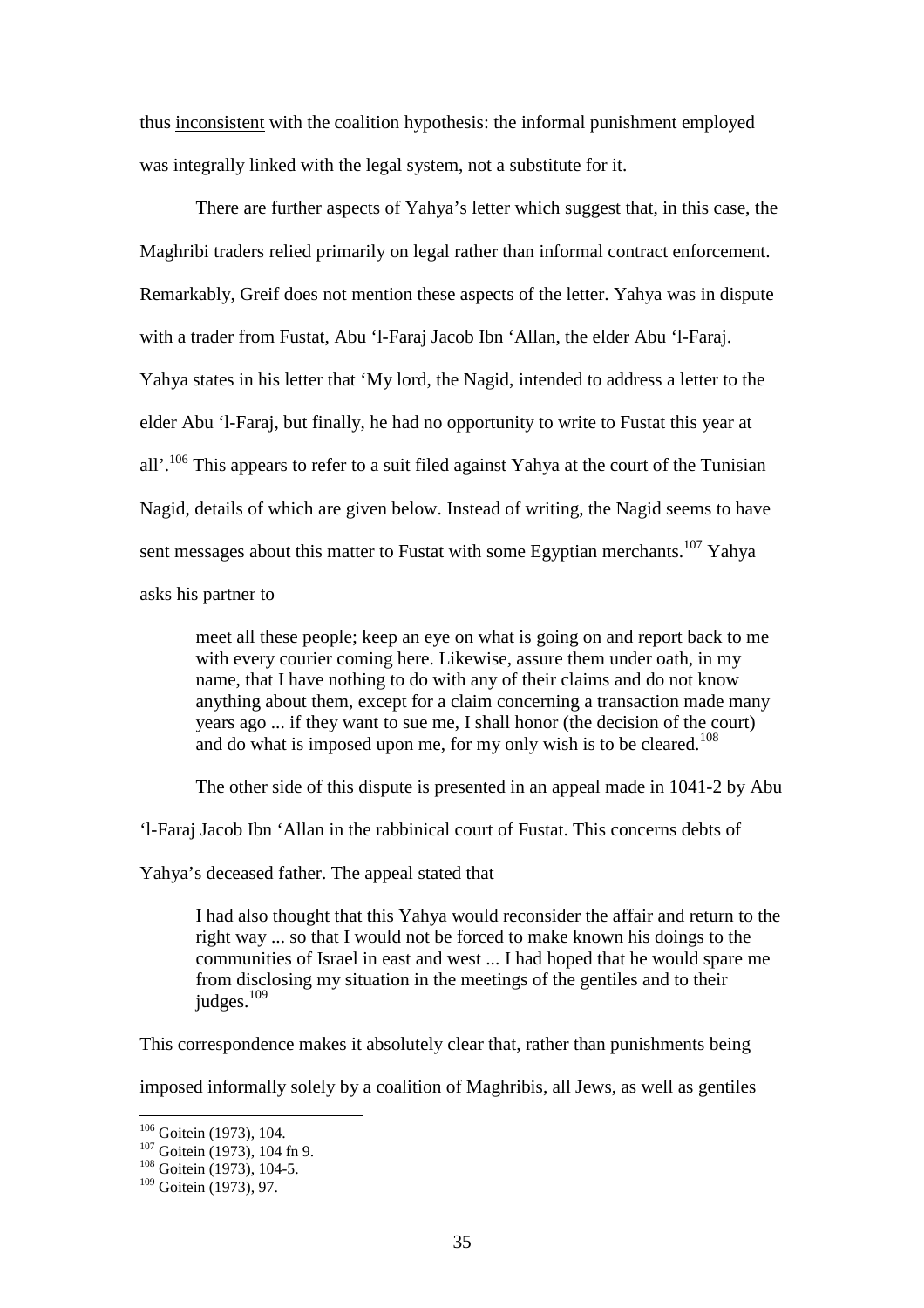(and their courts) were involved. The dispute with Yahya was set out in the appeal as follows:

[Yahya] sent me letters containing an account of my assets with him; however, when I filed a suit against him, demanding the payment of these assets, he sent me another account, different from the first, by which he misled my representative at the court of the Nagid of the Diaspora.<sup>110</sup>

The plaintiff states that he had earlier 'proved to you the injury done to me by this Yahya with well-confirmed documents and honest witnesses and asked you to kindly forward your findings to Qayrawan for the information of the court of ... the Nagid of the Diaspora'.<sup>111</sup> But the focus of the appeal is on the debts of Yahya's father: 'This time, however, I wish to confine myself to my claims in connection with his father.'<sup>112</sup> The plaintiff asks the court to 'examine my proofs and draw up a document stating all that is to be established in court on the basis of witnesses and documents, so that I shall obtain my rights'.<sup>113</sup> Rather than providing evidence that the Maghribi traders used an informal coalition to enforce contracts, this is just another case in which the main contract-enforcement mechanism used by the Maghribis was the legal system. Moreover, it is one that clearly demonstrates that the legal system was regarded as capable of enforcing commercial contracts not just within the same local area but across the long distances involved in the Maghribis' international trading activities, since Qayrawan and Fustat were some 1300 miles apart.

The claim that the Maghribis used the institution of the 'coalition' to enable long-distance trade cannot, therefore, be sustained on the evidence available. A form of collective punishment based on the existence of a social network, no different from that practised in many other commercial contexts before and since, does appear to have been used in some cases, but it involved the limited transmission of information

 $110$  Goitein (1973), 98.

<sup>111</sup> Goitein (1973), 97.

<sup>&</sup>lt;sup>112</sup> Goitein (1973), 98.

<sup>113</sup> Goitein (1973), 97.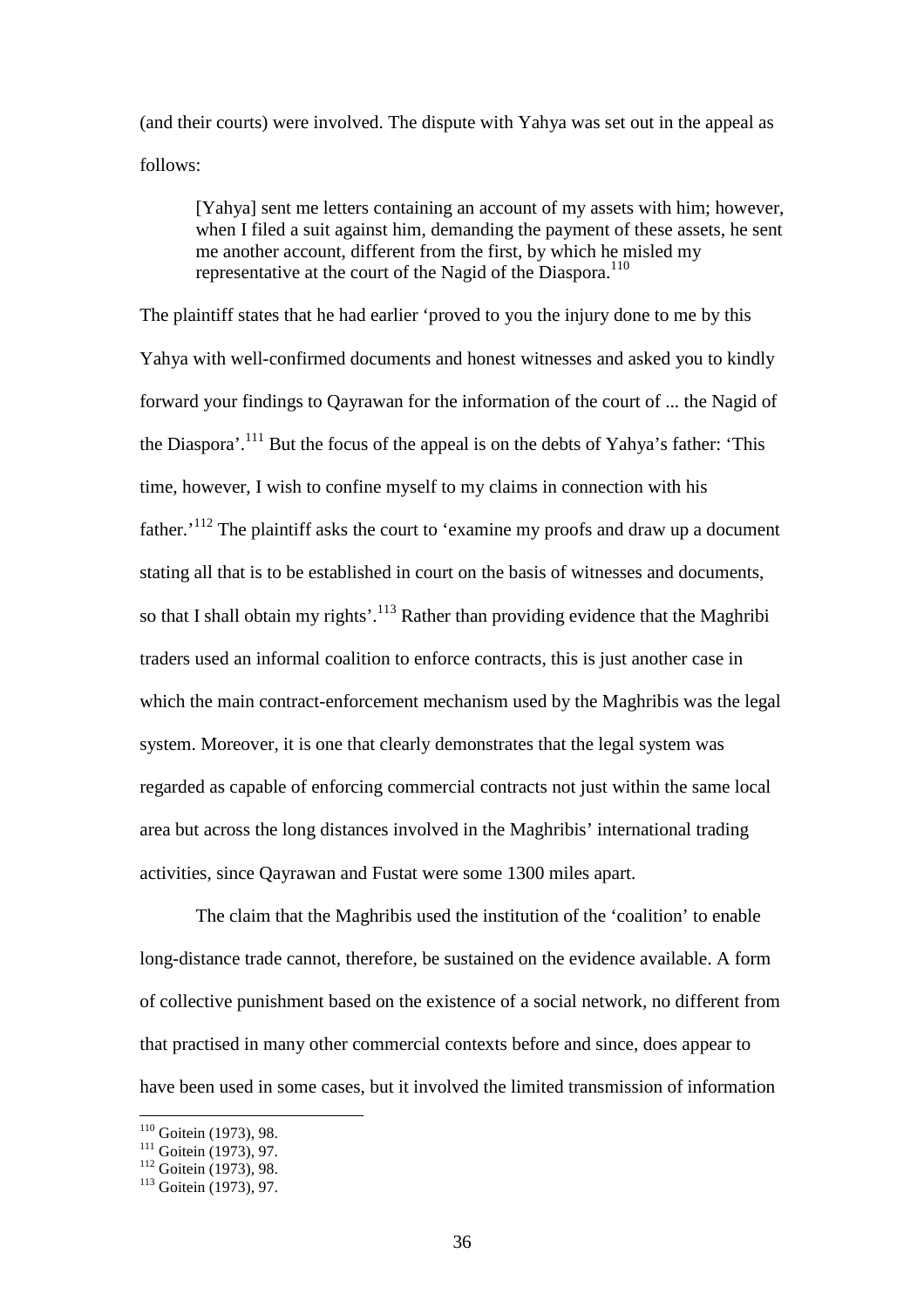to a narrow range of locations and social groups, primarily those directly associated with the conflicting parties. It did not involve transmission of information or imposition of sanctions by the entire group of Maghribi traders. The available evidence does not, therefore, substantiate the existence of a Maghribi traders' coalition as hypothesized by Greif. Furthermore, the evidence refutes two key components of the 'coalition' hypothesis – the claimed inadequacy of the formal legal system and the alleged unwillingness to enter business associations outside the Maghribi community. A more thorough examination of the evidence shows that Maghribi traders made widespread and voluntary use of the formal legal system to enforce their contracts and entered into long-distance commercial associations with non-Maghribis, and indeed non-Jews. The Maghribi 'coalition' is a hypothesized construct with no empirical corroboration.

#### 6. Did the Maghribis have collectivist cultural beliefs?

The Maghribi traders are also used to support the view that cultural beliefs determine which economic institutions arise and how successfully an economy develops. Thus Greif counterposes the 'collectivist' cultural beliefs of the Maghribi traders ('non-Muslims who adopted the values of the Muslim society') with the 'individualistic' culture of the Genoese merchants (Italians and Christians).<sup>114</sup> Greif claims that despite facing the same technology and the same commercial opportunities, the two groups adopted widely differing solutions to the problem of contract enforcement, with the Maghribis choosing institutions that provided collective enforcement while the Genoese chose 'legal, political, and (second-party)

 $114$  See esp. Greif (2006), 279, also chs. 3 and 9.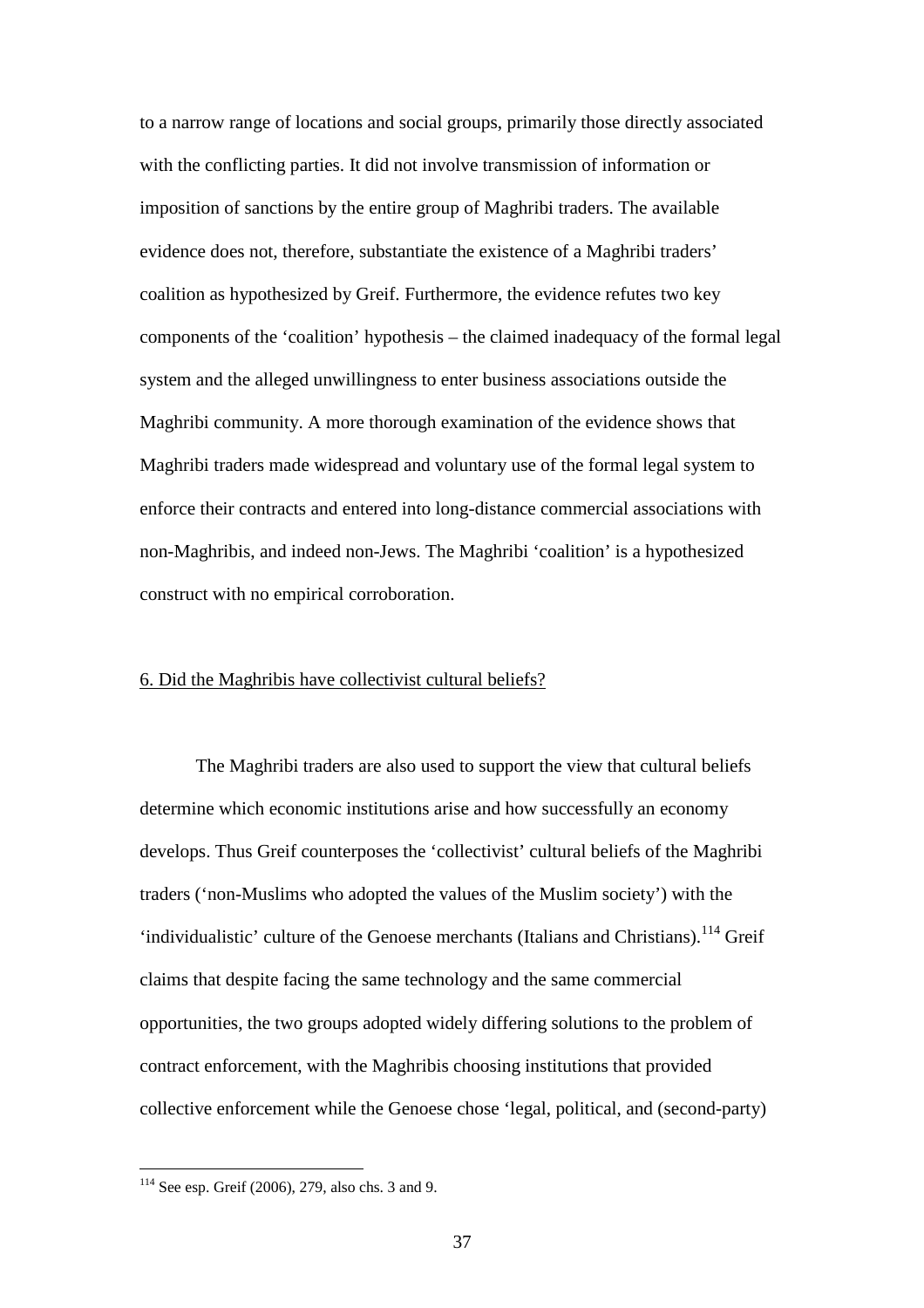economic organizations for enforcement and coordination'. The essence of this comparison insofar as it relates to contract enforcement is as follows:

During the twelfth century the Genoese ceased to use the ancient custom of entering contracts by a handshake and developed an extensive legal system for registration and enforcement of contracts. Furthermore, the customary contract law that governed the relations between Genoese traders was codified as permanent courts were established. ... In contrast, despite the existence of a well-developed Jewish communal court system, the Maghribis entered contracts informally, adopted an informal code of conduct, and attempted to resolve disputes informally  $\dots$ .<sup>115</sup>

The explanation for this, according to Greif, is that the Maghribis held collectivist beliefs and the Genoese held individualistic ones. The informal sanctions used by the Maghribis to enforce contracts, he argues, reflect their collectivist cultural beliefs, which were not well suited to the development of the contract enforcement methods that were required for large-scale trade involving impersonal transactions. In contrast, the Genoese, supposedly holding individualistic cultural beliefs, could not use informal methods of contract enforcement and so relied from a very early stage on formal methods such as the legal system, which did permit large-scale anonymous trade and so favoured economic development. This in turn, according to Greif, led to long-term economic decline for the collectivist Maghribis and economic dominance by the Genoese and their individualistic fellow Italians. From this, Greif draws conclusions for the present-day less developed world: 'the Maghribis' institutions resemble those of contemporary developing countries, whereas the Genoese institutions resemble the developed West, suggesting that the individualistic system may have been more efficient in the long run'.<sup>116</sup>

Greif uses his contrast between the 'collectivist' Maghribi coalition and the 'individualist' Italian legal system to support more general conclusions about how

<sup>&</sup>lt;sup>115</sup> Greif (1994), 937.

<sup>&</sup>lt;sup>116</sup> Greif (2006), 300-01.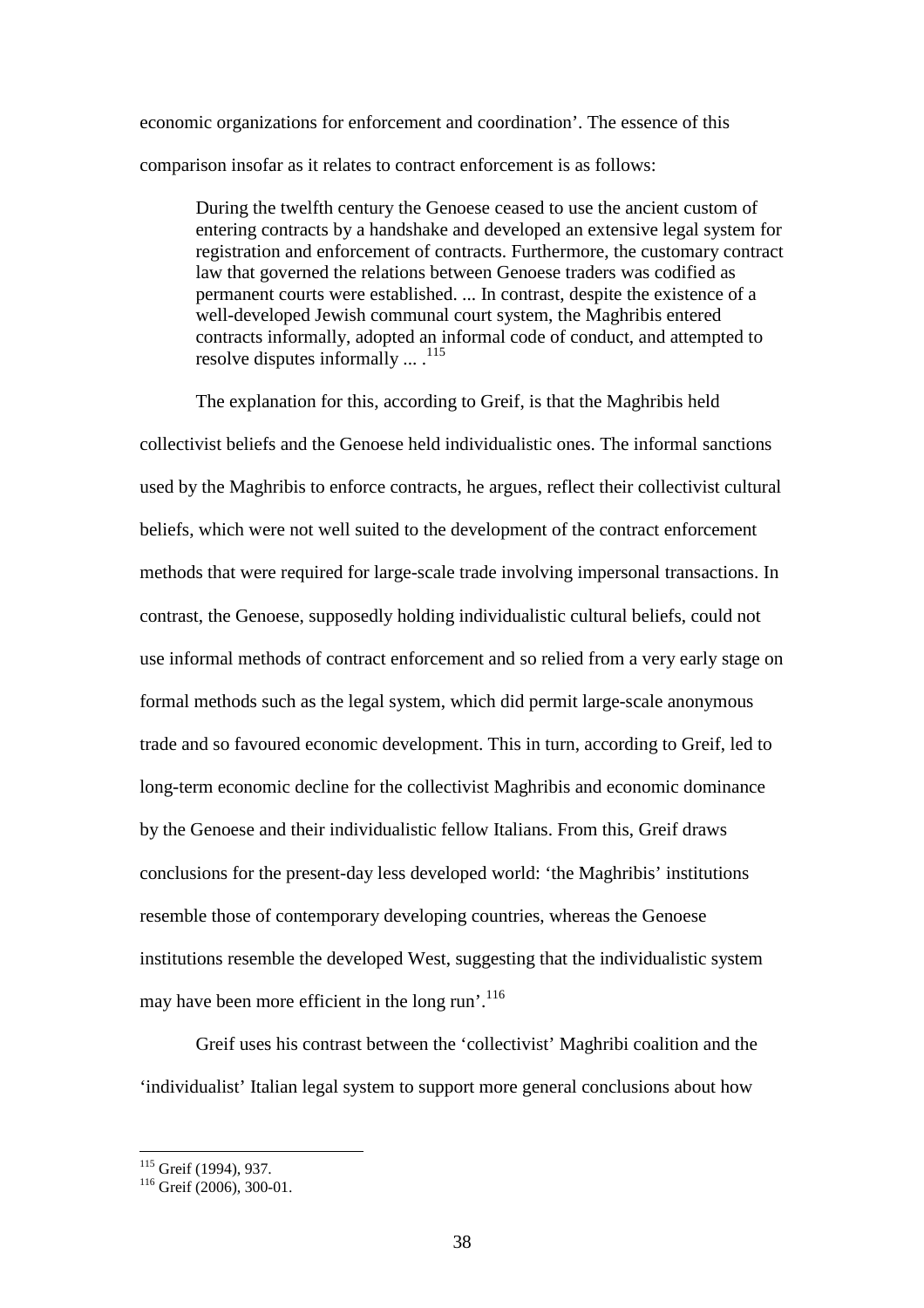economists should explain institutions, arguing that the 'motivation provided by beliefs and norms  $\ldots$  is the linchpin of institutions'.<sup>117</sup> Others have taken up this view. with Aoki, for example, defining an institution as 'a self-sustaining system of shared beliefs about a salient way in which the game is repeatedly played',  $^{118}$  and adducing the Maghribi traders as an example of a 'collectivist' culture generating institutions that render it 'inferior in its capacity to exploit new exchange opportunities'.<sup>119</sup>

But do the contract-enforcement mechanisms used by the eleventh-century Maghribi traders support these wide-ranging conclusions? They do not. As we have seen, the Maghribis made extensive use of the legal system to register the basis upon which long-distance trade ventures were undertaken, and took disputes concerning their business associations before courts of law. Of course, as we have already noted, there are costs involved in using the legal system for contract enforcement and advantages to using informal methods where possible. We have seen that as well as using the legal system, the Maghribi traders also used informal methods of contract enforcement, including practices involving some degree of collective sanction based on a social network. But Italian and other European merchants in the medieval and early modern periods also made use of collective sanctions as a contract-enforcement mechanism. According to De Roover, the medieval Italian merchant houses, indisputably the most advanced in their business methods of any in thirteenth-century Europe, favoured business relationships among family members precisely because kinship enabled parties to exert familial pressure on one another.<sup>120</sup> Likewise, the business ledgers of the fourteenth-century Hanseatic merchant Hildebrand Veckinchusen show him selecting friends and relatives as business associates,

 $117$  Greif (2006), 39, 45.

<sup>118</sup> Aoki (2001), 10.

<sup>119</sup> Aoki (2001), 73.

 $120$  Roover (1948), 21.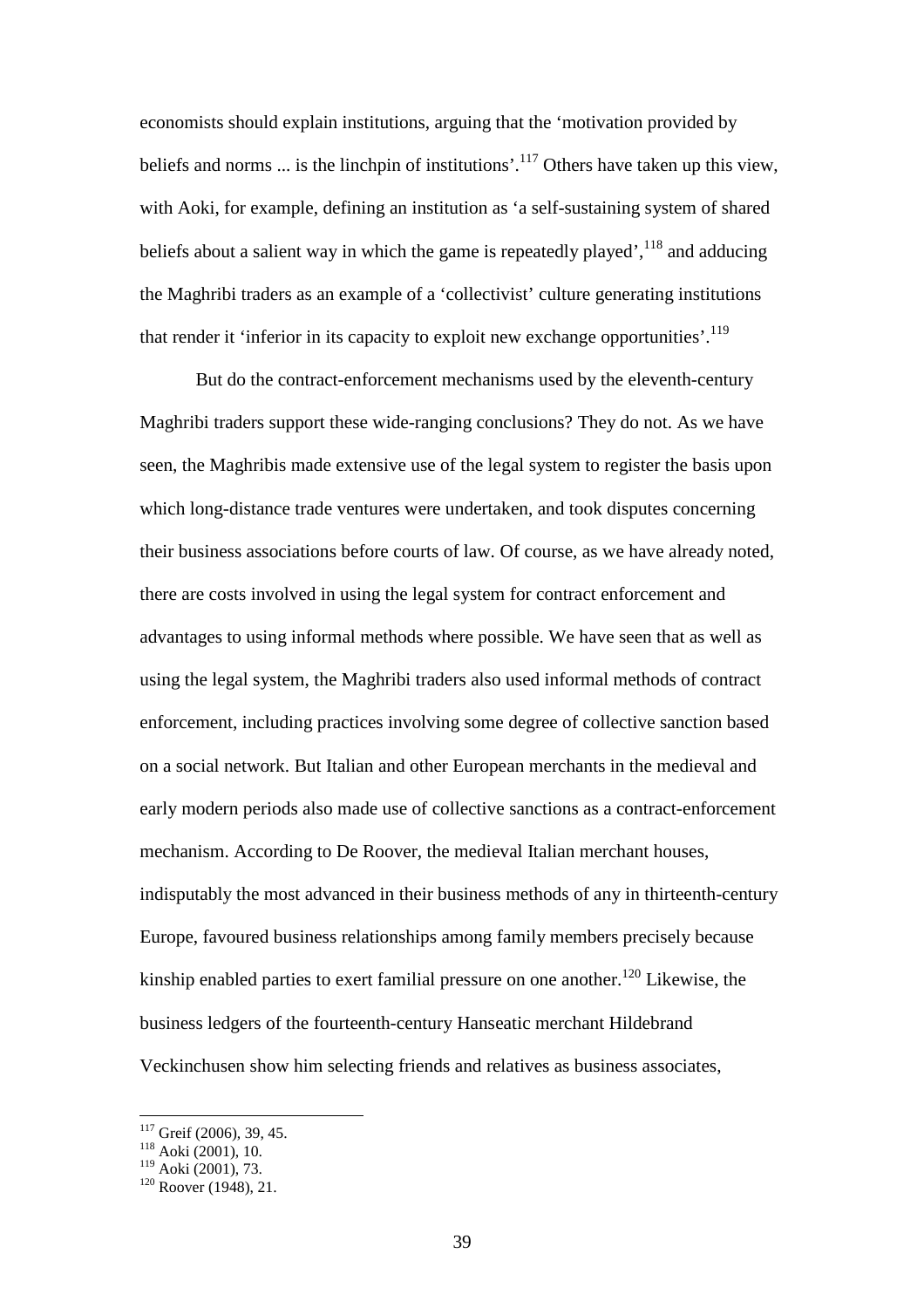precisely in order to make it more possible to apply personal pressure in case of default on contracts.<sup>121</sup> According to Gelderblom, early modern Dutch merchants favoured business deals among friends and family because that made it possible to apply personal pressure when contracts appeared in danger of being broken, and to mobilize the strong non-economic incentives which friends and relatives had (and have) to settle disputes amicably.<sup>122</sup> Merchants from Genoa and other parts of Europe did not rely exclusively on the legal system to enforce contracts, but used a combination of formal and informal methods, including ones based on social networks, just as the Maghribis did. It is simply not possible to make a sharp contrast between the contract enforcement methods used by the Maghribis and the Genoese.

Nor is it possible to sustain the view advanced by Greif, that Genoese 'individualism' led to the formation of family firms while Maghribi 'collectivism' instead led to the formation of a merchant 'coalition'.<sup>123</sup> Greif argues that repeated interactions can only sustain informal contract-enforcement mechanisms if there is some way to overcome a trader's incentive to behave opportunistically towards the end of his life. In Greif's view, Italian merchants overcame this problem by establishing family firms, but the Maghribis did so by transferring 'coalition' membership from father to son, so that concern for the effects of punishment imposed on the next generation deterred Maghribi traders from behaving opportunistically in their old age. Greif portrays family firms as absent among the Maghribis, and interprets this as evidence that they preferred 'collective' rather than 'individual' solutions to problems of opportunism. $124$ 

 $121$  See the published edition of these ledgers in Lesnikov (1973); on this characteristic of Veckinchusen's commercial behaviour, see Schweichel (2001), 350-1; Gies and Gies (1972), ch. 16. <sup>122</sup> Gelderblom (2003), 609-10, 616-17, 623.

 $123$  Greif (1994), 940-1.

 $124$  Greif (1989), 875-6.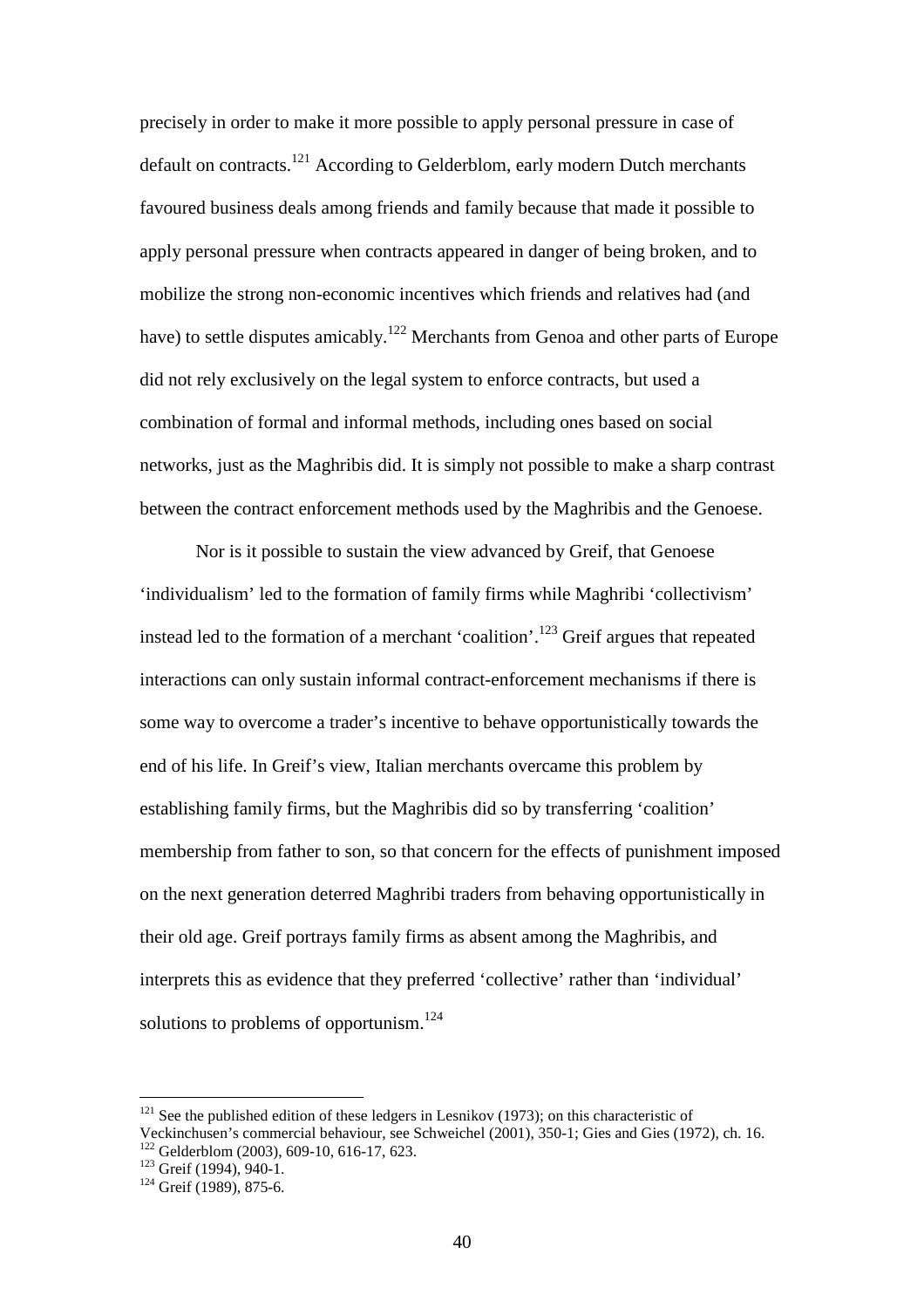But here too the premise of the argument is false. The Maghribis did form family firms. Stillman (1973) describes how the correspondence of the eleventhcentury Maghribi merchant Joseph b. 'Awkal shows that 'as soon as each of his sons came of age, they became – so to speak – partners in the firm. Great family business houses of this sort are common in the Geniza records for this century.<sup>125</sup> Goitein (1967) describes family partnerships between fathers and sons, uncles and nephews, and elder and younger brothers.<sup>126</sup> In several surviving cases, these partnerships were intended to ensure that the family business would outlast the death of one partner and survive across the generations, as in the case of Hillel b. Eli around 1090, whose will entrusted his brother (who was also his business partner) with administering the property of his minor children and expected him 'to continue the partnership until it could be formally reinstated when the orphans came of age'.<sup>127</sup> The Tāhertī family firm of Qayrawān 'ideally exemplify a family business', according to Goitein, and are described in a letter written by an opponent as 'one band, united by one spirit'.<sup>128</sup> Goitein explicitly likens the family firms of the Maghribis to those of the medieval Venetians,<sup>129</sup> and Stillman observes that 'perhaps the greatest importance of the Ibn 'Awkal correspondence, as far as socio-economic history is concerned, lies in the detailed picture that it gives of the organization of a medieval business house which was prominent long before the Medici in Florence, the Datini, or Pisani in Venice, the Grimaldi in Genoa, or the Arnolfini in Lucca.<sup>'130</sup>

The apparent decline in commercial activity by the Maghribi traders in the later twelfth century can be explained without appealing to differences in culture

 $125$  Stillman (1973), 21.

 $126$  Goitein (1967), 180-3.

<sup>&</sup>lt;sup>127</sup> Goitein (1967), 180-1

<sup>&</sup>lt;sup>128</sup> Gotein (1967), 180-1.

 $129$  Goitein (1967), 181.

<sup>&</sup>lt;sup>130</sup> Stillman (1973), 83.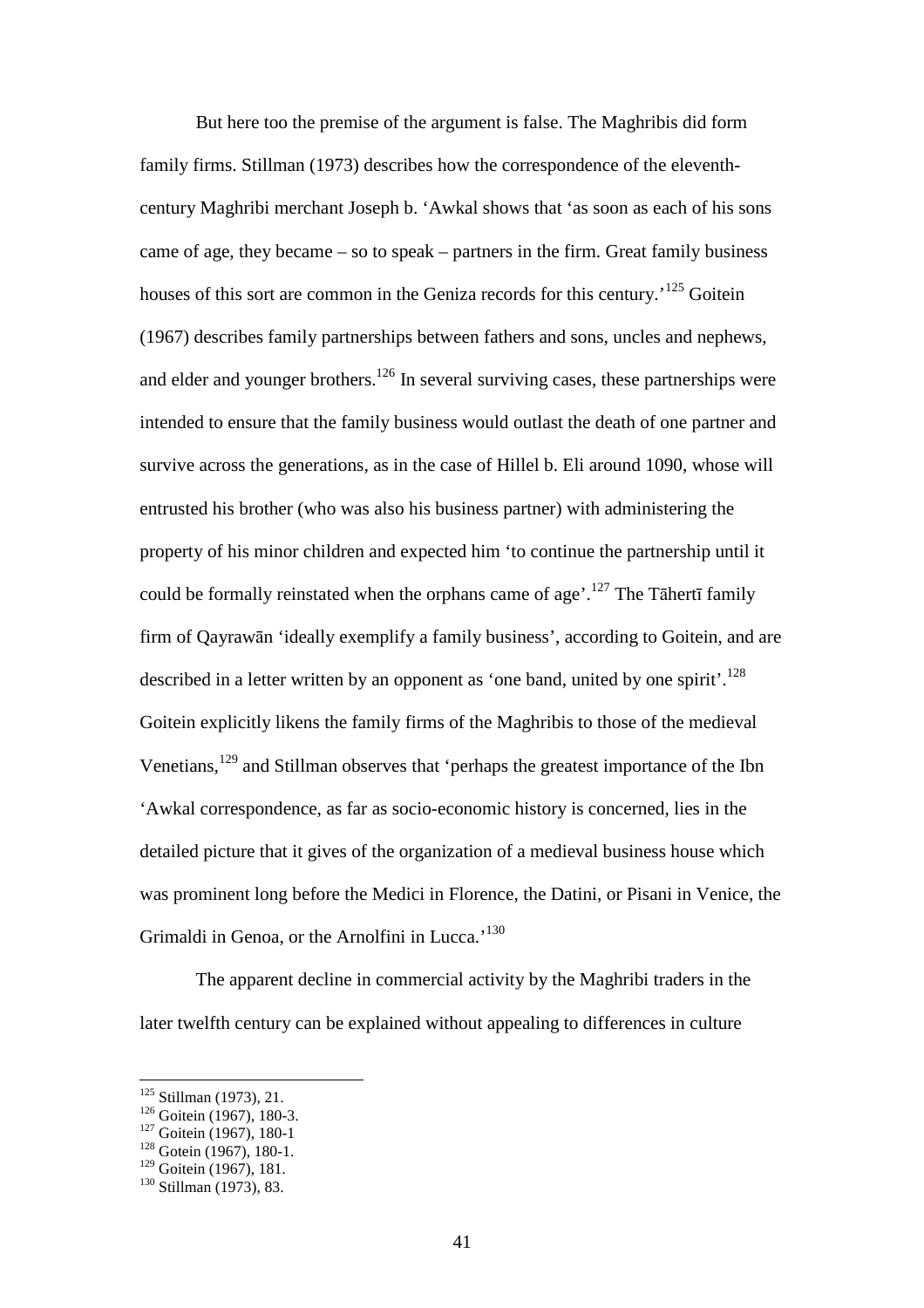between the Maghribis and the Genoese. For one thing, the declining frequency of merchant correspondence in the Cairo Geniza after c. 1160 arose at least partly from the fact that in the later twelfth century, the most affluent merchants moved away from Old Cairo (where the synagogue with the Geniza chamber was located) to New Cairo, the seat of the government. For another, the twelfth century saw the rise of European naval supremacy, pushing Jewish and Islamic traders out of the western Mediterranean trade. Then, at the beginning of the thirteenth century, a powerful association of Muslim merchants, the Kārīmis, secured privileges from the political authorities granting it an extensive legal monopoly and excluding outsiders from participating in many aspects of trade.<sup>131</sup>

There are no sharp differences between the Maghribis and the Genoese in contract enforcement methods and the formation of family firms, so it is difficult to claim that such differences show that the Maghribis and the Genoese had different cultural values which had implications for their economic development. The apparent decline in Maghribi trade after the later twelfth century can be explained in terms of observable changes in local record-keeping and the Mediterranean trading environment, without resorting to unobservable – and undocumented – differences in cultural beliefs and norms between Maghribis and Italians. Our analysis casts doubt on the economic importance – at least for the organisation of long-distance trade – of any systematic differences between a supposedly collectivist Jewish or Muslim culture and a supposedly individualist Italian or European one.

<sup>&</sup>lt;sup>131</sup> For a sketch of these developments, see Goitein (1967), 148-9.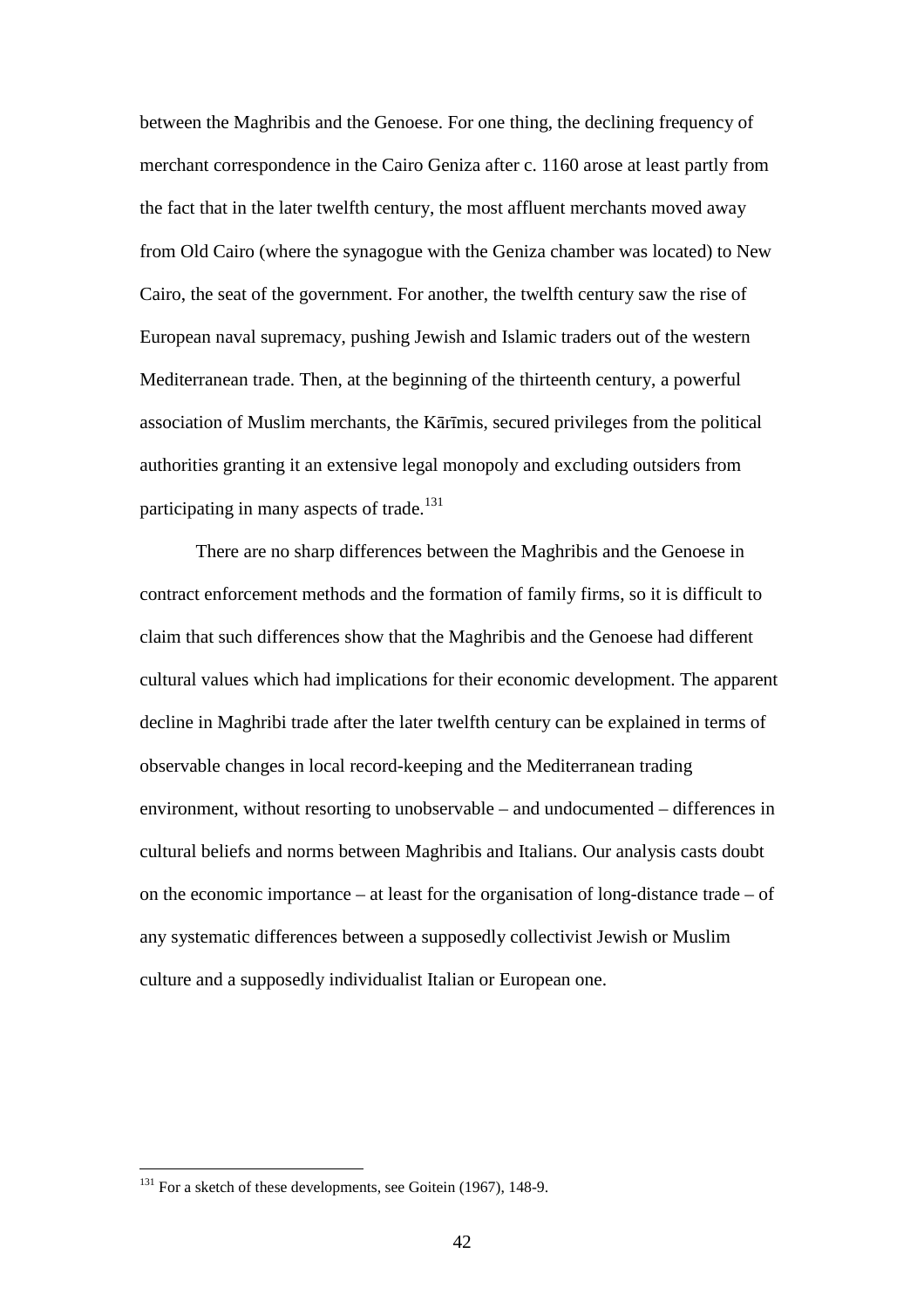#### 7. Conclusion

This paper has presented a fundamental reappraisal of the Maghribi traders, which has three broader implications. First, Greif's view of the Maghribis' institutions and economic behaviour is untenable. Second, the Maghribis cannot be used to advocate exclusive, private-order social networks to enforce contracts and facilitate exchange in developing economies. Third, the Maghribis do not provide any foundation for a 'cultural' theory of development.

Not a single empirical example adduced by Greif shows that any 'coalition' actually existed. The examples he presents show the Maghribis using the formal legal system, supported by informal pressures based on reputation and repeated transactions between the same parties, as in any commercial economy. Sometimes, parties to conflict sought to supplement legal enforcement and bilateral pressure by mobilizing opinion among other Maghribis, but this was restricted to social circles in contact with the conflicting parties and did not remotely encompass the entire community of Maghribi traders throughout the Mediterranean, and is in any case no different from what is observed, for example, among twentieth-century American businessmen. There is not a single case in which a 'coalition' in the form portrayed by Greif – private-order, multilateral enforcement of commercial contracts through collective punishment by the entire Maghribi community – can be observed in operation. We must therefore reject the hypothesis that there existed such an institution.

The Maghribis provide no support for the idea that the 'social capital' of exclusive, private-order networks offers institutional solutions for contract enforcement in developing economies. Greif claims that the Maghribis developed the informal, private-order institution of the 'coalition' because formal, public-order

43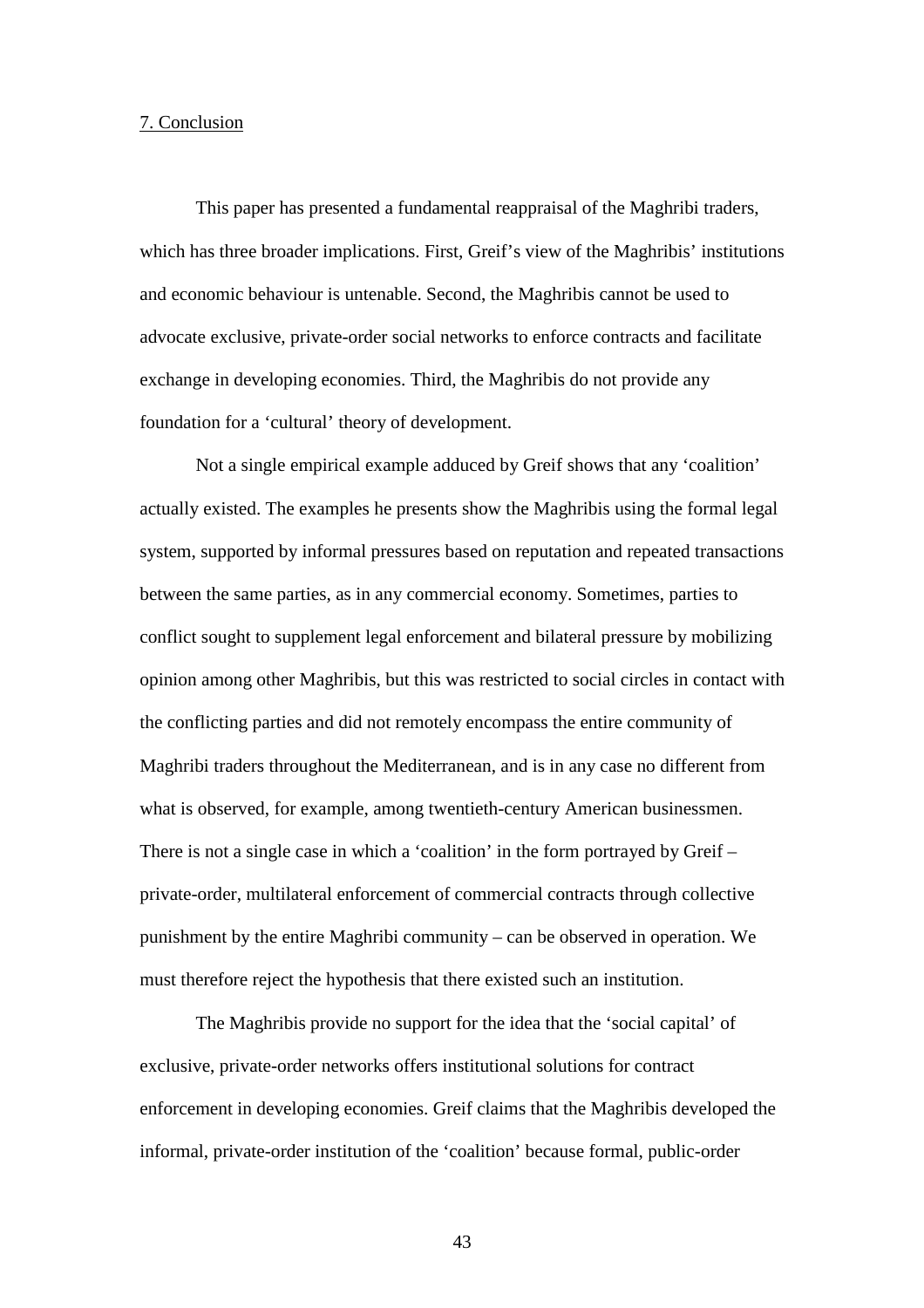institutions were inadequate, but the evidence shows that the Maghribis made frequent and voluntary use of formal legal mechanisms. Greif claims that the Maghribi traders constituted a closed and exclusive social network, but the evidence shows that they entered into business associations with outsiders (including Muslims) as a matter of course and enforced their contracts in Muslim as well as Jewish law-courts. Greif claims that there was a 'coalition', which would have required information to be transmitted swiftly and accurately among all members of the Maghribi community across the medieval Mediterranean, but the evidence shows that communications were slow, rumours about commercial conflicts were diffused primarily to immediate associates of the conflicting parties, and there was serious dispute about the accuracy of such rumours, rendering them an unsafe basis for any collective punishment.

Nor do the Maghribis provide any support for the 'cultural' theories of economic development and institutional change for which they have been mobilized. Greif's notion that the Maghribis espoused 'collectivist' beliefs in contrast to the 'individualistic' beliefs of the Italians is based on two assertions – that the Maghribis chose collective punishment through a closed coalition in preference to the Italians' choice of individualized legal penalties; and that the Maghribis chose to transmit coalition membership to sons in preference to forming 'individualistic' family firms like the Italians. Both assertions are false. Maghribis made widespread and voluntary use of legal mechanisms, and they established family firms that are explicitly described by Geniza scholars as resembling (but pre-dating) the great merchant houses of medieval Italy. There is no evidence that the Maghribis were inherently more 'collectivist' than any other medieval trading culture. They cannot be used as the foundation for a cultural theory of development.

44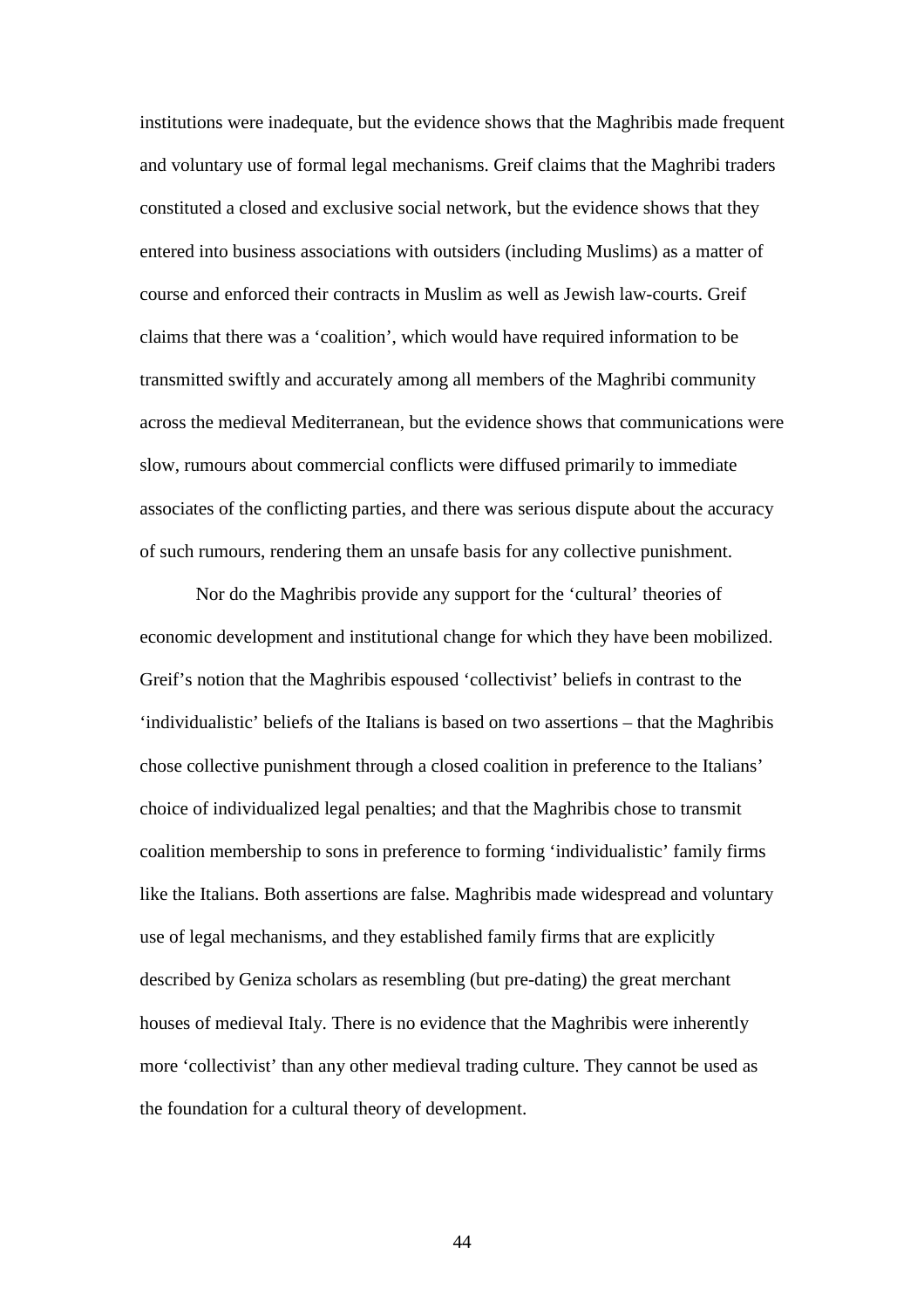#### List of References

**Aoki, Masahiko.** *Toward a Comparative Institutional Analysis*. Cambridge, MA: MIT Press, 2001.

**Clay, Karen.** "Trade without Law: Private-Order Institutions in Mexican

California." *Journal of law, economics and organization*, 1997, *13*(1), pp. 202-31.

**Costa, D. L. and Kahn, M. E.** "Surviving Andersonville: The Benefits of

Social Networks in Pow Camps." *American economic review*, 2007, *97*, pp. 1467-87.

**De Roover, Raymond.** *The Medici Bank: Its Organization, Management,* 

*Operations and Decline*. New York: New York University Press, 1948.

**Dixit, Avinash K.** *Lawlessness and Economics: Alternative Modes of* 

*Governance*. Princeton, NJ: Princeton University Press, 2004.

**Durlauf, Steven N. and Fafchamps, Marcel.** "Social Capital," P. Aghion and

S. N. Durlauf, *Handbook of Economic Growth.* Amsterdam / London: Elsevier, 2005, 1639-99.

**Ellison, G.** "Cooperation in the Prisoner's Dilemma with Anonymous

Random Matching." *Review of economic studies*, 1994, *61*, pp. 567-88.

**Faille, Christopher.** "Trading on Reputation." *Reason*, January 2007.

http://www.reason.com/news/show/117079.html.

**Gelderblom, Oscar.** "The Governance of Early Modern Trade: The Case of Hans Thijs (1556-1611)." *Enterprise and society*, 2003, *4*(4), pp. 606-39.

**Gies, J. and Gies, F.** *Merchants and Moneymen: The Commercial Revolution, 1000-1500*. New York: Crowell, 1972.

**Gil, M.** "The Jews in Sicily under Muslim Rule, in the Light of the Geniza Documents." *Italia Judaica. Atti del I Convegno internazionale Bari 18-22 maggio*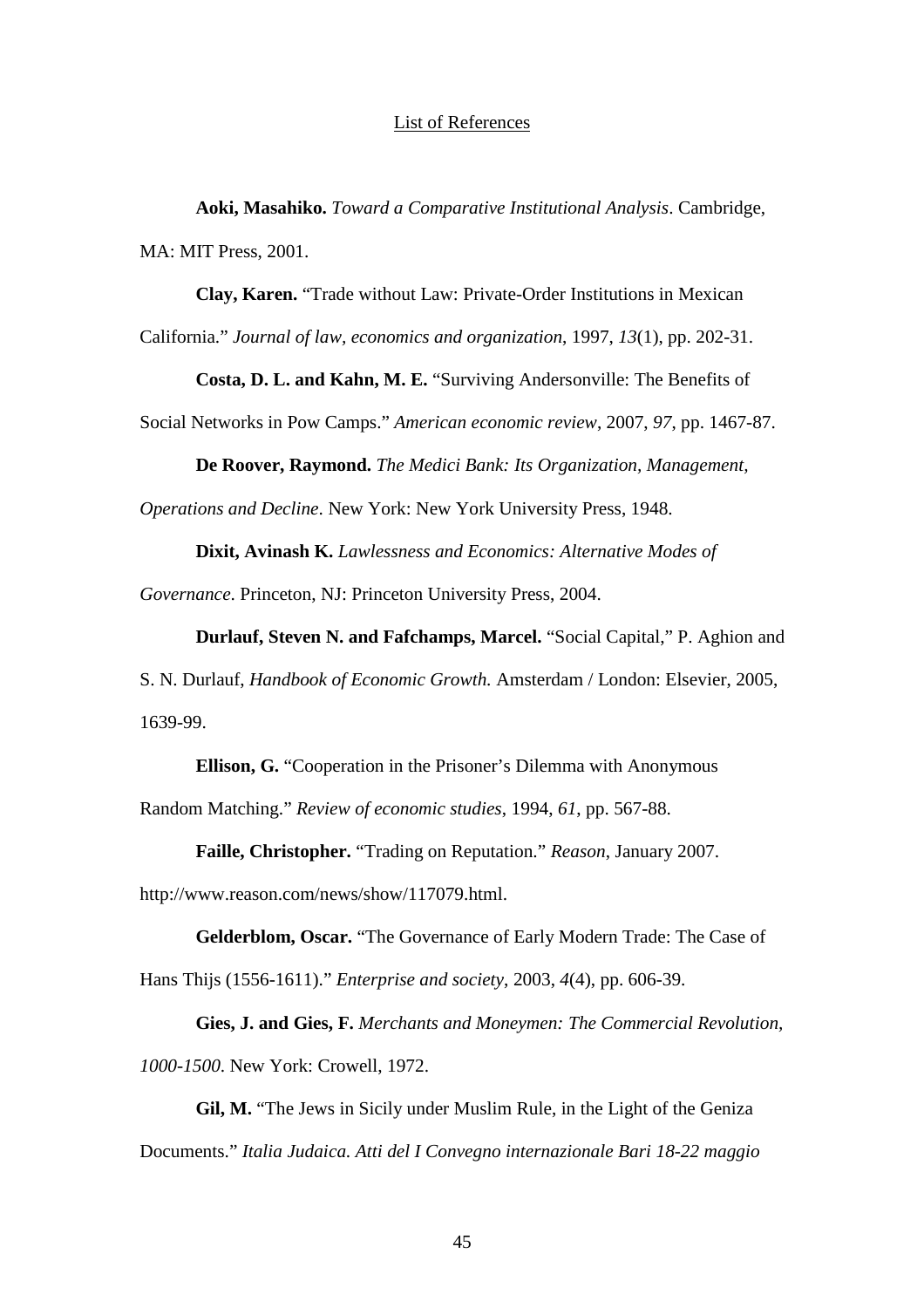*1981*, 1983, *2*, pp. 87-134.

**Gil, Moshe.** *Palestine During the First Muslim Period (634-1099) [in Hebrew and Arabic]*. Tel Aviv: Ministry of Defence Press and Tel Aviv University Press, 1983.

**\_\_\_\_.** *A History of Palestine 634-1099*. Cambridge: Cambridge University Press, 1992.

**\_\_\_\_.** *In the Kingdom of Ishmael [in Hebrew]*. Tel Aviv: Tel Aviv University, 1997.

**Gil, M.** "The Jewish Merchants in the Light of Eleventh-Century Geniza

Documents." *Journal of the economic and social history of the Orient*, 2003, *46*(3), pp. 273-319.

**Gil, Moshe.** *Jews in Islamic Countries in the Middle Ages*. Leiden: Brill, 2004.

**Goitein, S. D.** "The Cairo Geniza as a Source for the History of Muslim Civilisation." *Studia Islamica*, 1955, *3*, pp. 75-91.

**\_\_\_\_.** *A Mediterranean Society: The Jewish Communities of the Arab World as Portrayed in the Documents of the Cairo Geniza, Vol. 1: Economic Foundations*. Berkeley / Los Angeles: University of California Press, 1967.

**\_\_\_\_.** "Mediterranean Trade in the Eleventh Century: Some Facts and Problems," M. A. Cook, *Studies in the Economic History of the Middle East.* Oxford: Oxford University Press, 1970, 51-62.

**\_\_\_\_.** *Letters of Medieval Jewish Traders*. Princeton, NJ: Princeton University Press, 1973.

**Greif, Avner.** "Reputation and Coalitions in Medieval Trade: Evidence on the Maghribi Traders." *Journal of economic history*, 1989, *49*(4), pp. 857-82.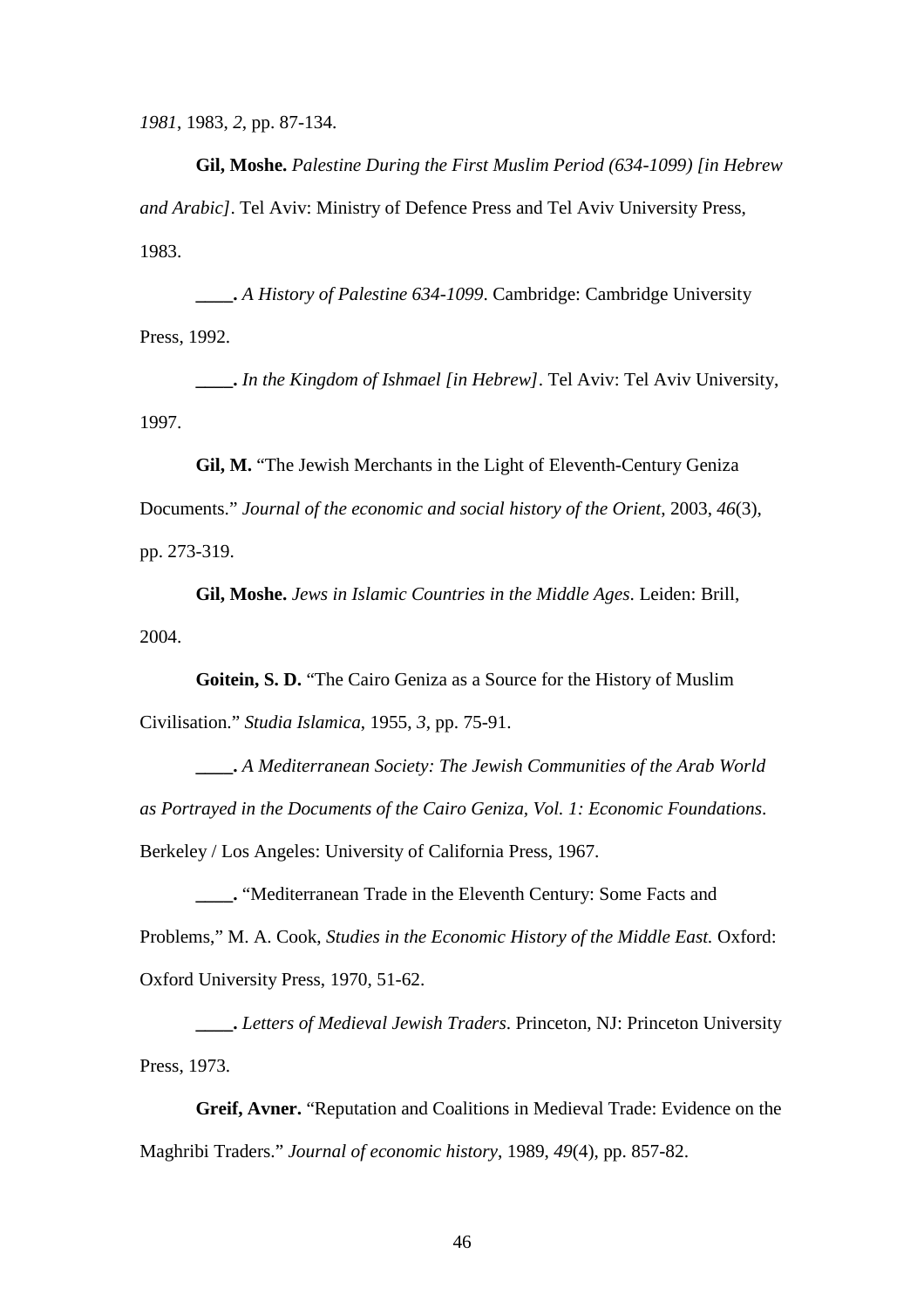**\_\_\_\_.** "Contract Enforceability and Economic Institutions in Early Trade: The Maghribi Traders' Coalition." *American economic review*, 1993, *83*(3), pp. 525-48.

**\_\_\_\_.** "Cultural Beliefs and the Organization of Society: A Historical and Theoretical Reflection on Collectivist and Individualist Societies." *Journal of political economy*, 1994, *102*(5), pp. 912-50.

**\_\_\_\_.** *Institutions and the Path to the Modern Economy: Lessons from Medieval Trade*. Cambridge: Cambridge University Press, 2006.

**Harbord, David.** "Enforcing Cooperation among Medieval Merchants: The Maghribi Traders Revisited." *Munich personal Repec archive working paper*, 2006.

**Helpman, Elhanan.** *The Mystery of Economic Growth*. Cambridge, MA: Harvard University Press, 2004.

**Kandori, M.** "Social Norms and Community Enforcement." *Review of economic studies*, 1992, *59*(1), pp. 63-80.

**Kranton, R. E. and Minehart, D. F.** "A Theory of Buyer-Seller Networks." *American economic review*, 2001, *91*, pp. 485-508.

**La Ferrara, E.** "Kin Groups and Reciprocity: A Model of Credit Transactions in Ghana." *American economic review*, 2001, *93*, pp. 1730-51.

**Lesnikov, Michail P.** *Die Handelsbücher Des Hansischen Kaufmannes* 

*Veckinchusen*. Berlin: Akademie-Verlag, 1973.

**Macaulay, S.** "Non-Contractual Relations in Business: A Preliminary Study."

*American sociological review*, 1963, *28*(1), pp. 55-67.

**MacLeod, W. B.** "Reputations, Relationships and Contract Enforcement."

*Journal of economic literature*, 2007, *45*, pp. 595-628.

#### **McMillan, John and Woodruff, Christopher.** "Private Order under

Dysfunctional Public Order." *Michigan law review*, 2000, *98*(8), pp. 2421-58.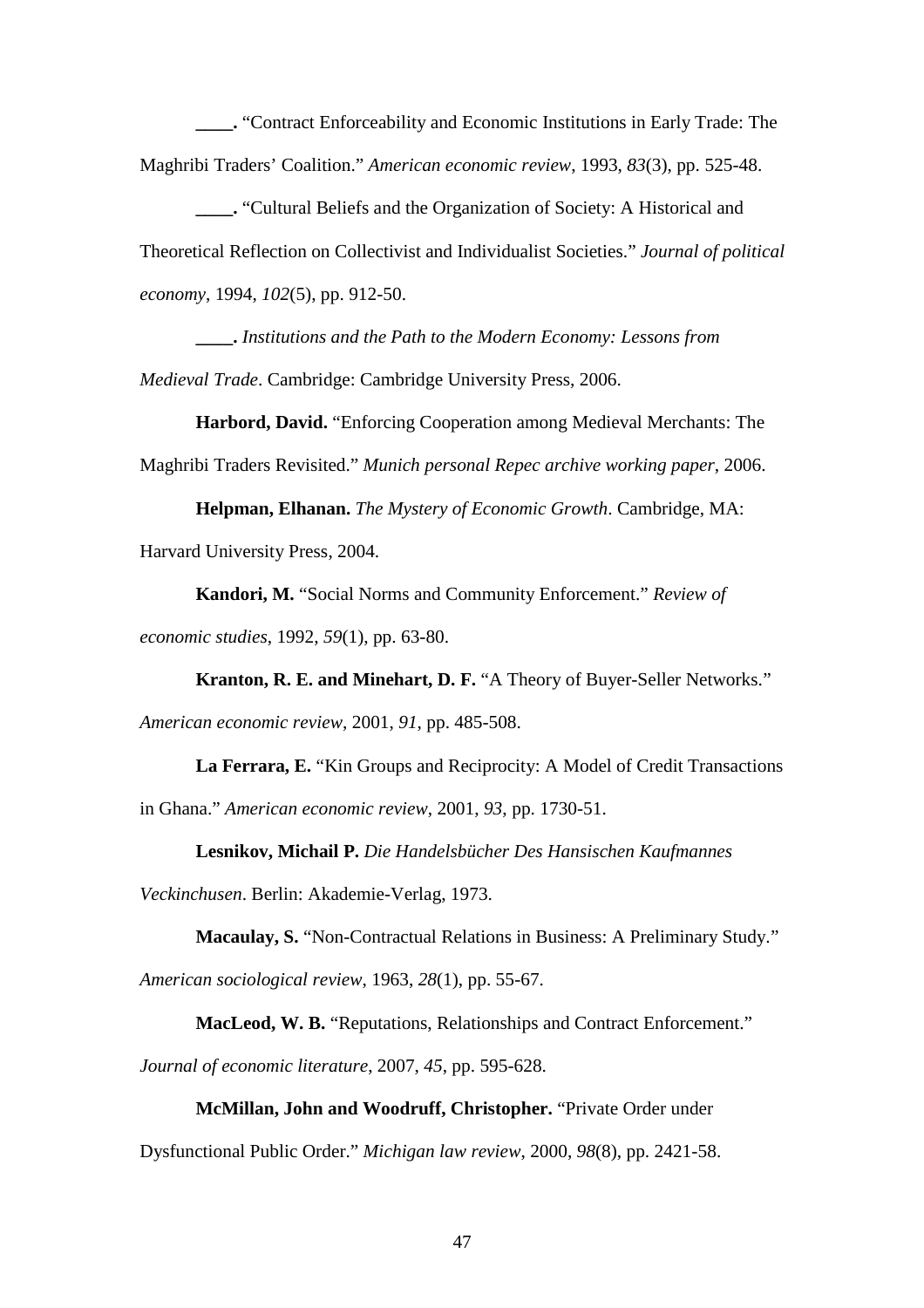#### **Miguel, Edward; Gertler, Paul and Levine, David.** "Does Social Capital

Promote Industrialization? Evidence from a Rapid Industrializer." *Review of economics and statistics*, 2005, *87*(4), pp. 754-62.

**North, Douglass C.** *Understanding the Process of Economic Change*. Princeton: Princeton University Press, 2005.

**O'Driscoll, Gerald P. and Hoskins, Lee.** "The Case for Market-Based Regulation." *The Cato journal*, 2006, *26*(3), pp. 469-87.

**Osborne, M. J. and Rubinstein, A.** *A Course in Game Theory*. Cambridge, MA / London: MIT Press, 1994.

**Schweichel, Roswitha.** "Kaufmännische Kontakte Und Warenaustausch Zwischen Köln Und Brügge. Die Handelsgesellschaft Von Hildebrand Veckinchusen, Werner Scherer Und Reinhard Noiltgin," D. E. H. d. Boer, G. Gleba and R. Holbach, *"... In Guete Freuntlichen Nachbarlichen Verwantnus und Hantierung ..." : Wanderung von Personen, Verbreitung von Ideen, Austausch von Waren in den Niederländischen und Deutschen Küstenregionen vom 13. - 18. Jahrhundert.*  Oldenburg: Bibliotheks- und Informationssystem der Universität, 2001, 341-61.

**Stillman, Norman A.** "The Eleventh Century Merchant House of Ibn 'Awkal (a Geniza Study)." *Journal of the economic and social history of the Orient*, 1973, *16*(1), pp. 15-88.

**\_\_\_\_.** "A Case of Labor Problems in Medieval Egypt." *International journal of Middle East studies*, 1974, *5*(2), pp. 194-201.

**World Bank.** *World Development Report 2002: Building Institutions for Markets*. Oxford: Oxford University Press, 2002.

48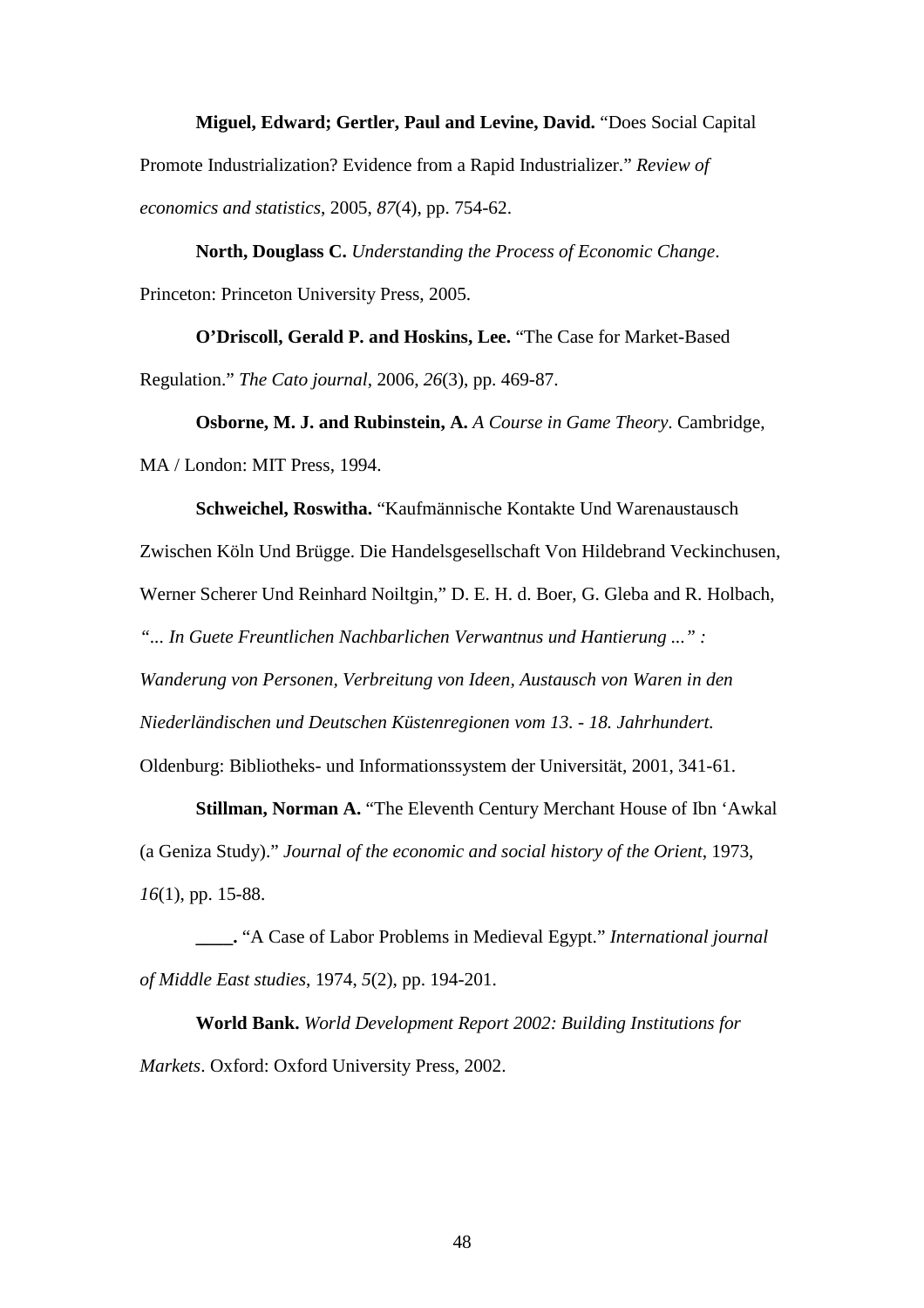## CESifo Working Paper Series

for full list see www.cesifo-group.org/wp (address: Poschingerstr. 5, 81679 Munich, Germany, office@cesifo.de)

2188 Sándor Csengődi and Dieter M. Urban, Foreign Takeovers and Wage Dispersion in Hungary, January 2008

 $\mathcal{L}_\mathcal{L} = \{ \mathcal{L}_\mathcal{L} = \{ \mathcal{L}_\mathcal{L} = \{ \mathcal{L}_\mathcal{L} = \{ \mathcal{L}_\mathcal{L} = \{ \mathcal{L}_\mathcal{L} = \{ \mathcal{L}_\mathcal{L} = \{ \mathcal{L}_\mathcal{L} = \{ \mathcal{L}_\mathcal{L} = \{ \mathcal{L}_\mathcal{L} = \{ \mathcal{L}_\mathcal{L} = \{ \mathcal{L}_\mathcal{L} = \{ \mathcal{L}_\mathcal{L} = \{ \mathcal{L}_\mathcal{L} = \{ \mathcal{L}_\mathcal{$ 

- 2189 Joerg Baten and Andreas Böhm, Trends of Children's Height and Parental Unemployment: A Large-Scale Anthropometric Study on Eastern Germany, 1994 – 2006, January 2008
- 2190 Chris van Klaveren, Bernard van Praag and Henriette Maassen van den Brink, A Public Good Version of the Collective Household Model: An Empirical Approach with an Application to British Household Data, January 2008
- 2191 Harry Garretsen and Jolanda Peeters, FDI and the Relevance of Spatial Linkages: Do third Country Effects Matter for Dutch FDI?, January 2008
- 2192 Jan Bouckaert, Hans Degryse and Theon van Dijk, Price Discrimination Bans on Dominant Firms, January 2008
- 2193 M. Hashem Pesaran, L. Vanessa Smith and Takashi Yamagata, Panel Unit Root Tests in the Presence of a Multifactor Error Structure, January 2008
- 2194 Tomer Blumkin, Bradley J. Ruffle and Yosef Ganun, Are Income and Consumption Taxes ever really Equivalent? Evidence from a Real-Effort Experiment with Real Goods, January 2008
- 2195 Mika Widgrén, The Impact of Council's Internal Decision-Making Rules on the Future EU, January 2008
- 2196 Antonis Adam, Margarita Katsimi and Thomas Moutos, Inequality and the Import Demand Function, January 2008
- 2197 Helmut Seitz, Democratic Participation and the Size of Regions: An Empirical Study Using Data on German Counties, January 2008
- 2198 Theresa Fahrenberger and Hans Gersbach, Minority Voting and Long-term Decisions, January 2008
- 2199 Chiara Dalle Nogare and Roberto Ricciuti, Term Limits: Do they really Affect Fiscal Policy Choices?, January 2008
- 2200 Andreas Bühn and Friedrich Schneider, MIMIC Models, Cointegration and Error Correction: An Application to the French Shadow Economy, January 2008
- 2201 Seppo Kari, Hanna Karikallio and Jukka Pirttilä, Anticipating Tax Change: Evidence from the Finnish Corporate Income Tax Reform of 2005, January 2008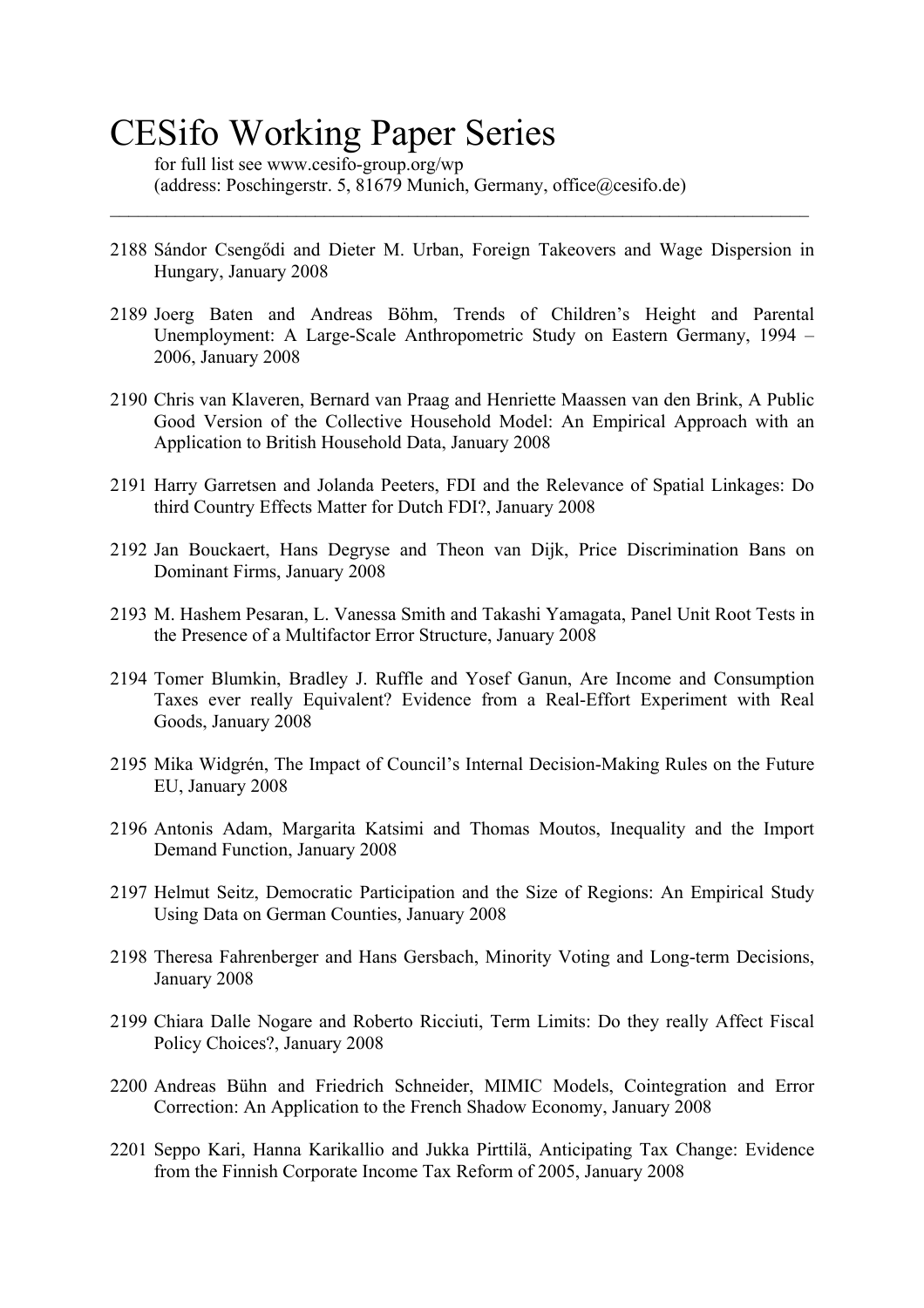- 2202 Walter Krämer and André Güttler, On Comparing the Accuracy of Default Predictions in the Rating Industry, January 2008
- 2203 Syed M. Ahsan and Panagiotis Tsigaris, The Efficiency Loss of Capital Income Taxation under Imperfect Loss Offset Provisions, January 2008
- 2204 P. Mohnen, F. C. Palm, S. Schim van der Loeff and A. Tiwari, Financial Constraints and other Obstacles: Are they a Threat to Innovation Activity?, January 2008
- 2205 Sascha O. Becker and Mathias Hoffmann, Equity Fund Ownership and the Cross-Regional Diversification of Household Risk, January 2008
- 2206 Pedro R. D. Bom and Jenny E. Ligthart, How Productive is Public Capital? A Meta-Analysis, January 2008
- 2207 Martin Werding, Ageing and Productivity Growth: Are there Macro-level Cohort Effects of Human Capital?, January 2008
- 2208 Frederick van der Ploeg and Steven Poelhekke, Globalization and the Rise of Mega-Cities in the Developing World, February 2008
- 2209 Sara Biancini, Regulating National Firms in a Common Market, February 2008
- 2210 Jin Cao and Gerhard Illing, Liquidity Shortages and Monetary Policy, February 2008
- 2211 Mathias Kifmann, The Design of Pension Pay Out Options when the Health Status during Retirement is Uncertain, February 2008
- 2212 Laszlo Goerke, Tax Overpayments, Tax Evasion, and Book-Tax Differences, February 2008
- 2213 Jun-ichi Itaya and Heinrich W. Ursprung, Price and Death, February 2008
- 2214 Valentina Bosetti, Carlo Carraro and Emanuele Massetti, Banking Permits: Economic Efficiency and Distributional Effects, February 2008
- 2215 Assar Lindbeck, Mårten Palme and Mats Persson, Social Interaction and Sickness Absence, February 2008
- 2216 Gary E. Bolton and Axel Ockenfels, The Limits of Trust in Economic Transactions Investigations of Perfect Reputation Systems, February 2008
- 2217 Hartmut Egger and Peter Egger, The Trade and Welfare Effects of Mergers in Space, February 2008
- 2218 Dorothee Crayen and Joerg Baten, Global Trends in Numeracy 1820-1949 and its Implications for Long-Run Growth, February 2008
- 2219 Stephane Dees, M. Hashem Pesaran, L. Vanessa Smith and Ron P. Smith, Identification of New Keynesian Phillips Curves from a Global Perspective, February 2008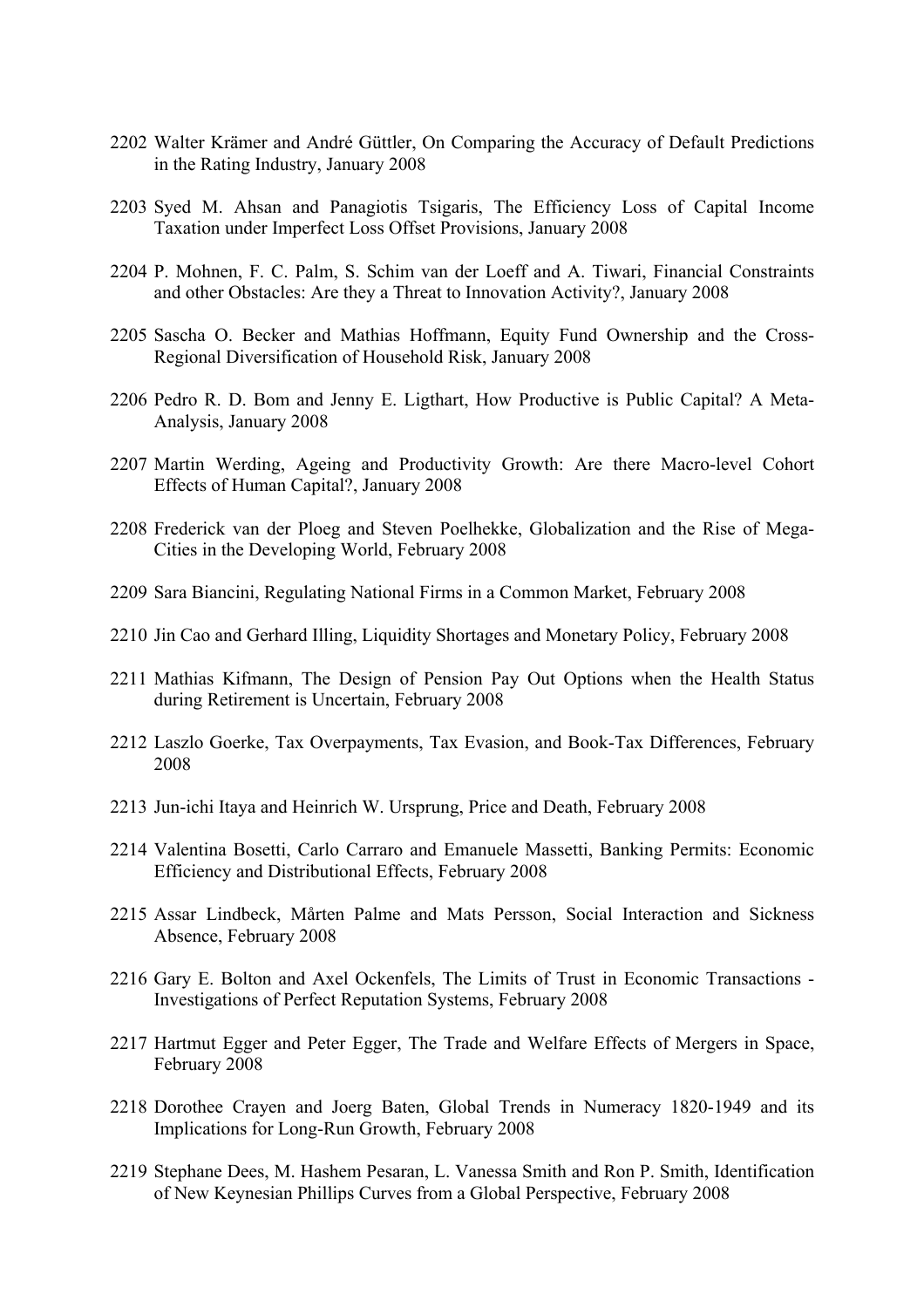- 2220 Jerome L. Stein, A Tale of Two Debt Crises: A Stochastic Optimal Control Analysis, February 2008
- 2221 Michael Melvin, Lukas Menkhoff and Maik Schmeling, Automating Exchange Rate Target Zones: Intervention via an Electronic Limit Order Book, February 2008
- 2222 Raymond Riezman and Ping Wang, Preference Bias and Outsourcing to Market: A Steady-State Analysis, February 2008
- 2223 Lars-Erik Borge and Jørn Rattsø, Young and Old Competing for Public Welfare Services, February 2008
- 2224 Jose Apesteguia, Steffen Huck, Jörg Oechssler and Simon Weidenholzer, Imitation and the Evolution of Walrasian Behavior: Theoretically Fragile but Behaviorally Robust, February 2008
- 2225 Walter Krämer, Long Memory with Markov-Switching GARCH, February 2008
- 2226 António Afonso and Christophe Rault, What do we really Know about Fiscal Sustainability in the EU? A Panel Data Diagnostic, February 2008
- 2227 Sergey M. Kadochnikov and Igor M. Drapkin, Market Structure, Technological Gap and Vertical Linkage Effects from Foreign Direct Investment, February 2008
- 2228 Guglielmo Maria Caporale, Davide Ciferri and Alessandro Girardi, Fiscal Shocks and Real Exchange Rate Dynamics: Some Evidence for Latin America, February 2008
- 2229 Scott Alan Carson, Geography and Insolation in  $19<sup>th</sup>$  Century US African-American and White Statures, February 2008
- 2230 Wolfgang Buchholz and Jan Schumacher, Discounting and Welfare Analysis Over Time: Choosing the η, February 2008
- 2231 M. Hashem Pesaran, Christoph Schleicher and Paolo Zaffaroni, Model Averaging in Risk Management with an Application to Futures Markets, February 2008
- 2232 Wilhelm Kohler, Offshoring: Why Do Stories Differ?, February 2008
- 2233 Stefan Bach, Giacomo Corneo and Viktor Steiner, Effective Taxation of Top Incomes in Germany, 1992-2002, February 2008
- 2234 Robert S. Chirinko, σ: The Long And Short Of It, February 2008
- 2235 Volker Grossmann and Holger Strulik, Should Continued Family Firms Face Lower Taxes than other Estates?, February 2008
- 2236 Guido Tabellini, The Scope of Cooperation: Values and Incentives, February 2008
- 2237 Heinrich W. Ursprung and Christian Wiermann, Reputation, Price, and Death: An Empirical Analysis of Art Price Formation, March 2008